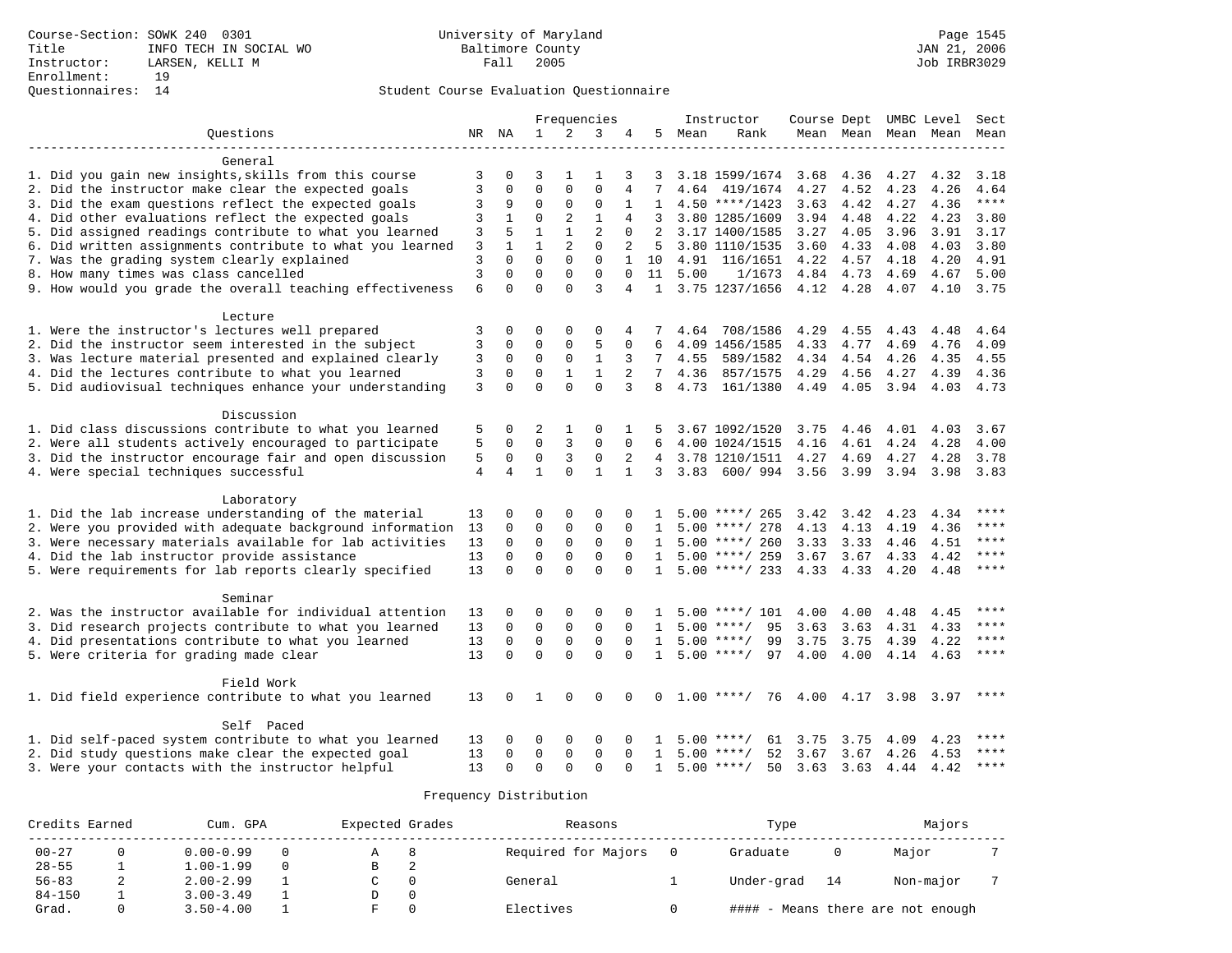| $P \t 0$         |           |  |
|------------------|-----------|--|
|                  | I 0 Other |  |
| $\overline{?}$ 0 |           |  |

responses to be significant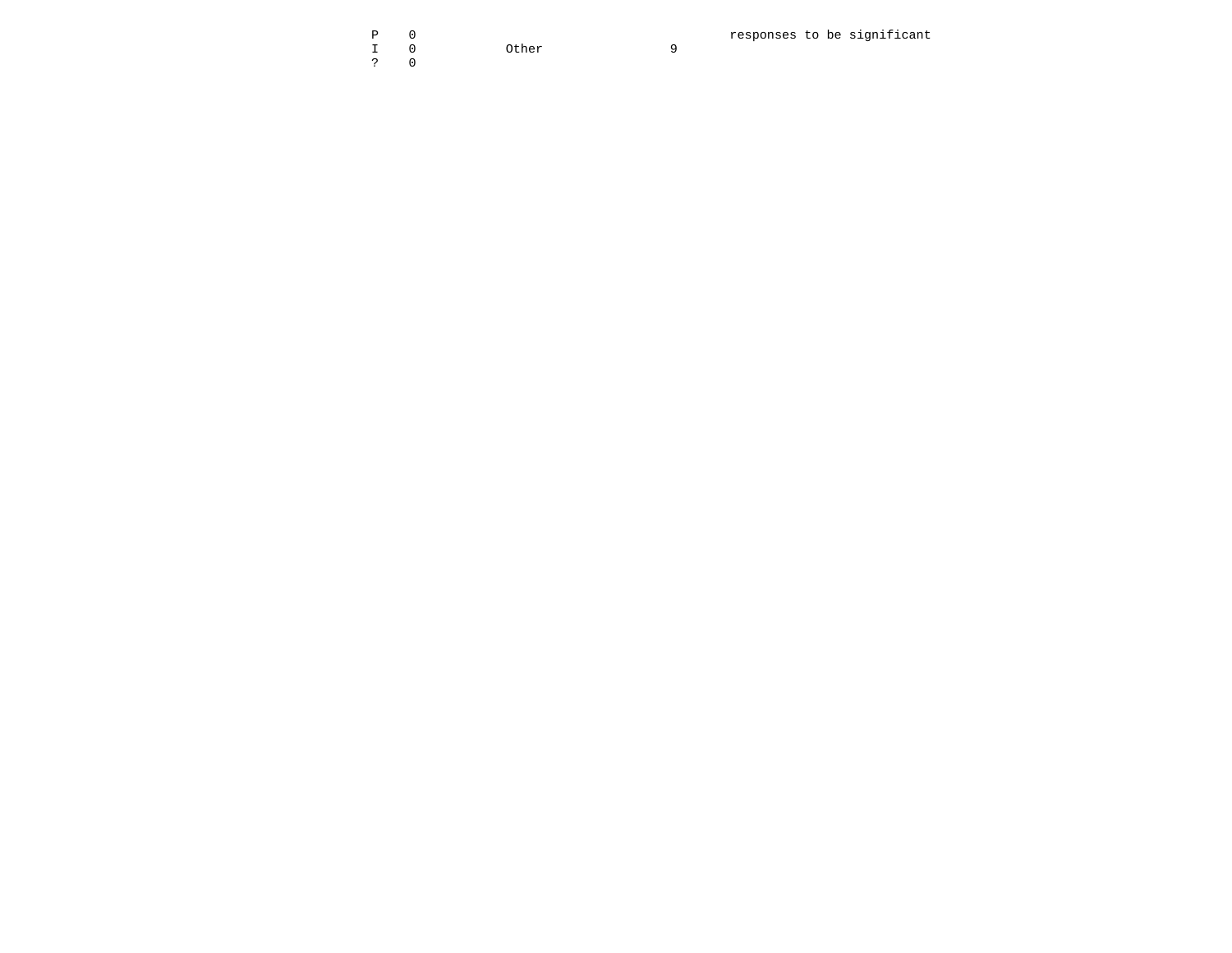|                                                           | Frequencies    |                |              |              | Instructor   | Course Dept UMBC Level |                |      |                    | Sect      |           |      |           |             |
|-----------------------------------------------------------|----------------|----------------|--------------|--------------|--------------|------------------------|----------------|------|--------------------|-----------|-----------|------|-----------|-------------|
| Ouestions                                                 |                | NR NA          | $\mathbf{1}$ | 2            | 3            | 4                      | 5              | Mean | Rank               |           | Mean Mean |      | Mean Mean | Mean        |
| ------------------                                        |                |                |              |              |              |                        |                |      |                    |           |           |      |           |             |
| General                                                   |                |                |              |              |              |                        |                |      |                    |           |           |      |           |             |
| 1. Did you gain new insights, skills from this course     | 4              | 0              | 0            | 0            | $\Omega$     | 3                      | 2              | 4.40 | 768/1674           | 3.68      | 4.36      | 4.27 | 4.32      | 4.40        |
| 2. Did the instructor make clear the expected goals       | $\overline{4}$ | $\mathbf 0$    | $\mathbf 0$  | $\Omega$     | $\mathbf{1}$ | $\mathbf{1}$           | 3              | 4.40 | 737/1674           | 4.27      | 4.52      | 4.23 | 4.26      | 4.40        |
| 3. Did the exam questions reflect the expected goals      | 4              | 3              | 1            | $\mathbf 0$  | $\mathbf 0$  | $\Omega$               | $\mathbf{1}$   |      | $3.00$ ****/1423   | 3.63      | 4.42      | 4.27 | 4.36      | $***$       |
| 4. Did other evaluations reflect the expected goals       | 4              | $\mathbf 0$    | $\mathbf 0$  | $\mathbf 0$  | 0            | 1                      | 4              | 4.80 | 173/1609           | 3.94      | 4.48      | 4.22 | 4.23      | 4.80        |
| 5. Did assigned readings contribute to what you learned   | 4              | $\mathbf 0$    | $\mathbf{1}$ | $\mathbf 0$  | $\mathbf 0$  | 1                      | 3              | 4.00 | 769/1585           | 3.27      | 4.05      | 3.96 | 3.91      | 4.00        |
| 6. Did written assignments contribute to what you learned | 4              | $\mathbf{0}$   | $\mathbf 0$  | $\mathbf 0$  | $\mathbf{1}$ | 2                      | 2              | 4.20 | 737/1535           | 3.60      | 4.33      | 4.08 | 4.03      | 4.20        |
| 7. Was the grading system clearly explained               | 4              | $\mathbf 0$    | $\mathbf 0$  | $\mathbf{0}$ | $\mathbf 0$  | 2                      | $\mathbf{3}$   | 4.60 | 393/1651           | 4.22      | 4.57      | 4.18 | 4.20      | 4.60        |
| 8. How many times was class cancelled                     | $\overline{4}$ | $\mathbf 0$    | $\mathbf 0$  | $\mathbf{0}$ | $\mathbf 0$  | $\mathbf 0$            | 5              | 5.00 | 1/1673             | 4.84      | 4.73      | 4.69 | 4.67      | 5.00        |
| 9. How would you grade the overall teaching effectiveness | $\overline{4}$ | $\Omega$       | $\Omega$     | $\Omega$     | $\mathbf{1}$ | $\Omega$               | $\overline{4}$ | 4.60 | 310/1656           | 4.12 4.28 |           | 4.07 | 4.10      | 4.60        |
| Lecture                                                   |                |                |              |              |              |                        |                |      |                    |           |           |      |           |             |
| 1. Were the instructor's lectures well prepared           | 5              | 0              | 0            | $\Omega$     | 0            | 1                      | 3              | 4.75 | 496/1586           | 4.29      | 4.55      | 4.43 | 4.48      | 4.75        |
| 2. Did the instructor seem interested in the subject      | 5              | $\Omega$       | $\mathbf 0$  | $\mathbf 0$  | $\mathbf{1}$ | $\Omega$               | 3              |      | 4.50 1225/1585     | 4.33      | 4.77      | 4.69 | 4.76      | 4.50        |
| 3. Was lecture material presented and explained clearly   | 5              | 0              | 0            | $\mathbf 0$  | $\mathbf 0$  | $\mathbf{1}$           | $\overline{3}$ | 4.75 | 313/1582           | 4.34      | 4.54      | 4.26 | 4.35      | 4.75        |
| 4. Did the lectures contribute to what you learned        | 5              | $\mathbf 0$    | $\mathbf 0$  | $\mathbf 0$  | $\mathbf 0$  | 1                      | 3              | 4.75 | 359/1575           | 4.29      | 4.56      | 4.27 | 4.39      | 4.75        |
| 5. Did audiovisual techniques enhance your understanding  | 5              | $\Omega$       | $\Omega$     | $\Omega$     | $\Omega$     | $\mathbf{1}$           | $\overline{3}$ | 4.75 | 143/1380           | 4.49      | 4.05      | 3.94 | 4.03      | 4.75        |
|                                                           |                |                |              |              |              |                        |                |      |                    |           |           |      |           |             |
| Discussion                                                |                |                |              |              |              |                        |                |      |                    |           |           |      |           |             |
| 1. Did class discussions contribute to what you learned   | 6              | $\mathbf 0$    | 0            | $\Omega$     | $\Omega$     | 3                      | $\Omega$       | 4.00 | 810/1520           | 3.75      | 4.46      | 4.01 | 4.03      | 4.00        |
| 2. Were all students actively encouraged to participate   | 7              | $\Omega$       | $\Omega$     | $\Omega$     | $\Omega$     | 2                      | $\Omega$       |      | $4.00$ ****/1515   | 4.16      | 4.61      | 4.24 | 4.28      | $***$       |
| 3. Did the instructor encourage fair and open discussion  | 6              | $\mathbf 0$    | 0            | $\mathsf 0$  | $\mathbf 0$  | $\mathbf{1}$           | 2              | 4.67 | 507/1511           | 4.27      | 4.69      | 4.27 | 4.28      | 4.67        |
| 4. Were special techniques successful                     | 6              | $\overline{a}$ | $\Omega$     | $\Omega$     | $\Omega$     | $\Omega$               | $\mathbf{1}$   |      | $5.00$ ****/ 994   | 3.56      | 3.99      | 3.94 | 3.98      | $***$       |
|                                                           |                |                |              |              |              |                        |                |      |                    |           |           |      |           |             |
| Laboratory                                                |                |                |              |              |              |                        |                |      |                    |           |           |      |           |             |
| 1. Did the lab increase understanding of the material     | 8              | 0              | 0            | 0            | $\Omega$     | 0                      | 1              |      | $5.00$ ****/ 265   | 3.42      | 3.42      | 4.23 | 4.34      | ****        |
| 2. Were you provided with adequate background information | 8              | $\mathbf 0$    | $\mathbf 0$  | $\mathbf 0$  | $\Omega$     | $\Omega$               | $\mathbf{1}$   |      | $5.00$ ****/ 278   | 4.13      | 4.13      | 4.19 | 4.36      | ****        |
| 3. Were necessary materials available for lab activities  | 8              | 0              | 0            | 0            | 0            | $\mathbf 0$            | 1              |      | $5.00$ ****/ 260   | 3.33      | 3.33      | 4.46 | 4.51      | $***$       |
| 4. Did the lab instructor provide assistance              | 8              | $\mathbf 0$    | $\mathbf 0$  | 0            | $\mathbf 0$  | 0                      | $\mathbf{1}$   |      | $5.00$ ****/ 259   | 3.67      | 3.67      | 4.33 | 4.42      | $***$       |
| 5. Were requirements for lab reports clearly specified    | 8              | $\mathbf 0$    | $\Omega$     | $\Omega$     | $\Omega$     | $\Omega$               | $\mathbf{1}$   |      | $5.00$ ****/ 233   | 4.33 4.33 |           | 4.20 | 4.48      | $***$       |
| Seminar                                                   |                |                |              |              |              |                        |                |      |                    |           |           |      |           |             |
| 1. Were assigned topics relevant to the announced theme   | 8              | 0              | 0            | $\mathsf 0$  | $\Omega$     | $\Omega$               | 1              |      | $5.00$ ****/ 103   | 3.55      | 3.55      | 4.41 | 4.07      |             |
| 2. Was the instructor available for individual attention  | 8              | $\mathbf 0$    | $\mathbf 0$  | $\mathbf{0}$ | $\mathbf 0$  | $\Omega$               | $\mathbf{1}$   | 5.00 | ****/ 101          | 4.00      | 4.00      | 4.48 | 4.45      | ****        |
| 3. Did research projects contribute to what you learned   | 8              | $\mathbf 0$    | 0            | $\mathbf{0}$ | $\mathbf 0$  | $\Omega$               | $\mathbf{1}$   |      | $5.00$ ****/<br>95 | 3.63      | 3.63      | 4.31 | 4.33      | $***$       |
| 4. Did presentations contribute to what you learned       | 8              | $\mathbf 0$    | $\mathbf 0$  | $\mathbf 0$  | 0            | 1                      | $\Omega$       |      | $4.00$ ****/<br>99 | 3.75      | 3.75      | 4.39 | 4.22      | $***$       |
| 5. Were criteria for grading made clear                   | 8              | $\Omega$       | $\Omega$     | $\Omega$     | $\Omega$     | $\Omega$               | $\mathbf{1}$   |      | $5.00$ ****/<br>97 | 4.00      | 4.00      | 4.14 | 4.63      | ****        |
|                                                           |                |                |              |              |              |                        |                |      |                    |           |           |      |           |             |
| Field Work                                                |                |                |              |              |              |                        |                |      |                    |           |           |      |           |             |
| 1. Did field experience contribute to what you learned    | 8              | $\mathbf 0$    | 0            | $\mathbf 0$  | 0            | 1                      |                |      | 76<br>$4.00$ ****/ | 4.00      | 4.17      | 3.98 | 3.97      | $***$ * * * |
| 2. Did you clearly understand your evaluation criteria    | 8              | $\mathbf 0$    | $\mathbf 0$  | $\mathbf 0$  | $\mathbf 0$  | $\Omega$               | $\mathbf{1}$   |      | 77<br>$5.00$ ****/ | 3.50      | 3.83      | 3.93 | 4.20      |             |
| 4. To what degree could you discuss your evaluations      | 8              | $\mathbf 0$    | $\mathbf 0$  | $\mathbf 0$  | $\mathbf 0$  | $\mathbf{1}$           | $\Omega$       |      | $4.00$ ****/<br>48 | ****      | ****      | 4.12 | 4.50      | $***$       |
| 5. Did conferences help you carry out field activities    | 8              | $\mathbf 0$    | $\mathbf 0$  | $\mathbf 0$  | $\mathbf 0$  | $\Omega$               | 1              |      | $5.00$ ****/<br>49 | ****      | $***$ *   | 4.27 | 4.82      | $***$       |
|                                                           |                |                |              |              |              |                        |                |      |                    |           |           |      |           |             |
| Self Paced                                                |                |                |              |              |              |                        |                |      |                    |           |           |      |           |             |
| 1. Did self-paced system contribute to what you learned   | 8              | 0              | 0            | 0            | $\Omega$     | 0                      | -1             |      | $5.00$ ****/<br>61 | 3.75      | 3.75      | 4.09 | 4.23      | ****        |
| 2. Did study questions make clear the expected goal       | 8              | $\mathbf 0$    | $\mathbf 0$  | $\mathbf 0$  | $\mathbf 0$  | $\Omega$               | $\mathbf{1}$   |      | $5.00$ ****/<br>52 | 3.67      | 3.67      | 4.26 | 4.53      | ****        |
| 3. Were your contacts with the instructor helpful         | 8              | $\mathbf 0$    | $\mathbf 0$  | $\mathbf 0$  | $\mathbf 0$  | $\Omega$               | 1              | 5.00 | 50<br>$***/$       | 3.63      | 3.63      | 4.44 | 4.42      | ****        |
| 4. Was the feedback/tutoring by proctors helpful          | 8              | $\mathbf 0$    | 0            | $\mathbf 0$  | $\mathbf 0$  | 0                      | $\mathbf{1}$   |      | $5.00$ ****/<br>35 | ****      | ****      | 4.36 | 4.63      | ****        |
| 5. Were there enough proctors for all the students        | 8              | $\Omega$       | $\Omega$     | $\Omega$     | $\Omega$     |                        | 1              |      | $5.00$ ****/<br>31 | ****      | $****$    | 4.34 | 4.50      | $***$       |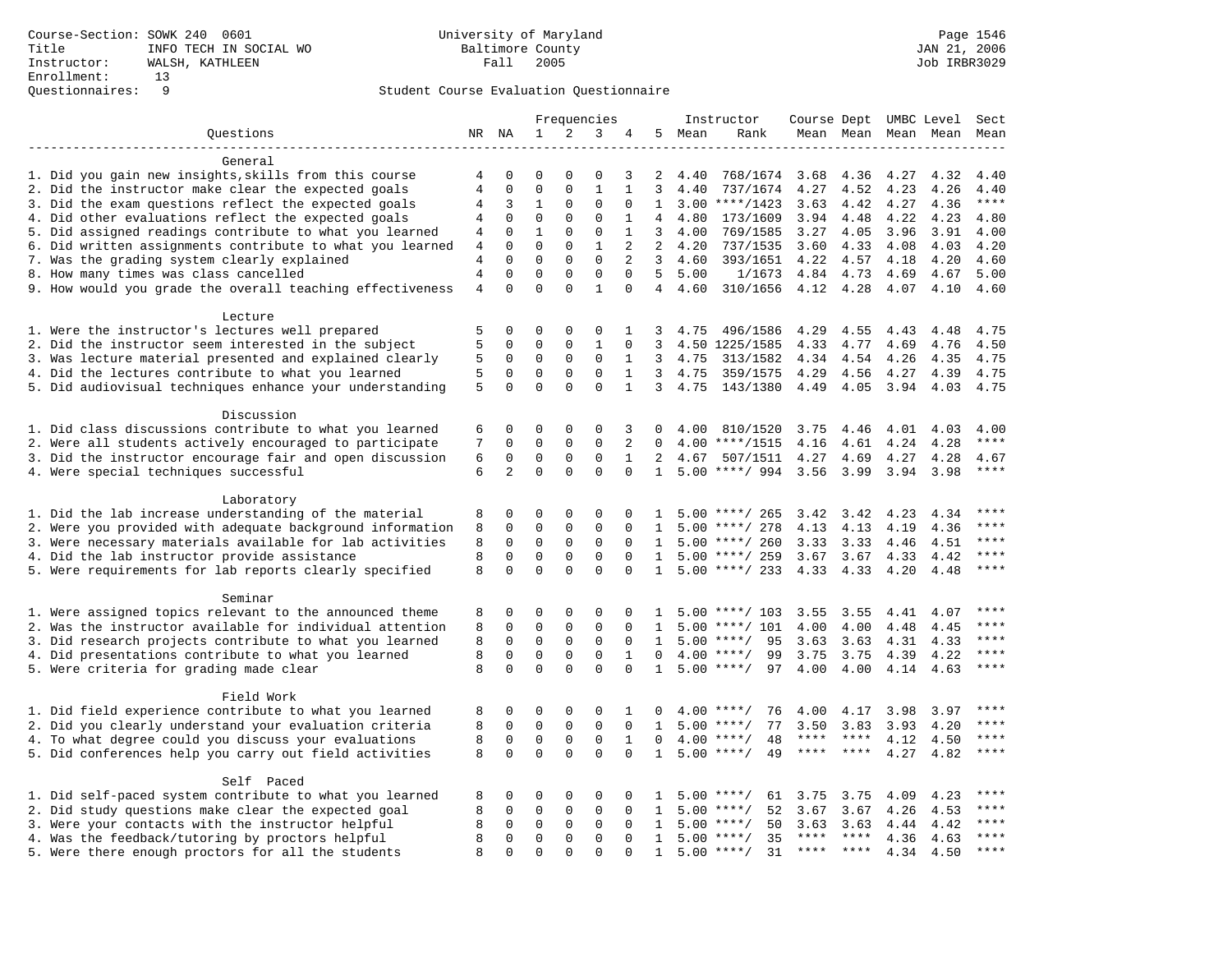| Course-Section: SOWK 240 0601 |                        | University of Maryland                  | Page 1546    |
|-------------------------------|------------------------|-----------------------------------------|--------------|
| Title                         | INFO TECH IN SOCIAL WO | Baltimore County                        | JAN 21, 2006 |
| Instructor:                   | WALSH, KATHLEEN        | 2005<br>Fall                            | Job IRBR3029 |
| Enrollment:                   | าว                     |                                         |              |
| Ouestionnaires:               |                        | Student Course Evaluation Questionnaire |              |

|            | Credits Earned<br>Cum. GPA |               |          | Expected Grades |          | Reasons             | Type                        | Majors |                                   |  |
|------------|----------------------------|---------------|----------|-----------------|----------|---------------------|-----------------------------|--------|-----------------------------------|--|
| $00 - 27$  |                            | $0.00 - 0.99$ |          | Α               |          | Required for Majors | Graduate                    | 0      | Major                             |  |
| $28 - 55$  |                            | $1.00 - 1.99$ |          | В               |          |                     |                             |        |                                   |  |
| $56 - 83$  | $\Omega$                   | $2.00 - 2.99$ |          | C               | $\Omega$ | General             | Under-grad                  | 9      | Non-major                         |  |
| $84 - 150$ | $\Omega$                   | $3.00 - 3.49$ | $\Omega$ | D               | $\Omega$ |                     |                             |        |                                   |  |
| Grad.      | 0                          | $3.50 - 4.00$ |          | F               | $\Omega$ | Electives           |                             |        | #### - Means there are not enough |  |
|            |                            |               |          | Ρ               | $\Omega$ |                     | responses to be significant |        |                                   |  |
|            |                            |               |          |                 | $\Omega$ | Other               |                             |        |                                   |  |
|            |                            |               |          |                 | $\Omega$ |                     |                             |        |                                   |  |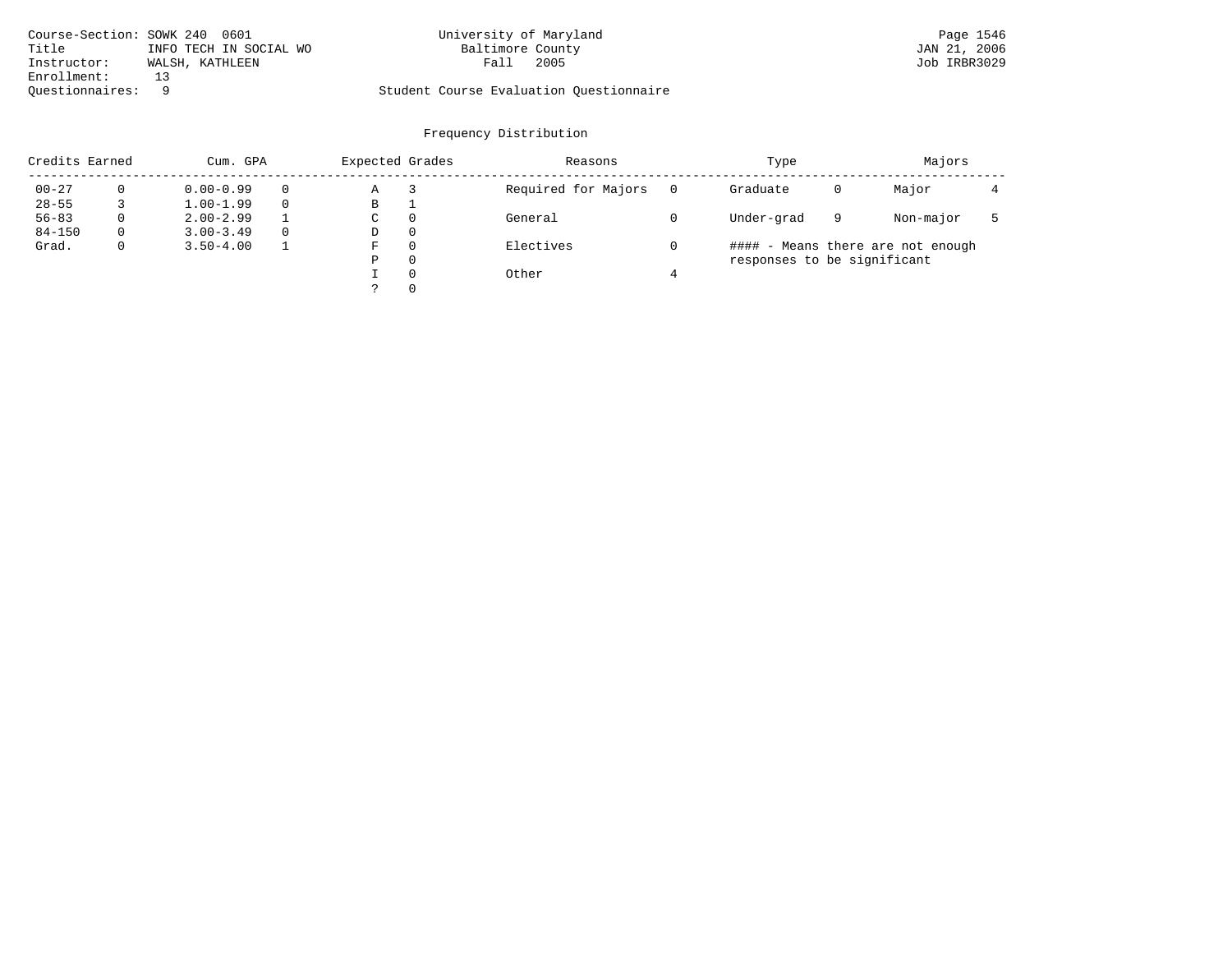|                                                                                                       | Frequencies         |                          |                     |                   | Instructor        | Course Dept UMBC Level |                |         |                                  | Sect         |              |                     |              |                 |
|-------------------------------------------------------------------------------------------------------|---------------------|--------------------------|---------------------|-------------------|-------------------|------------------------|----------------|---------|----------------------------------|--------------|--------------|---------------------|--------------|-----------------|
| Questions                                                                                             |                     | NR NA                    | $\mathbf{1}$        | 2                 | 3                 | 4                      |                | 5 Mean  | Rank                             |              |              | Mean Mean Mean Mean |              | Mean            |
|                                                                                                       |                     |                          |                     |                   |                   |                        |                |         |                                  |              |              |                     |              |                 |
| General                                                                                               |                     |                          |                     |                   |                   |                        |                |         |                                  |              |              |                     |              |                 |
| 1. Did you gain new insights, skills from this course                                                 | 2                   | 0                        | 3                   | $\Omega$          | 3                 | 2                      | 2              |         | 3.00 1628/1674                   | 3.68         | 4.36         | 4.27                | 4.32         | 3.00            |
| 2. Did the instructor make clear the expected goals                                                   | $\mathbf{1}$        | $\mathbf 0$              | $\overline{2}$      | $\mathbf 0$       | $\overline{3}$    | 2                      | $\overline{4}$ |         | 3.55 1479/1674                   | 4.27         | 4.52         | 4.23                | 4.26         | 3.55            |
| 3. Did the exam questions reflect the expected goals                                                  | 1                   | 7                        | 0                   | 1                 | 2                 | $\Omega$               | $\mathbf{1}$   |         | 3.25 1332/1423                   | 3.63         | 4.42         | 4.27                | 4.36         | 3.25            |
| 4. Did other evaluations reflect the expected goals                                                   | $\overline{2}$      | $\mathbf 0$              | $\overline{a}$      | $\mathbf{1}$      | $\mathbf{1}$      | 4                      | 2              |         | 3.30 1507/1609                   | 3.94         | 4.48         | 4.22                | 4.23         | 3.30            |
| 5. Did assigned readings contribute to what you learned                                               | 3                   | $\mathbf{1}$             | $\overline{2}$      | $\mathbf 0$       | 3                 | 2                      | $\mathbf{1}$   |         | 3.00 1440/1585                   | 3.27         | 4.05         | 3.96                | 3.91         | 3.00            |
| 6. Did written assignments contribute to what you learned                                             | 3                   | $\mathbf{1}$<br>$\Omega$ | 3<br>$\overline{2}$ | 2<br>$\mathbf{1}$ | $\mathbf{1}$      | $\mathbf 0$            | 2<br>2         |         | 2.50 1509/1535                   | 3.60         | 4.33         | 4.08                | 4.03         | 2.50            |
| 7. Was the grading system clearly explained<br>8. How many times was class cancelled                  | 2<br>$\overline{3}$ | $\mathbf 0$              | $\mathbf 0$         | $\mathbf 0$       | 1<br>$\mathbf{0}$ | $\overline{4}$<br>3    | 6              |         | 3.30 1513/1651<br>4.67 1072/1673 | 4.22<br>4.84 | 4.57<br>4.73 | 4.18<br>4.69        | 4.20<br>4.67 | 3.30<br>4.67    |
| 9. How would you grade the overall teaching effectiveness                                             | 9                   | $\Omega$                 | $\Omega$            | $\Omega$          | $\mathbf{1}$      | $\mathbf{1}$           | $\mathbf{1}$   |         | 4.00 955/1656                    | 4.12         | 4.28         | 4.07                | 4.10         | 4.00            |
|                                                                                                       |                     |                          |                     |                   |                   |                        |                |         |                                  |              |              |                     |              |                 |
| Lecture                                                                                               |                     |                          |                     |                   |                   |                        |                |         |                                  |              |              |                     |              |                 |
| 1. Were the instructor's lectures well prepared                                                       | $\overline{2}$      | $\mathbf 0$              | $\mathbf 0$         | 2                 | 1                 | 5                      | 2              |         | 3.70 1430/1586                   | 4.29         | 4.55         | 4.43                | 4.48         | 3.70            |
| 2. Did the instructor seem interested in the subject                                                  | $\overline{2}$      | $\mathbf 0$              | $\mathbf{1}$        | $\mathbf 0$       | $\mathsf 0$       | 3                      | 6              |         | 4.30 1374/1585                   | 4.33         | 4.77         | 4.69                | 4.76         | 4.30            |
| 3. Was lecture material presented and explained clearly                                               | 2                   | 0                        | 1                   | 0                 | 3                 | 2                      | 4              |         | 3.80 1272/1582                   | 4.34         | 4.54         | 4.26                | 4.35         | 3.80            |
| 4. Did the lectures contribute to what you learned                                                    | 2                   | 0                        | $\overline{c}$      | 0                 | 1                 | 2                      | .5             |         | 3.80 1264/1575                   | 4.29         | 4.56         | 4.27                | 4.39         | 3.80            |
| 5. Did audiovisual techniques enhance your understanding                                              | 2                   | $\Omega$                 | $\Omega$            | $\Omega$          | 3                 | 3                      | $\overline{4}$ | 4.10    | 622/1380                         | 4.49         | 4.05         | 3.94                | 4.03         | 4.10            |
|                                                                                                       |                     |                          |                     |                   |                   |                        |                |         |                                  |              |              |                     |              |                 |
| Discussion                                                                                            |                     |                          |                     |                   |                   |                        |                |         |                                  |              |              |                     |              |                 |
| 1. Did class discussions contribute to what you learned                                               | 2                   | $\mathbf 0$              | $\overline{c}$      | $\mathbf{0}$      | 2                 | 3                      | 3              |         | 3.50 1169/1520                   | 3.75         | 4.46         | 4.01                | 4.03         | 3.50            |
| 2. Were all students actively encouraged to participate                                               | $\overline{2}$      | $\mathbf 0$              | $\mathbf 0$         | $\mathbf 0$       | $\overline{2}$    | $\overline{2}$         | 6              | 4.40    | 759/1515                         | 4.16         | 4.61         | 4.24                | 4.28         | 4.40            |
| 3. Did the instructor encourage fair and open discussion                                              | 3                   | 0                        | $\mathbf 0$         | $\mathbf{1}$      | $\overline{2}$    | 2                      | 4              |         | 4.00 1050/1511                   | 4.27         | 4.69         | 4.27                | 4.28         | 4.00            |
| 4. Were special techniques successful                                                                 | 3                   | 6                        | $\Omega$            | $\mathbf{1}$      | $\Omega$          | $\overline{a}$         | $\Omega$       | 3.33    | 811/ 994                         | 3.56         | 3.99         | 3.94                | 3.98         | 3.33            |
|                                                                                                       |                     |                          |                     |                   |                   |                        |                |         |                                  |              |              |                     |              |                 |
| Laboratory                                                                                            |                     |                          |                     |                   |                   |                        |                |         |                                  |              |              |                     |              |                 |
| 1. Did the lab increase understanding of the material                                                 | 7                   | 2                        | 1                   | 0                 | 0                 | $\mathbf{1}$           | $\mathbf{1}$   | 3.33    | 249/265                          | 3.42         | 3.42         | 4.23                | 4.34         | 3.33            |
| 2. Were you provided with adequate background information                                             | 8                   | $\mathbf 0$              | $\mathbf 0$         | $\mathbf 0$       | $\mathbf 0$       | 3                      | $\mathbf{1}$   | 4.25    | 150/ 278                         | 4.13         | 4.13         | 4.19                | 4.36         | 4.25            |
| 3. Were necessary materials available for lab activities                                              | 8                   | $\mathbf{1}$             | $\mathbf{1}$        | $\mathbf 0$       | $\mathbf 0$       | $\mathbf{1}$           |                | 1, 3.33 | 252/ 260                         | 3.33         | 3.33         | 4.46                | 4.51         | 3.33            |
| 4. Did the lab instructor provide assistance                                                          | 8                   | $\mathbf{1}$             | $\mathbf 0$         | 1                 | $\mathbf 0$       | $\mathbf{1}$           |                | 1, 3.67 | 223/ 259                         | 3.67         | 3.67         | 4.33                | 4.42         | 3.67            |
| 5. Were requirements for lab reports clearly specified                                                | 8                   | $\mathbf{1}$             | $\Omega$            | $\Omega$          | $\Omega$          | 2                      | $\mathbf{1}$   | 4.33    | 108/ 233                         | 4.33         | 4.33         | 4.20                | 4.48         | 4.33            |
| Seminar                                                                                               |                     |                          |                     |                   |                   |                        |                |         |                                  |              |              |                     |              |                 |
| 1. Were assigned topics relevant to the announced theme                                               | 7                   | 1                        | 1                   | $\mathsf 0$       | 0                 | 2                      | $\mathbf{1}$   | 3.50    | 89/ 103                          | 3.55         | 3.55         | 4.41                | 4.07         | 3.50            |
| 2. Was the instructor available for individual attention                                              | 7                   | $\mathbf 0$              | 0                   | $\mathsf 0$       | $\mathbf{1}$      | 3                      | $\mathbf{1}$   | 4.00    | 72/ 101                          | 4.00         | 4.00         | 4.48                | 4.45         | 4.00            |
| 3. Did research projects contribute to what you learned                                               | 8                   | $\mathbf 0$              | $\mathbf 0$         | 1                 | 1                 | 1                      | $\mathbf{1}$   | 3.50    | 80/<br>95                        | 3.63         | 3.63         | 4.31                | 4.33         | 3.50            |
| 4. Did presentations contribute to what you learned                                                   | 8                   | $\mathbf 0$              | $\mathbf 0$         | $\mathbf 0$       | 2                 | $\mathbf{1}$           | $\mathbf{1}$   | 3.75    | 86/<br>99                        | 3.75         | 3.75         | 4.39                | 4.22         | 3.75            |
| 5. Were criteria for grading made clear                                                               | 8                   | $\mathbf 0$              | $\Omega$            | $\mathbf{1}$      | $\Omega$          | $\mathbf{1}$           | $\overline{2}$ | 4.00    | 50/<br>97                        | 4.00         | 4.00         | 4.14                | 4.63         | 4.00            |
|                                                                                                       |                     |                          |                     |                   |                   |                        |                |         |                                  |              |              |                     |              |                 |
| Field Work                                                                                            |                     |                          |                     |                   |                   |                        |                |         |                                  |              |              |                     |              |                 |
| 1. Did field experience contribute to what you learned                                                | 10                  | 0                        | $\Omega$            | $\Omega$          | 1                 | 1                      | $\Omega$       |         | $3.50$ ****/<br>76               | 4.00         | 4.17         | 3.98                | 3.97         | ****            |
| 2. Did you clearly understand your evaluation criteria                                                | 10                  | $\mathbf 0$              | $\mathbf 0$         | $\mathbf 0$       | $\mathbf 0$       | $\overline{c}$         | $\Omega$       | 4.00    | 77<br>$***$ /                    | 3.50         | 3.83         | 3.93                | 4.20         | ****            |
| 3. Was the instructor available for consultation                                                      | 10                  | $\mathbf 0$              | $\mathbf 0$         | 0                 | 1                 | $\mathbf{1}$           | $\mathbf 0$    | 3.50    | $***/$<br>53                     | ****         | ****         | 4.45                | 4.50         | ****            |
| 4. To what degree could you discuss your evaluations                                                  | 11                  | $\mathbf 0$              | $\mathbf{1}$        | $\mathbf{0}$      | $\mathbf 0$       | 0                      | $\Omega$       | 1.00    | $***/$<br>48                     | $***$ * *    | $***$ *      | 4.12                | 4.50         | $***$           |
| 5. Did conferences help you carry out field activities                                                |                     |                          | $\Omega$            | $\Omega$          | $\Omega$          | 2                      | $\Omega$       | 4.00    | 49<br>$***$ /                    | ****         | $***$        | 4.27                | 4.82         | $***$           |
|                                                                                                       |                     |                          |                     |                   |                   |                        |                |         |                                  |              |              |                     |              |                 |
| Self Paced                                                                                            |                     |                          |                     |                   |                   |                        |                |         |                                  |              |              |                     |              |                 |
| 1. Did self-paced system contribute to what you learned                                               | 8                   | 0                        | 1                   | 0                 | 0                 | 2                      | $\mathbf{1}$   | 3.50    | 44/<br>61                        | 3.75         | 3.75         | 4.09                | 4.23         | 3.50            |
| 2. Did study questions make clear the expected goal                                                   | 8<br>8              | $\mathbf{1}$<br>1        | $\mathbf 0$         | $\mathbf 0$       | $\mathbf{1}$      | 2                      | $\Omega$       | 3.67    | 39/<br>52                        | 3.67         | 3.67         | 4.26                | 4.53         | 3.67            |
| 3. Were your contacts with the instructor helpful<br>4. Was the feedback/tutoring by proctors helpful |                     |                          | 1                   | $\mathbf 0$       | $\mathbf 0$       | 2                      | $\Omega$       | 3.00    | 47/<br>50                        | 3.63<br>**** | 3.63         | 4.44                | 4.42         | 3.00<br>* * * * |
|                                                                                                       | 8                   | 3                        | 0                   | $\mathbf{0}$      | $\mathbf 0$       | $\mathbf{1}$           | $\Omega$       | 4.00    | $***/$<br>35                     | **** ****    | ****         | 4.36                | 4.63         | $***$           |
| 5. Were there enough proctors for all the students                                                    | 8                   | $\overline{2}$           | $\mathbf 1$         | $\Omega$          | $\Omega$          | $\mathbf{1}$           | 0              |         | 31<br>$2.50$ ****/               |              |              | 4.34                | 4.50         |                 |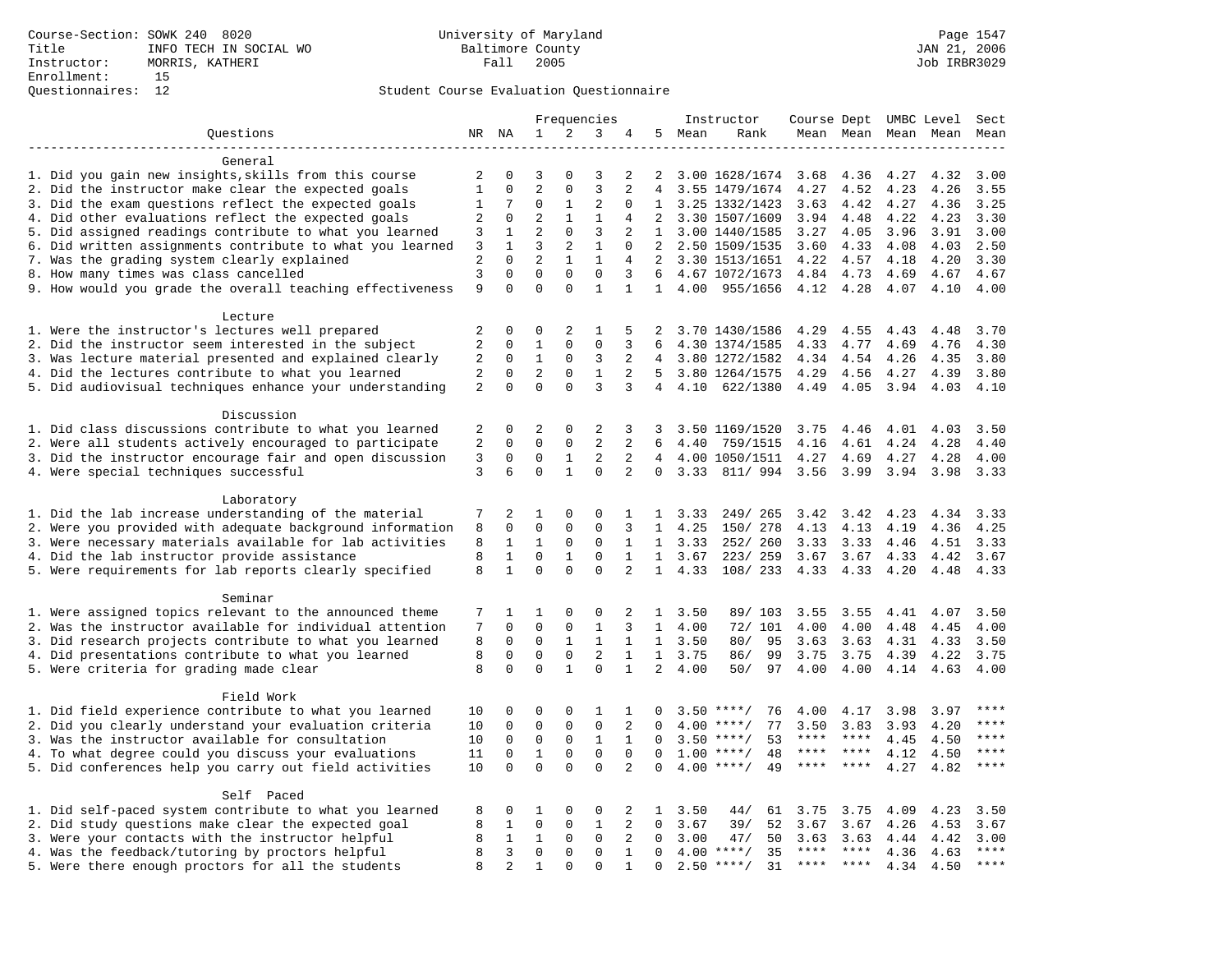| Course-Section: SOWK 240 8020 |                        | University of Maryland                  | Page 1547    |
|-------------------------------|------------------------|-----------------------------------------|--------------|
| Title                         | INFO TECH IN SOCIAL WO | Baltimore County                        | JAN 21, 2006 |
| Instructor:                   | MORRIS, KATHERI        | 2005<br>Fall                            | Job IRBR3029 |
| Enrollment:                   |                        |                                         |              |
| Ouestionnaires: 12            |                        | Student Course Evaluation Ouestionnaire |              |

|            | Credits Earned<br>Cum. GPA |               |   | Expected Grades |          | Reasons             |   | Type                              | Majors |           |  |
|------------|----------------------------|---------------|---|-----------------|----------|---------------------|---|-----------------------------------|--------|-----------|--|
| $00 - 27$  | 0                          | $0.00 - 0.99$ |   | Α               |          | Required for Majors |   | Graduate                          | 0      | Major     |  |
| $28 - 55$  | 0                          | $1.00 - 1.99$ |   | В               | ל        |                     |   |                                   |        |           |  |
| $56 - 83$  | 2                          | $2.00 - 2.99$ | 0 | $\sim$<br>◡     | $\Omega$ | General             |   | Under-grad                        | 12     | Non-major |  |
| $84 - 150$ |                            | $3.00 - 3.49$ |   | D               | 0        |                     |   |                                   |        |           |  |
| Grad.      | 0                          | $3.50 - 4.00$ |   | F               | 0        | Electives           |   | #### - Means there are not enough |        |           |  |
|            |                            |               |   | Ρ               | 0        |                     |   | responses to be significant       |        |           |  |
|            |                            |               |   |                 | $\Omega$ | Other               | 8 |                                   |        |           |  |
|            |                            |               |   | C               |          |                     |   |                                   |        |           |  |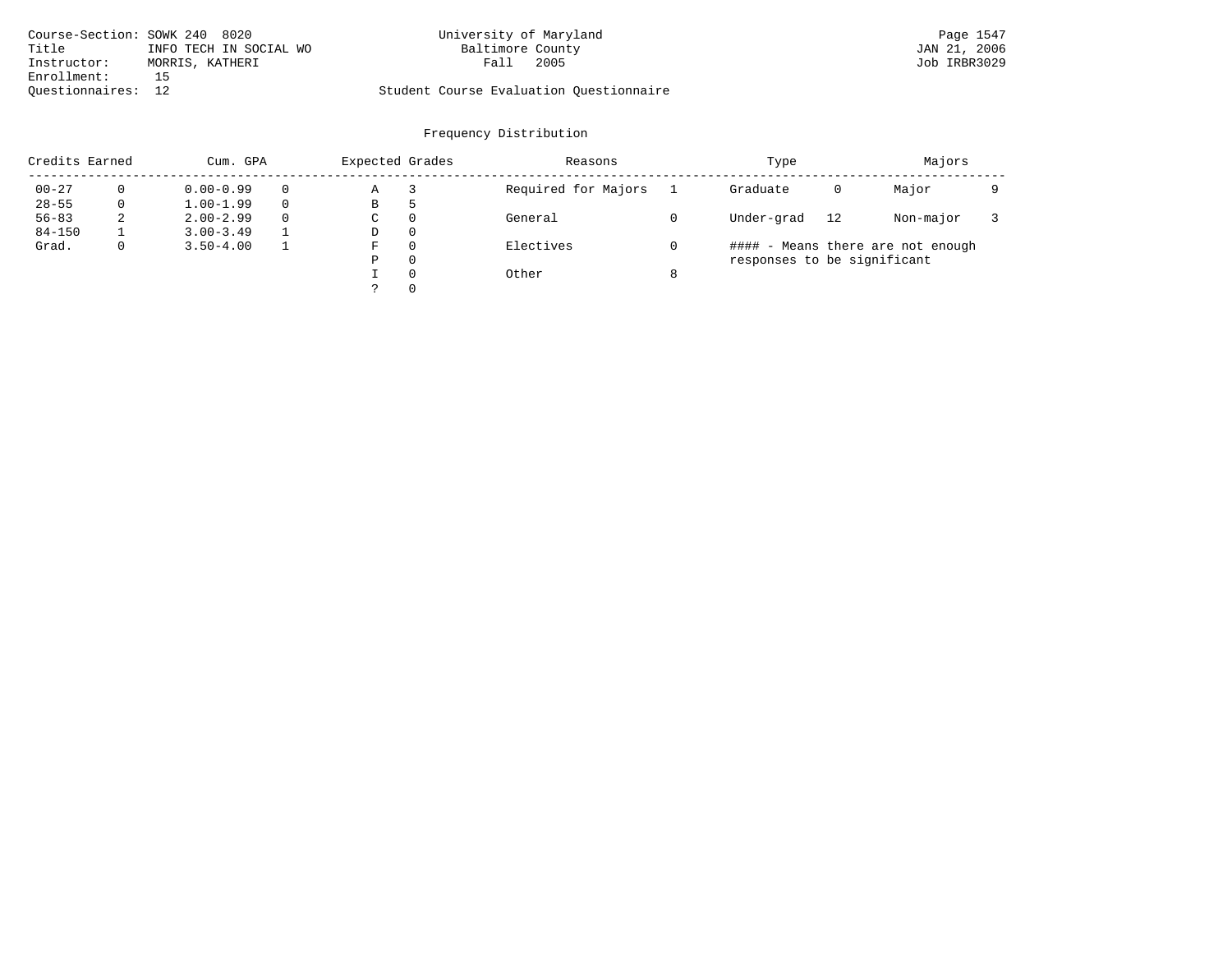|                                                           | Frequencies  |                         | Instructor              | Course Dept UMBC Level   |              |                   |                   | Sect   |                               |                     |              |                     |      |               |
|-----------------------------------------------------------|--------------|-------------------------|-------------------------|--------------------------|--------------|-------------------|-------------------|--------|-------------------------------|---------------------|--------------|---------------------|------|---------------|
| Questions                                                 | NR NA        |                         | $\mathbf{1}$            | 2                        | 3            | 4                 |                   | 5 Mean | Rank                          |                     |              | Mean Mean Mean Mean |      | Mean          |
| -------------------                                       |              |                         |                         |                          |              |                   |                   |        |                               |                     |              |                     |      |               |
| General                                                   |              |                         |                         |                          |              |                   |                   |        |                               |                     |              |                     |      |               |
| 1. Did you gain new insights, skills from this course     | 0            | 0                       | $\Omega$                | 3                        | $\Omega$     | 3                 | 8                 |        | 4.14 1075/1674                | 3.68                | 4.36         | 4.27                | 4.32 | 4.14          |
| 2. Did the instructor make clear the expected goals       | $\mathbf 0$  | $\mathbf 0$             | $\mathbf 0$             | $\mathbf{0}$             | $\mathbf{1}$ | 5                 | 8                 | 4.50   | 578/1674                      | 4.27                | 4.52         | 4.23                | 4.26 | 4.50          |
| 3. Did the exam questions reflect the expected goals      | 0            | 10                      | 0                       | 0                        | 1            | 2                 | 1                 |        | 4.00 1016/1423                | 3.63                | 4.42         | 4.27                | 4.36 | 4.00          |
| 4. Did other evaluations reflect the expected goals       | $\Omega$     | 1                       | $\Omega$                | 2                        | 2            | 5                 | $\overline{4}$    |        | 3.85 1260/1609                | 3.94                | 4.48         | 4.22                | 4.23 | 3.85          |
| 5. Did assigned readings contribute to what you learned   | 1            | $\mathbf{1}$            | $\overline{4}$          | $\mathbf{1}$             | 2            | 2                 | 3                 |        | 2.92 1485/1585                | 3.27                | 4.05         | 3.96                | 3.91 | 2.92          |
| 6. Did written assignments contribute to what you learned | 1            | $\overline{a}$          | $\mathbf 0$             | $\mathbf{1}$             | 3            | 3                 |                   |        | 4 3.91 1022/1535              | 3.60                | 4.33         | 4.08                | 4.03 | 3.91          |
| 7. Was the grading system clearly explained               | $\mathbf{1}$ | $\Omega$                | $\Omega$                | $\mathbf{1}$             | $\mathbf{1}$ | 7                 | $\overline{4}$    |        | 4.08 1050/1651                | 4.22                | 4.57         | 4.18                | 4.20 | 4.08          |
| 8. How many times was class cancelled                     | $\mathbf{1}$ | $\mathbf 0$             | $\mathbf 0$             | $\mathbf 0$              | $\mathbf 0$  | 4                 | 9                 |        | 4.69 1040/1673                | 4.84                | 4.73         | 4.69                | 4.67 | 4.69          |
| 9. How would you grade the overall teaching effectiveness | 5            | $\Omega$                | $\Omega$                | $\Omega$                 | $\mathbf{1}$ | 6                 |                   |        | 2 4.11 882/1656               | 4.12 4.28           |              | 4.07                | 4.10 | 4.11          |
| Lecture                                                   |              |                         |                         |                          |              |                   |                   |        |                               |                     |              |                     |      |               |
| 1. Were the instructor's lectures well prepared           | 2            | $\Omega$                | $\Omega$                | 1                        | 2            | 4                 | 5                 |        | 4.08 1260/1586                | 4.29                | 4.55         | 4.43                | 4.48 | 4.08          |
| 2. Did the instructor seem interested in the subject      | 2            | $\mathbf 0$             | $\mathbf 0$             | $\mathbf{1}$             | 0            | 4                 | 7                 |        | 4.42 1300/1585                | 4.33                | 4.77         | 4.69                | 4.76 | 4.42          |
| 3. Was lecture material presented and explained clearly   | 2            | $\mathbf 0$             | $\mathbf 0$             | $\mathbf{1}$             | $\mathbf{1}$ | 4                 | 6                 | 4.25   | 935/1582                      | 4.34                | 4.54         | 4.26                | 4.35 | 4.25          |
| 4. Did the lectures contribute to what you learned        | 2            | $\mathbf 0$             | $\mathbf 0$             | $\mathbf{1}$             | 2            | 2                 | $7\overline{ }$   | 4.25   | 958/1575                      | 4.29                | 4.56         | 4.27                | 4.39 | 4.25          |
| 5. Did audiovisual techniques enhance your understanding  | 3            | $\Omega$                | $\Omega$                | $\Omega$                 | 2            | 3                 | 6                 | 4.36   | 406/1380                      | 4.49                | 4.05         | 3.94                | 4.03 | 4.36          |
|                                                           |              |                         |                         |                          |              |                   |                   |        |                               |                     |              |                     |      |               |
| Discussion                                                |              |                         |                         |                          |              |                   |                   |        |                               |                     |              |                     |      |               |
| 1. Did class discussions contribute to what you learned   | 2            | $\mathbf 0$             | 1                       | 1                        | 2            | 3                 | 5                 | 3.83   | 967/1520                      | 3.75                | 4.46         | 4.01                | 4.03 | 3.83          |
| 2. Were all students actively encouraged to participate   | 2            | $\Omega$                | $\Omega$                | $\mathbf{1}$             | 2            | 4                 | 5                 | 4.08   | 999/1515                      | 4.16                | 4.61         | 4.24                | 4.28 | 4.08          |
| 3. Did the instructor encourage fair and open discussion  | 3            | $\mathsf 0$             | $\mathbf 0$             | $\mathbf 0$              | $\mathbf{1}$ | 2                 | 8                 | 4.64   | 535/1511                      | 4.27                | 4.69         | 4.27                | 4.28 | 4.64          |
| 4. Were special techniques successful                     | 2            | 6                       | $\mathbf{1}$            | $\mathbf{1}$             | $\mathbf 0$  | $\overline{a}$    | $\overline{2}$    | 3.50   | 732/994                       | 3.56                | 3.99         | 3.94                | 3.98 | 3.50          |
|                                                           |              |                         |                         |                          |              |                   |                   |        |                               |                     |              |                     |      |               |
| Laboratory                                                |              |                         |                         |                          |              |                   |                   |        |                               |                     |              |                     |      |               |
| 1. Did the lab increase understanding of the material     | 9            | 1                       | 0                       | 1                        | 1            | 1                 | $\mathbf{1}$      | 3.50   | 229/ 265                      | 3.42                | 3.42         | 4.23                | 4.34 | 3.50          |
| 2. Were you provided with adequate background information | 10           | 0                       | 0                       | 0                        | 1            | 2                 | $\mathbf{1}$      | 4.00   | 188/ 278                      | 4.13                | 4.13         | 4.19                | 4.36 | 4.00          |
| 3. Were necessary materials available for lab activities  | 10           | 1                       | 0                       | 1                        | $\mathbf{1}$ | $\mathbf 0$       | $\mathbf{1}$      |        | $3.33$ ****/ 260              | 3.33                | 3.33         | 4.46                | 4.51 | $***$         |
| 4. Did the lab instructor provide assistance              | 10           | $\mathbf{1}$            | $\Omega$                | $\mathbf{1}$             | $\Omega$     | $\mathbf{1}$      | $\mathbf{1}$      |        | $3.67$ ****/ 259              | 3.67                | 3.67         | 4.33                | 4.42 | ****          |
| 5. Were requirements for lab reports clearly specified    | 11           | $\mathbf{1}$            | $\mathbf 0$             | $\mathbf{1}$             | $\mathbf{1}$ | $\mathbf 0$       | $\mathbf 0$       |        | $2.50$ ****/ 233              | 4.33                | 4.33         | 4.20                | 4.48 | $***$         |
|                                                           |              |                         |                         |                          |              |                   |                   |        |                               |                     |              |                     |      |               |
| Seminar                                                   |              |                         |                         |                          |              |                   |                   |        |                               |                     |              |                     |      |               |
| 1. Were assigned topics relevant to the announced theme   | 9            | 0                       | 0                       | 1                        | 1            | 2                 | $\mathbf{1}$      | 3.60   | 88/ 103                       | 3.55                | 3.55         | 4.41                | 4.07 | 3.60          |
| 2. Was the instructor available for individual attention  | 9            | $\mathbf 0$             | $\mathbf 0$             | $\mathbf{1}$             | $\mathbf 0$  | 2                 | 2                 | 4.00   | 72/ 101                       | 4.00                | 4.00         | 4.48                | 4.45 | 4.00          |
| 3. Did research projects contribute to what you learned   | 10           | $\mathbf 0$             | $\mathbf 0$             | $\mathbf{1}$             | $\mathbf 0$  | 2                 | 1                 | 3.75   | 74/<br>95                     | 3.63                | 3.63         | 4.31                | 4.33 | 3.75          |
| 4. Did presentations contribute to what you learned       | 11           | $\mathbf 0$             | $\mathbf 0$             | $\mathbf{1}$             | $\mathbf{1}$ | $\mathbf{1}$      | $\Omega$          | 3.00   | $***/$<br>99                  | 3.75                | 3.75         | 4.39                | 4.22 | $***$         |
| 5. Were criteria for grading made clear                   | 11           | $\Omega$                | $\Omega$                | $\mathbf{1}$             | $\mathbf{1}$ | $\mathbf{1}$      | $\Omega$          |        | $3.00$ ****/<br>97            | 4.00                | 4.00         | 4.14                | 4.63 | $***$         |
| Field Work                                                |              |                         |                         |                          |              |                   |                   |        |                               |                     |              |                     |      |               |
|                                                           | 10           | 0                       | 0                       | 0                        |              |                   |                   | 4.00   | 41/<br>76                     | 4.00                |              |                     |      |               |
| 1. Did field experience contribute to what you learned    |              |                         |                         |                          | 1            | 2<br>$\mathbf{1}$ | $\mathbf{1}$<br>1 |        |                               |                     | 4.17         | 3.98                | 3.97 | 4.00          |
| 2. Did you clearly understand your evaluation criteria    | 10           | $\mathbf 0$             | 0                       | 1                        | 1            |                   |                   | 3.50   | 50/<br>77                     | 3.50<br>$***$ * * * | 3.83<br>**** | 3.93                | 4.20 | 3.50<br>$***$ |
| 3. Was the instructor available for consultation          | 11           | $\mathbf 0$             | $\mathbf 0$             | $\mathbf 0$              | $\mathbf{1}$ | $\mathbf{1}$      | $\mathbf{1}$      |        | $4.00$ ****/<br>53<br>$***$ / | $***$ * *           | $***$ *      | 4.45                | 4.50 | $***$         |
| 4. To what degree could you discuss your evaluations      | 12<br>12     | $\mathbf 0$<br>$\Omega$ | $\mathbf 0$<br>$\Omega$ | $\mathbf{1}$<br>$\Omega$ | $\mathbf 0$  | $\mathbf{1}$      | $\mathbf 0$       | 3.00   | 48<br>$***$ /                 | ****                | ****         | 4.12                | 4.50 | ****          |
| 5. Did conferences help you carry out field activities    |              |                         |                         |                          | $\mathbf{1}$ | $\mathbf{1}$      | $\Omega$          | 3.50   | 49                            |                     |              | 4.27                | 4.82 |               |
| Self Paced                                                |              |                         |                         |                          |              |                   |                   |        |                               |                     |              |                     |      |               |
| 1. Did self-paced system contribute to what you learned   | 9            | 0                       | 0                       | 0                        | 1            | 3                 | $\mathbf{1}$      | 4.00   | 29/<br>61                     | 3.75                | 3.75         | 4.09                | 4.23 | 4.00          |
| 2. Did study questions make clear the expected goal       | 10           | 1                       | $\mathbf 0$             | 0                        | $\mathbf{1}$ | 2                 | $\mathbf 0$       |        | $3.67$ ****/<br>52            | 3.67                | 3.67         | 4.26                | 4.53 | $***$ * * *   |
| 3. Were your contacts with the instructor helpful         | 10           | $\mathbf 0$             | 0                       | 0                        | 1            | $\mathbf 1$       | 2                 | 4.25   | 50<br>35/                     | 3.63                | 3.63         | 4.44                | 4.42 | 4.25          |
| 4. Was the feedback/tutoring by proctors helpful          | 11           | 1                       | $\mathbf 0$             | $\mathbf{1}$             | $\mathbf 0$  | $\mathbf{1}$      | $\Omega$          |        | $3.00$ ****/<br>35            | ****                | $***$ *      | 4.36                | 4.63 | $***$         |
| 5. Were there enough proctors for all the students        | 11           | $\mathbf{1}$            | $\Omega$                | $\mathbf{1}$             | $\mathbf{1}$ | $\Omega$          | $\Omega$          |        | $2.50$ ****/<br>31            | ****                | $***$ *      | 4.34                | 4.50 | $***$         |
|                                                           |              |                         |                         |                          |              |                   |                   |        |                               |                     |              |                     |      |               |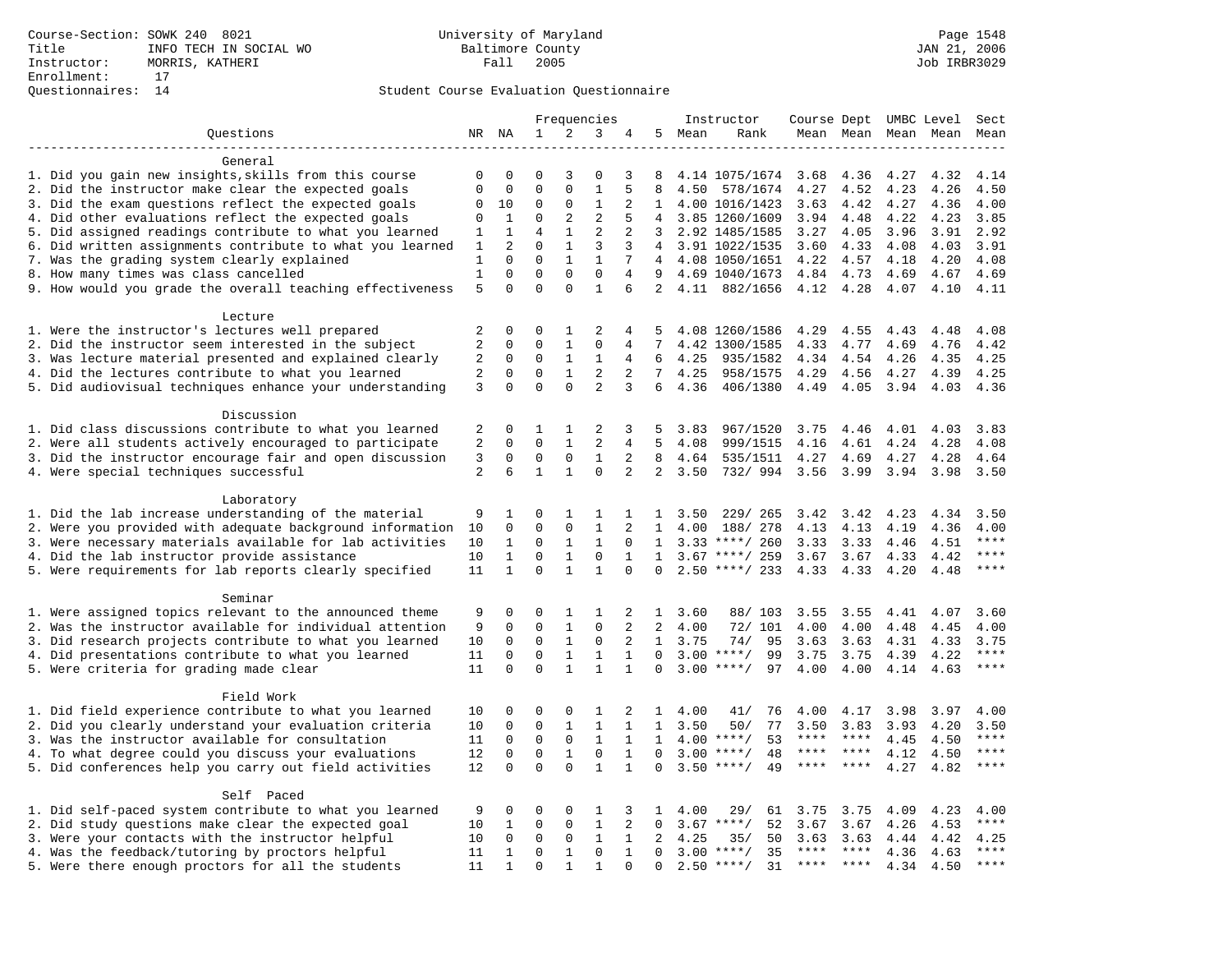| Course-Section: SOWK 240 8021 |                         | University of Maryland                  | Page 1548    |
|-------------------------------|-------------------------|-----------------------------------------|--------------|
| Title                         | INFO TECH IN SOCIAL WO  | Baltimore County                        | JAN 21, 2006 |
| Instructor:                   | Fall<br>MORRIS, KATHERI | 2005                                    | Job IRBR3029 |
| Enrollment:                   |                         |                                         |              |
| Ouestionnaires: 14            |                         | Student Course Evaluation Ouestionnaire |              |

|            | Credits Earned<br>Cum. GPA |               |          | Expected Grades |   | Reasons             |   | Type                        | Majors |                                   |    |
|------------|----------------------------|---------------|----------|-----------------|---|---------------------|---|-----------------------------|--------|-----------------------------------|----|
| $00 - 27$  |                            | $0.00 - 0.99$ | $\Omega$ | Α               | 4 | Required for Majors |   | Graduate                    | 0      | Major                             |    |
| $28 - 55$  | $\Omega$                   | $1.00 - 1.99$ | $\Omega$ | В               | 2 |                     |   |                             |        |                                   |    |
| $56 - 83$  |                            | $2.00 - 2.99$ |          | С               | 2 | General             |   | Under-grad                  | 14     | Non-major                         | 10 |
| $84 - 150$ | $\Omega$                   | $3.00 - 3.49$ |          | D               | 0 |                     |   |                             |        |                                   |    |
| Grad.      | 0                          | $3.50 - 4.00$ |          | F               | 0 | Electives           |   |                             |        | #### - Means there are not enough |    |
|            |                            |               |          | Ρ               | 0 |                     |   | responses to be significant |        |                                   |    |
|            |                            |               |          |                 | 0 | Other               | 8 |                             |        |                                   |    |
|            |                            |               |          |                 | 0 |                     |   |                             |        |                                   |    |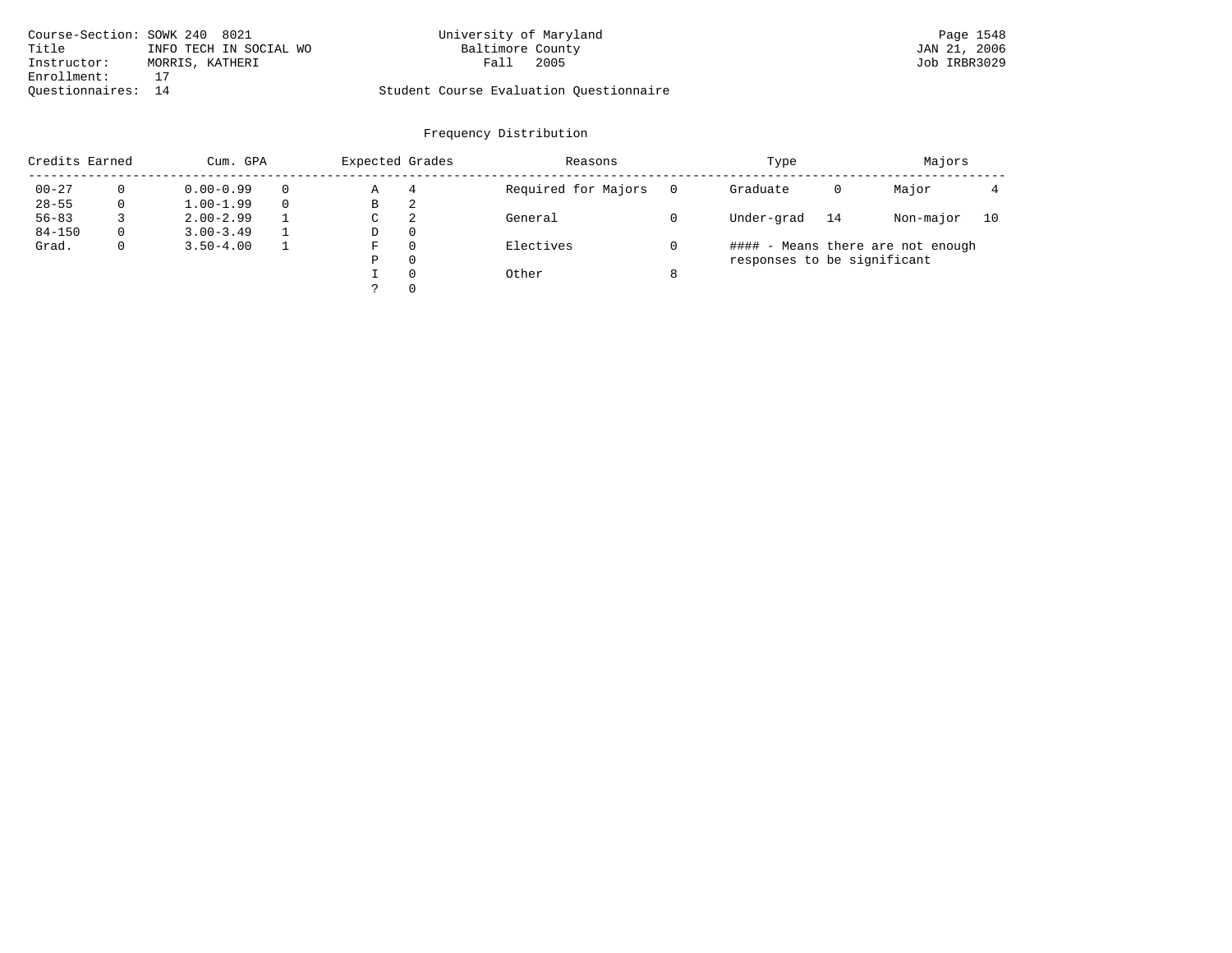|                                                           |                |                     |              |              | Frequencies    |                |              |      | Instructor         | Course Dept UMBC Level |                     |      |      | Sect                   |
|-----------------------------------------------------------|----------------|---------------------|--------------|--------------|----------------|----------------|--------------|------|--------------------|------------------------|---------------------|------|------|------------------------|
| Questions                                                 |                | NR NA               | $\mathbf 1$  | 2            | 3              | 4              | 5            | Mean | Rank               |                        | Mean Mean Mean Mean |      |      | Mean                   |
|                                                           |                |                     |              |              |                |                |              |      |                    |                        |                     |      |      |                        |
| General                                                   |                |                     |              |              |                |                |              |      |                    |                        |                     |      |      |                        |
| 1. Did you gain new insights, skills from this course     | 1              | $\mathbf 0$         | $\mathbf 0$  | $\Omega$     | 1              | 1              | 28           | 4.90 | 148/1674           | 4.81                   | 4.36                | 4.27 | 4.32 | 4.90                   |
| 2. Did the instructor make clear the expected goals       | $\mathbf{1}$   | $\mathbf 0$         | $\mathbf{0}$ | $\Omega$     | $\Omega$       | $\overline{a}$ | 28           | 4.93 | 96/1674            | 4.62                   | 4.52                | 4.23 | 4.26 | 4.93                   |
| 3. Did the exam questions reflect the expected goals      | 1              | $\mathbf 0$         | $\Omega$     | $\Omega$     | $\Omega$       | 3              | 27           | 4.90 | 132/1423           | 4.44                   | 4.42                | 4.27 | 4.36 | 4.90                   |
| 4. Did other evaluations reflect the expected goals       | 1              | $\mathbf 0$         | $\mathbf{0}$ | $\mathbf 0$  | $\mathbf{0}$   | 4              | 26           | 4.87 | 141/1609           | 4.50                   | 4.48                | 4.22 | 4.23 | 4.87                   |
| 5. Did assigned readings contribute to what you learned   | 1              | $\mathbf 0$         | $\mathbf{1}$ | $\mathbf 0$  | $\mathbf{1}$   | $\overline{4}$ | 24           | 4.67 | 224/1585           | 4.50                   | 4.05                | 3.96 | 3.91 | 4.67                   |
| 6. Did written assignments contribute to what you learned | 1              | $\mathbf 0$         | $\mathbf 0$  | 0            | $\mathbf{1}$   | 4              | 25           | 4.80 | 131/1535           | 4.65                   | 4.33                | 4.08 | 4.03 | 4.80                   |
| 7. Was the grading system clearly explained               | 1              | $\Omega$            | $\Omega$     | $\Omega$     | $\mathbf 0$    | 2              | 28           | 4.93 | 81/1651            | 4.62                   | 4.57                | 4.18 | 4.20 | 4.93                   |
| 8. How many times was class cancelled                     | $\mathbf{1}$   | $\mathbf 0$         | $\mathbf{0}$ | $\mathbf 0$  | $\mathbf{0}$   | $\Omega$       | 30           | 5.00 | 1/1673             | 4.86                   | 4.73                | 4.69 | 4.67 | 5.00                   |
| 9. How would you grade the overall teaching effectiveness | 6              | 3                   | $\Omega$     | $\Omega$     | $\Omega$       | 3              | 19           | 4.86 | 123/1656           | 4.62                   | 4.28                | 4.07 | 4.10 | 4.86                   |
|                                                           |                |                     |              |              |                |                |              |      |                    |                        |                     |      |      |                        |
| Lecture                                                   |                |                     |              |              |                |                |              |      |                    |                        |                     |      |      |                        |
| 1. Were the instructor's lectures well prepared           | 2              | 0                   | 0            | $\mathbf 0$  | $\mathbf 0$    | 4              | 25           | 4.86 | 284/1586           | 4.63                   | 4.55                | 4.43 | 4.48 | 4.86                   |
| 2. Did the instructor seem interested in the subject      | 2              | 0                   | $\mathbf{0}$ | $\mathbf 0$  | $\mathbf 0$    | $\mathbf{1}$   | 28           | 4.97 | 227/1585           | 4.94                   | 4.77                | 4.69 | 4.76 | 4.97                   |
| 3. Was lecture material presented and explained clearly   | 2              | 0                   | $\mathbf 0$  | 0            | $\mathbf 0$    | 4              | 25           | 4.86 | 189/1582           | 4.63                   | 4.54                | 4.26 | 4.35 | 4.86                   |
| 4. Did the lectures contribute to what you learned        | 2              | $\Omega$            | $\mathbf{0}$ | $\Omega$     | $\Omega$       | 3              | 26           | 4.90 | 181/1575           | 4.68                   | 4.56                | 4.27 | 4.39 | 4.90                   |
| 5. Did audiovisual techniques enhance your understanding  | $\overline{a}$ | $\mathbf 0$         | $\mathbf 0$  | $\mathbf{1}$ | $\overline{2}$ | 3              | 23           | 4.66 | 207/1380           | 4.26                   | 4.05                | 3.94 | 4.03 | 4.66                   |
| Discussion                                                |                |                     |              |              |                |                |              |      |                    |                        |                     |      |      |                        |
| 1. Did class discussions contribute to what you learned   | 7              | 0                   | $\mathbf 0$  | $\mathbf 0$  | 0              | 2              | 22           | 4.92 | 120/1520           | 4.70                   | 4.46                | 4.01 | 4.03 | 4.92                   |
| 2. Were all students actively encouraged to participate   | 8              | $\mathbf 0$         | $\mathbf 0$  | $\mathbf 0$  | $\mathbf 0$    | $\Omega$       | 23           | 5.00 | 1/1515             | 4.81                   | 4.61                | 4.24 | 4.28 | 5.00                   |
| 3. Did the instructor encourage fair and open discussion  | 7              | $\mathbf 0$         | $\mathbf{0}$ | $\mathbf 0$  | $\mathbf{0}$   | $\mathbf{1}$   | 23           | 4.96 | 122/1511           | 4.75                   | 4.69                | 4.27 | 4.28 | 4.96                   |
| 4. Were special techniques successful                     | 7              | 5                   | $\Omega$     | $\mathbf{1}$ | $\overline{4}$ | 5              | 9            | 4.16 | 414/ 994           | 4.02                   | 3.99                | 3.94 | 3.98 | 4.16                   |
|                                                           |                |                     |              |              |                |                |              |      |                    |                        |                     |      |      |                        |
| Laboratory                                                |                |                     |              |              |                |                |              |      |                    |                        |                     |      |      |                        |
| 1. Did the lab increase understanding of the material     | 30             | 0                   | $\mathbf 0$  | $\mathbf 0$  | 0              | 1              | $\Omega$     |      | $4.00$ ****/ 265   | ****                   | 3.42                | 4.23 | 4.34 |                        |
| 2. Were you provided with adequate background information | 30             | $\mathbf 0$         | $\mathbf{0}$ | $\mathbf 0$  | $\mathbf{0}$   | $\mathbf{1}$   | $\Omega$     | 4.00 | ****/ 278          | ****                   | 4.13                | 4.19 | 4.36 | ****                   |
| 3. Were necessary materials available for lab activities  | 30             | $\mathbf 0$         | $\mathbf{0}$ | $\mathbf 0$  | $\mathbf{0}$   | $\mathbf{1}$   | $\Omega$     |      | $4.00$ ****/ 260   | $***$ * *              | 3.33                | 4.46 | 4.51 | ****                   |
| 4. Did the lab instructor provide assistance              | 30             | $\mathbf 0$         | $\mathbf{0}$ | $\mathbf 0$  | $\mathbf 0$    | $\mathbf{1}$   | $\Omega$     |      | $4.00$ ****/ 259   | $***$ * * *            | 3.67                | 4.33 | 4.42 | $***$                  |
| 5. Were requirements for lab reports clearly specified    | 30             | $\mathbf 0$         | $\mathbf{0}$ | $\Omega$     | $\mathbf 0$    | $\mathbf{1}$   | $\Omega$     |      | $4.00$ ****/ 233   | $***$ * * *            | 4.33                | 4.20 | 4.48 | ****                   |
|                                                           |                |                     |              |              |                |                |              |      |                    |                        |                     |      |      |                        |
| Seminar                                                   |                |                     |              |              |                |                |              |      |                    |                        |                     |      |      |                        |
| 1. Were assigned topics relevant to the announced theme   | 30             | 0                   | $\mathbf{0}$ | $\mathbf 0$  | 0              | 1              |              |      | $4.00$ ****/ 103   | ****                   | 3.55                | 4.41 | 4.07 | ****                   |
| 2. Was the instructor available for individual attention  | 30             | 0                   | $\mathbf 0$  | $\mathbf 0$  | $\mathbf{0}$   | 0              | $\mathbf{1}$ | 5.00 | $***/101$          | ****                   | 4.00                | 4.48 | 4.45 | ****                   |
| 3. Did research projects contribute to what you learned   | 30             | $\mathbf 0$         | $\mathbf 0$  | $\mathsf 0$  | $\mathsf 0$    | $\mathbf{1}$   | $\mathbf 0$  |      | $4.00$ ****/<br>95 | $***$ * *              | 3.63                | 4.31 | 4.33 | ****                   |
| 4. Did presentations contribute to what you learned       | 30             | $\mathbf 0$         | $\mathbf 0$  | $\mathbf 0$  | $\mathbf 0$    | $\mathbf{1}$   | $\Omega$     | 4.00 | 99<br>$***/$       | $***$ * * *            | 3.75                | 4.39 | 4.22 | $***$                  |
| 5. Were criteria for grading made clear                   | 30             | $\mathbf 0$         | $\mathbf{0}$ | $\Omega$     | $\Omega$       | $\mathbf 1$    | $\Omega$     |      | $4.00$ ****/<br>97 | $***$ * * *            | 4.00                | 4.14 | 4.63 | ****                   |
|                                                           |                |                     |              |              |                |                |              |      |                    |                        |                     |      |      |                        |
| Field Work                                                |                |                     |              |              |                |                |              |      |                    |                        |                     |      |      |                        |
| 1. Did field experience contribute to what you learned    | 30             | 0                   | $\mathbf 0$  | $\mathbf 0$  | 0              | 1              | $\Omega$     |      | $4.00$ ****/<br>76 | ****                   | 4.17                | 3.98 | 3.97 | * * * *                |
| 2. Did you clearly understand your evaluation criteria    | 30             | $\mathsf{O}\xspace$ | $\mathsf 0$  | $\Omega$     | $\mathbf{1}$   | $\Omega$       | $\Omega$     | 3.00 | 77<br>$***$ /      | ****                   | 3.83                | 3.93 | 4.20 | ****                   |
| 3. Was the instructor available for consultation          | 30             | $\mathbf 0$         | $\mathsf 0$  | $\mathsf 0$  | $\mathsf 0$    | $\mathbf{1}$   | 0            | 4.00 | $***$ /<br>53      | ****                   | ****                | 4.45 | 4.50 | $***$                  |
| 4. To what degree could you discuss your evaluations      | 30             | $\mathbf 0$         | $\mathbf 0$  | $\mathbf 0$  | $\mathsf 0$    | $\mathbf 0$    | 1            |      | $5.00$ ****/<br>48 | $***$ * * *            | $***$               | 4.12 | 4.50 | $\star\star\star\star$ |
| 5. Did conferences help you carry out field activities    | 30             | $\Omega$            | $\Omega$     | $\Omega$     | $\Omega$       | $\mathbf{1}$   | $\Omega$     | 4.00 | $***$ /<br>49      | ****                   | $***$               | 4.27 | 4.82 | $***$                  |
|                                                           |                |                     |              |              |                |                |              |      |                    |                        |                     |      |      |                        |
| Self Paced                                                |                |                     |              |              |                |                |              |      |                    |                        |                     |      |      |                        |
| 1. Did self-paced system contribute to what you learned   | 30             | 0                   | $\mathbf{0}$ | $\mathbf 0$  | $\mathbf{0}$   | 1              | $\Omega$     |      | $4.00$ ****/<br>61 | ****                   | 3.75                | 4.09 | 4.23 | $* * * *$              |
| 2. Did study questions make clear the expected goal       | 30             | $\mathbf 0$         | $\mathbf 0$  | $\mathbf 0$  | $\mathbf{1}$   | $\mathbf 0$    | $\Omega$     | 3.00 | $***/$<br>52       | $***$ * * *            | 3.67                | 4.26 | 4.53 | $***$ * * *            |
| 3. Were your contacts with the instructor helpful         | 30             | 0                   | $\mathsf 0$  | 0            | 1              | $\mathbf 0$    | $\Omega$     | 3.00 | 50<br>$***/$       | ****                   | 3.63                | 4.44 | 4.42 | ****                   |
| 4. Was the feedback/tutoring by proctors helpful          | 30             | 0                   | $\mathbf 0$  | $\mathbf 0$  | $\mathbf{0}$   | $\mathbf{1}$   | $\Omega$     | 4.00 | $***/$<br>35       | ****                   | ****                | 4.36 | 4.63 | ****                   |
| 5. Were there enough proctors for all the students        | 30             | $\Omega$            | $\mathbf{0}$ | $\Omega$     | $\mathbf{1}$   | $\Omega$       | $\Omega$     |      | $3.00$ ****/<br>31 | ****                   | ****                | 4.34 | 4.50 | ****                   |
|                                                           |                |                     |              |              |                |                |              |      |                    |                        |                     |      |      |                        |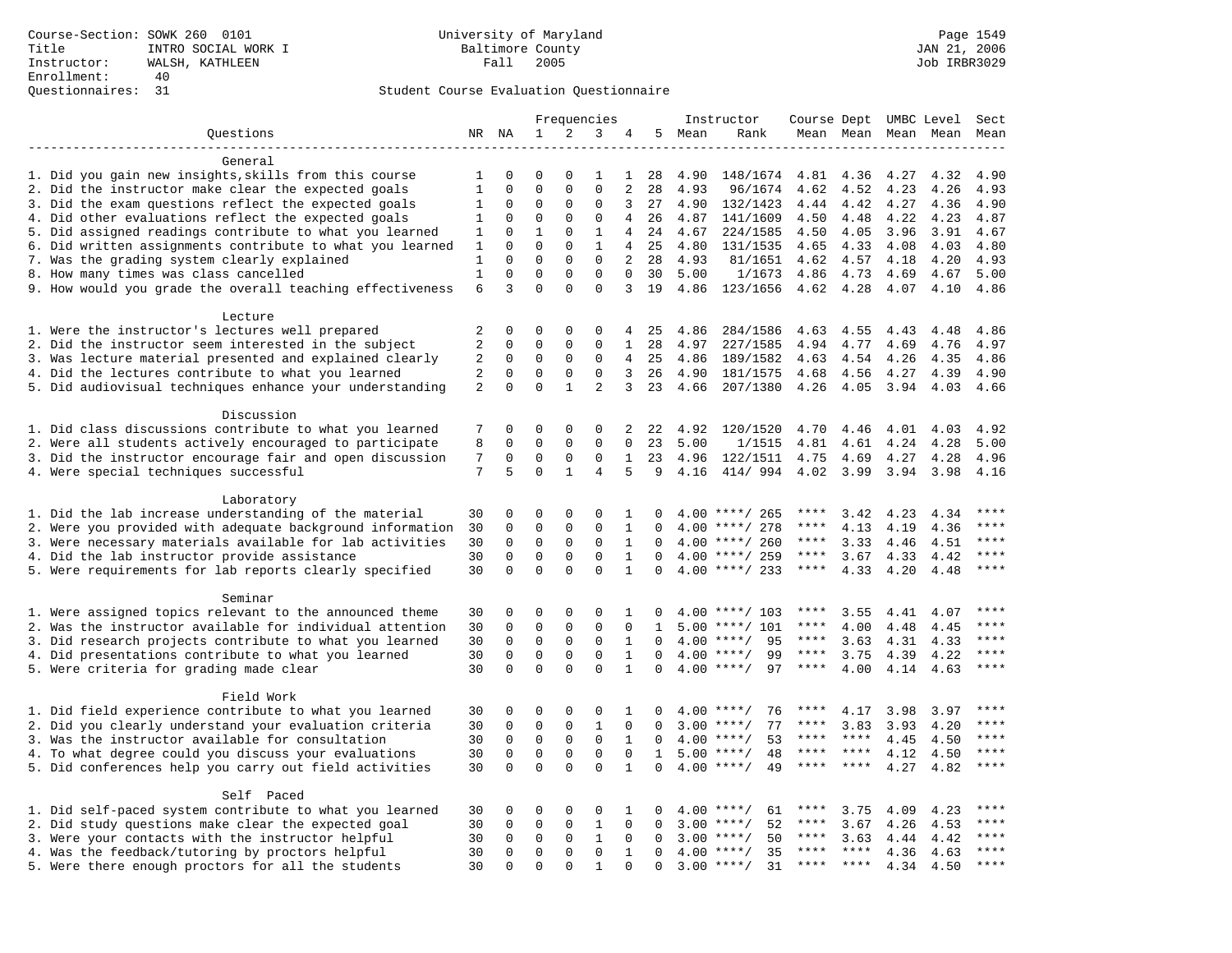| Course-Section: SOWK 260 0101 |                     | University of Maryland                  | Page 1549    |
|-------------------------------|---------------------|-----------------------------------------|--------------|
| Title                         | INTRO SOCIAL WORK I | Baltimore County                        | JAN 21, 2006 |
| Instructor:                   | WALSH, KATHLEEN     | 2005<br>Fall                            | Job IRBR3029 |
| Enrollment:                   | 40                  |                                         |              |
| Ouestionnaires: 31            |                     | Student Course Evaluation Questionnaire |              |

# University of Maryland Page 1549<br>Baltimore County Baltimore County (JAN 21, 2006

| Credits Earned |              | Cum. GPA      |    | Expected Grades |          | Reasons             |    | Type                        |    | Majors                            |     |
|----------------|--------------|---------------|----|-----------------|----------|---------------------|----|-----------------------------|----|-----------------------------------|-----|
| $00 - 27$      |              | $0.00 - 0.99$ |    | Α               | -23      | Required for Majors |    | Graduate                    | 0  | Major                             | -21 |
| $28 - 55$      |              | $1.00 - 1.99$ |    | В               | 3        |                     |    |                             |    |                                   |     |
| $56 - 83$      |              | $2.00 - 2.99$ | 2  | C               | $\Omega$ | General             |    | Under-grad                  | 31 | Non-major                         | 10  |
| $84 - 150$     | 2            | $3.00 - 3.49$ | 9  | D               | $\Omega$ |                     |    |                             |    |                                   |     |
| Grad.          | $\mathbf{0}$ | $3.50 - 4.00$ | -2 | F               | $\Omega$ | Electives           |    |                             |    | #### - Means there are not enough |     |
|                |              |               |    | Ρ               | $\Omega$ |                     |    | responses to be significant |    |                                   |     |
|                |              |               |    |                 | $\Omega$ | Other               | 21 |                             |    |                                   |     |
|                |              |               |    |                 |          |                     |    |                             |    |                                   |     |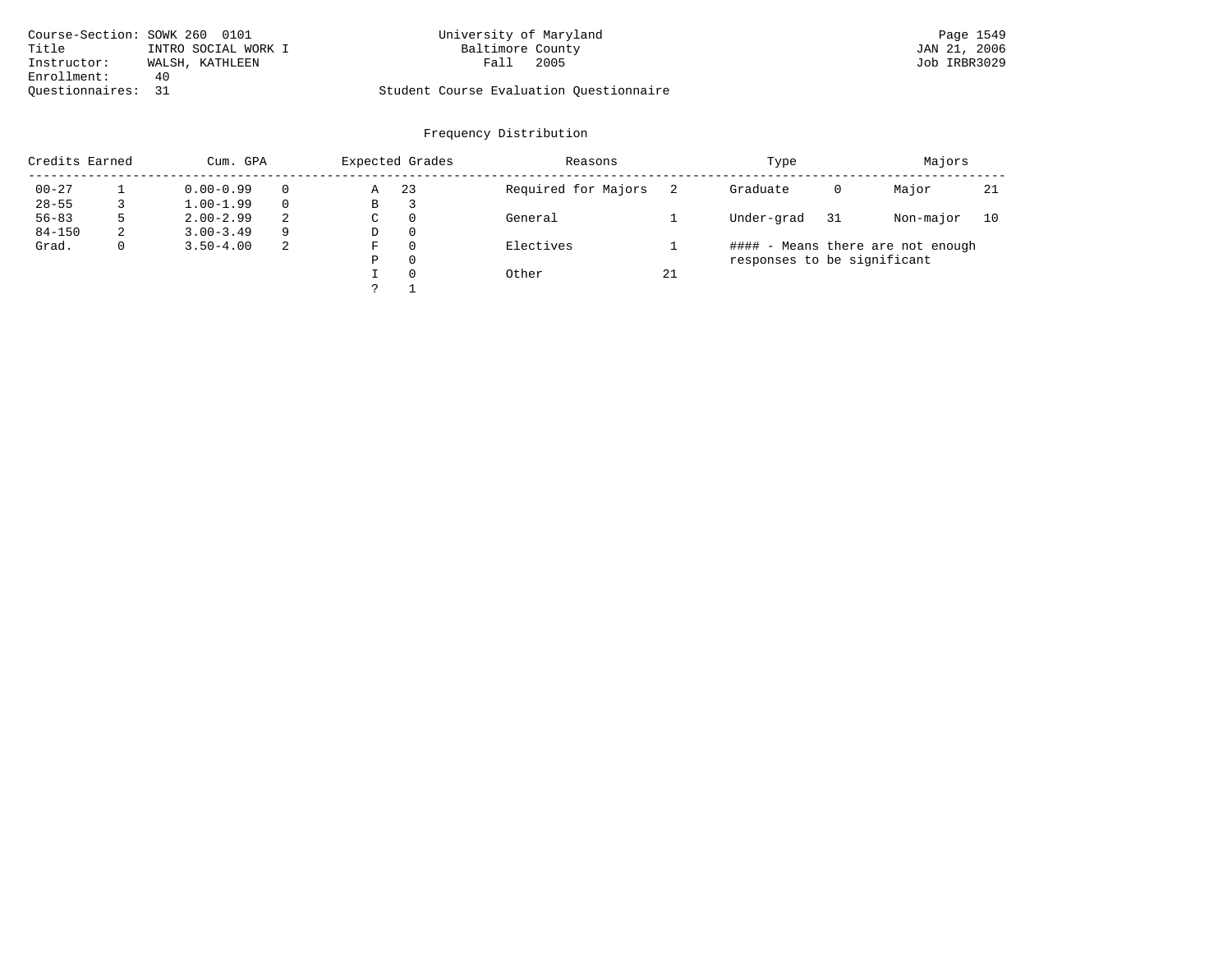|                                                           |                  |              |              |                | Frequencies    |          |                  |      | Instructor         | Course Dept |                |      | UMBC Level | Sect |
|-----------------------------------------------------------|------------------|--------------|--------------|----------------|----------------|----------|------------------|------|--------------------|-------------|----------------|------|------------|------|
| Ouestions                                                 | NR               | NA           | $\mathbf{1}$ | $\overline{2}$ | 3              |          | 5                | Mean | Rank               |             | Mean Mean Mean |      | Mean       | Mean |
|                                                           |                  |              |              |                |                |          |                  |      |                    |             |                |      |            |      |
| General                                                   |                  |              |              |                |                |          |                  |      |                    |             |                |      |            |      |
| 1. Did you gain new insights, skills from this course     | $\Omega$         |              | U            | ∩              | $\Omega$       |          | 24               | 4.86 | 195/1674           | 4.81        | 4.36           | 4.27 | 4.32       | 4.86 |
| 2. Did the instructor make clear the expected goals       | O                | 0            | $\Omega$     | $\Omega$       | $\Omega$       |          | 26               | 4.93 | 110/1674           | 4.62        | 4.52           | 4.23 | 4.26       | 4.93 |
| 3. Did the exam questions reflect the expected goals      | O                | $\Omega$     | $\Omega$     | $\Omega$       | 1              |          | 24               | 4.82 | 188/1423           | 4.44        | 4.42           | 4.27 | 4.36       | 4.82 |
| 4. Did other evaluations reflect the expected goals       | $\Omega$         | 0            | $\Omega$     | $\cap$         | $\overline{2}$ |          | 25               | 4.82 | 162/1609           | 4.50        | 4.48           | 4.22 | 4.23       | 4.82 |
| 5. Did assigned readings contribute to what you learned   | $\mathbf 0$      | $\Omega$     | $\Omega$     | $\Omega$       | $\Omega$       |          | 22               | 4.79 | 148/1585           | 4.50        | 4.05           | 3.96 | 3.91       | 4.79 |
| 6. Did written assignments contribute to what you learned | $\mathbf 0$      | $\Omega$     | $\Omega$     | $\Omega$       | $\Omega$       | 4        | 24               | 4.86 | 112/1535           | 4.65        | 4.33           | 4.08 | 4.03       | 4.86 |
| 7. Was the grading system clearly explained               | 0                | $\Omega$     | $\Omega$     | $\Omega$       | $\Omega$       | 5        | 23               | 4.82 | 163/1651           | 4.62        | 4.57           | 4.18 | 4.20       | 4.82 |
| 8. How many times was class cancelled                     | $\mathbf 0$      | O            | $\Omega$     | 1              | $\Omega$       |          | 26               | 4.86 | 796/1673           | 4.86        | 4.73           | 4.69 | 4.67       | 4.86 |
| 9. How would you grade the overall teaching effectiveness | 7                |              | $\Omega$     | $\Omega$       | $\Omega$       | 4        | 16               | 4.80 | 149/1656           | 4.62        | 4.28           | 4.07 | 4.10       | 4.80 |
| Lecture                                                   |                  |              |              |                |                |          |                  |      |                    |             |                |      |            |      |
|                                                           | $\Omega$         | 0            | U            | $\Omega$       |                |          | 26               | 4.89 | 231/1586           | 4.63        | 4.55           | 4.43 | 4.48       | 4.89 |
| 1. Were the instructor's lectures well prepared           |                  | $\Omega$     | $\Omega$     | $\Omega$       | 1              | $\Omega$ | 27               | 4.93 | 453/1585           | 4.94        | 4.77           | 4.69 | 4.76       | 4.93 |
| 2. Did the instructor seem interested in the subject      | 0<br>$\mathbf 0$ | $\Omega$     | $\Omega$     | $\Omega$       | $\mathbf{1}$   |          | 26               | 4.89 | 161/1582           | 4.63        | 4.54           | 4.26 | 4.35       | 4.89 |
| 3. Was lecture material presented and explained clearly   |                  | $\Omega$     | $\Omega$     | $\Omega$       | $\mathbf{1}$   |          | 26               |      |                    |             | 4.56           |      |            |      |
| 4. Did the lectures contribute to what you learned        | $\mathbf 0$      |              | $\Omega$     | $\Omega$       | $\mathbf{1}$   |          |                  | 4.89 | 181/1575           | 4.68        |                | 4.27 | 4.39       | 4.89 |
| 5. Did audiovisual techniques enhance your understanding  | $\mathbf 0$      | $\Omega$     |              |                |                | 5        | 2.2 <sub>1</sub> | 4.75 | 143/1380           | 4.26        | 4.05           | 3.94 | 4.03       | 4.75 |
| Discussion                                                |                  |              |              |                |                |          |                  |      |                    |             |                |      |            |      |
| 1. Did class discussions contribute to what you learned   | 3                | <sup>0</sup> | O            |                | $\Omega$       |          | 22               | 4.80 | 191/1520           | 4.70        | 4.46           | 4.01 | 4.03       | 4.80 |
| 2. Were all students actively encouraged to participate   | 4                | 0            | $\Omega$     | $\Omega$       | $\mathbf 0$    | 3        | 21               | 4.88 | 242/1515           | 4.81        | 4.61           | 4.24 | 4.28       | 4.88 |
| 3. Did the instructor encourage fair and open discussion  | 3                | 0            | $\Omega$     | $\Omega$       | $\mathbf{1}$   |          | 23               | 4.88 | 266/1511           | 4.75        | 4.69           | 4.27 | 4.28       | 4.88 |
| 4. Were special techniques successful                     | 3                | 3            | $\Omega$     | $\Omega$       | 7              |          | 13               | 4.27 | 351/994            | 4.02        | 3.99           | 3.94 | 3.98       | 4.27 |
|                                                           |                  |              |              |                |                |          |                  |      |                    |             |                |      |            |      |
| Laboratory                                                |                  |              |              |                |                |          |                  |      |                    |             |                |      |            |      |
| 2. Were you provided with adequate background information | -27              | <sup>0</sup> |              | $\Omega$       | $\Omega$       |          | <sup>0</sup>     |      | $1.00$ ****/ 278   | ****        | 4.13           | 4.19 | 4.36       | **** |
|                                                           |                  |              |              |                |                |          |                  |      |                    |             |                |      |            |      |
| Seminar                                                   |                  |              |              |                |                |          |                  |      |                    |             |                |      |            | **** |
| 1. Were assigned topics relevant to the announced theme   | 26               | 0            | O            | 0              | $\Omega$       |          |                  |      | $5.00$ ****/ 103   | ****        | 3.55           | 4.41 | 4.07       | **** |
| 2. Was the instructor available for individual attention  | 26               | $\Omega$     | $\Omega$     | $\Omega$       | $\Omega$       | $\Omega$ |                  |      | $5.00$ ****/ 101   | ****        | 4.00           | 4.48 | 4.45       | **** |
| 3. Did research projects contribute to what you learned   | 26               | $\Omega$     | $\Omega$     | $\Omega$       | $\Omega$       | $\Omega$ |                  |      | $5.00$ ****/<br>95 | ****        | 3.63           | 4.31 | 4.33       | **** |
| 4. Did presentations contribute to what you learned       | 26               | <sup>0</sup> | $\Omega$     | $\Omega$       | $\Omega$       | $\Omega$ |                  |      | $5.00$ ****/<br>99 | ****        | 3.75           | 4.39 | 4.22       |      |
| 5. Were criteria for grading made clear                   | 26               | U            | $\Omega$     | $\cap$         | $\cap$         |          |                  |      | $5.00$ ****/<br>97 | ****        | 4.00           | 4.14 | 4.63       | **** |

| Credits Earned |   | Cum. GPA      |          | Expected Grades |              | Reasons             |    | Type                        |     | Majors                            |    |
|----------------|---|---------------|----------|-----------------|--------------|---------------------|----|-----------------------------|-----|-----------------------------------|----|
| $00 - 27$      |   | $0.00 - 0.99$ | $\Omega$ | Α               | 19           | Required for Majors |    | Graduate                    | 0   | Major                             | 18 |
| $28 - 55$      |   | $1.00 - 1.99$ | $\Omega$ | В               | 3            |                     |    |                             |     |                                   |    |
| $56 - 83$      |   | $2.00 - 2.99$ | 4        | С               |              | General             |    | Under-grad                  | -28 | Non-major                         | 10 |
| $84 - 150$     |   | $3.00 - 3.49$ |          | D               | $\mathbf{0}$ |                     |    |                             |     |                                   |    |
| Grad.          | 0 | $3.50 - 4.00$ |          | F               | 0            | Electives           |    |                             |     | #### - Means there are not enough |    |
|                |   |               |          | Ρ               | 0            |                     |    | responses to be significant |     |                                   |    |
|                |   |               |          |                 | $\Omega$     | Other               | 18 |                             |     |                                   |    |
|                |   |               |          |                 | $\Omega$     |                     |    |                             |     |                                   |    |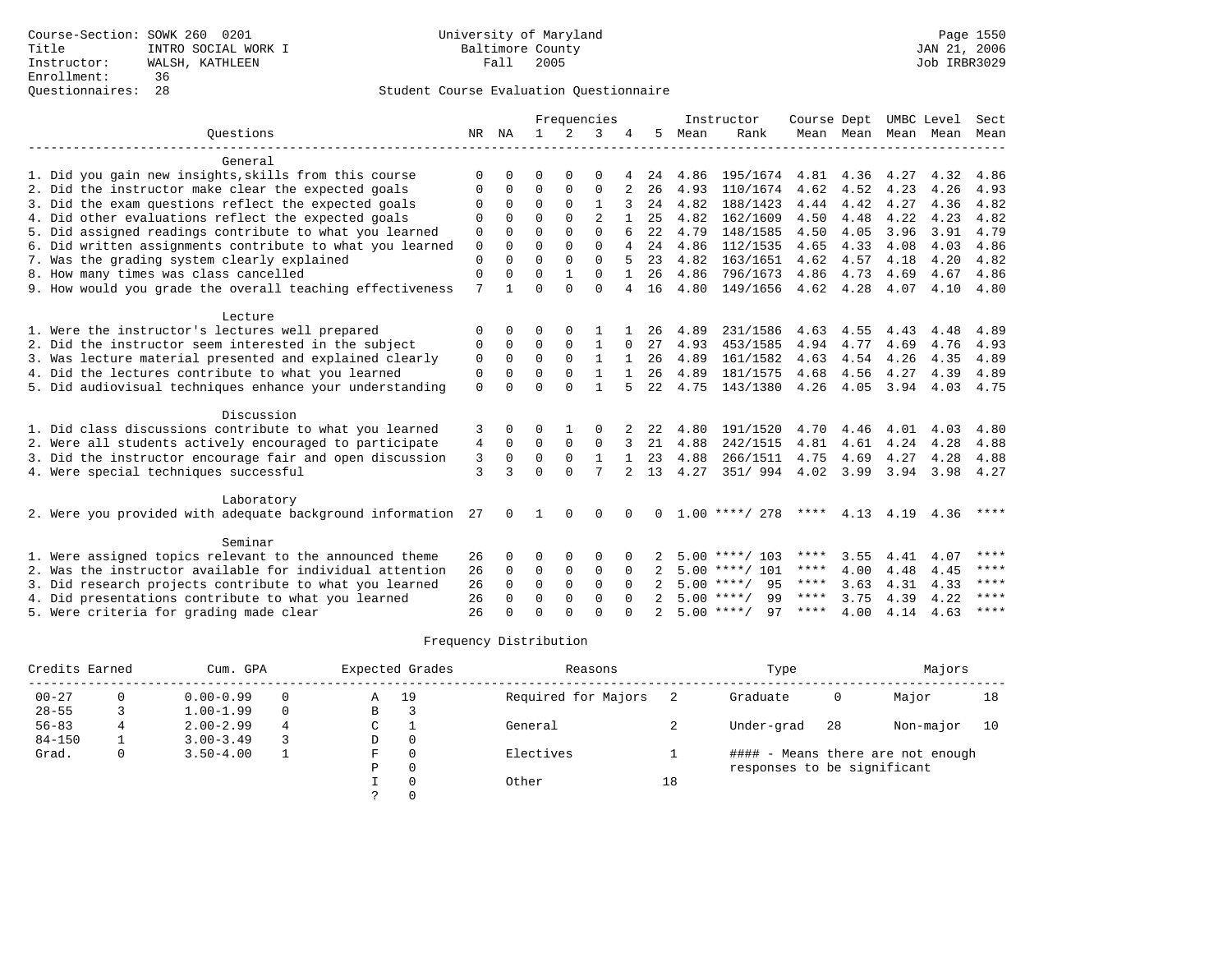|                                                           |    |              |                | Frequencies  |                |          |          |      | Instructor         | Course Dept UMBC Level Sect |                     |      |      |           |
|-----------------------------------------------------------|----|--------------|----------------|--------------|----------------|----------|----------|------|--------------------|-----------------------------|---------------------|------|------|-----------|
| Questions                                                 |    | NR NA        | $\mathbf{1}$   | 2            | 3              | 4        | 5        | Mean | Rank               |                             | Mean Mean Mean Mean |      |      | Mean      |
| General                                                   |    |              |                |              |                |          |          |      |                    |                             |                     |      |      |           |
| 1. Did you gain new insights, skills from this course     | 6  | 0            | $\Omega$       |              |                |          | 16       |      | 4.67 406/1674      |                             | 4.81 4.36           | 4.27 | 4.32 | 4.67      |
| 2. Did the instructor make clear the expected goals       | 5  | $\mathbf 0$  | $\mathbf 0$    | $\mathbf 0$  | 7              | 11       | 7        |      | 4.00 1146/1674     | 4.62                        | 4.52                | 4.23 | 4.26 | 4.00      |
| 3. Did the exam questions reflect the expected goals      | 8  | 7            | 1              | $\mathbf{0}$ | 6              | 5        | 3        |      | 3.60 1249/1423     | 4.44                        | 4.42                | 4.27 | 4.36 | 3.60      |
| 4. Did other evaluations reflect the expected goals       | 6  | $\mathbf{1}$ | $\Omega$       | 1            | 6              | 12       | 4        |      | 3.83 1272/1609     | 4.50                        | 4.48                | 4.22 | 4.23 | 3.83      |
| 5. Did assigned readings contribute to what you learned   | 6  | $\Omega$     | $\overline{2}$ | $\mathbf{1}$ | $\mathbf{1}$   | 10       | 10       | 4.04 | 742/1585           | 4.50                        | 4.05                | 3.96 | 3.91 | 4.04      |
| 6. Did written assignments contribute to what you learned | 6  | $\Omega$     | $\Omega$       | $\Omega$     | $\overline{4}$ | 9        | 11       | 4.29 | 619/1535           | 4.65                        | 4.33                | 4.08 | 4.03 | 4.29      |
| 7. Was the grading system clearly explained               | 5  | $\Omega$     | $\mathbf{1}$   | $\mathbf 0$  | 3              | 12       | 9        |      | 4.12 1009/1651     | 4.62                        | 4.57                | 4.18 | 4.20 | 4.12      |
| 8. How many times was class cancelled                     | 5  | $\Omega$     | $\Omega$       | $\Omega$     | $\mathbf{1}$   | 5        | 19       |      | 4.72 1015/1673     | 4.86                        | 4.73                | 4.69 | 4.67 | 4.72      |
| 9. How would you grade the overall teaching effectiveness | 19 | $\Omega$     | $\mathbf{1}$   | $\Omega$     | $\mathbf{1}$   | 3        | 6        | 4.18 | 805/1656           |                             | 4.62 4.28           | 4.07 | 4.10 | 4.18      |
| Lecture                                                   |    |              |                |              |                |          |          |      |                    |                             |                     |      |      |           |
| 1. Were the instructor's lectures well prepared           | 8  | 0            | 1              | 0            | 3              | 9        | 9        |      | 4.14 1230/1586     | 4.63                        | 4.55                | 4.43 | 4.48 | 4.14      |
| 2. Did the instructor seem interested in the subject      | 7  | $\mathbf{0}$ | $\mathbf 0$    | $\Omega$     | $\Omega$       | 2        | 21       | 4.91 | 510/1585           | 4.94                        | 4.77                | 4.69 | 4.76 | 4.91      |
| 3. Was lecture material presented and explained clearly   | 7  | $\mathbf 0$  | $\mathbf{1}$   | $\mathbf{0}$ | $\overline{4}$ | 8        | 10       |      | 4.13 1052/1582     | 4.63                        | 4.54                | 4.26 | 4.35 | 4.13      |
| 4. Did the lectures contribute to what you learned        | 7  | $\Omega$     | $\mathbf 0$    | $\mathbf{1}$ | 3              | 8        | 11       |      | 4.26 949/1575      | 4.68                        | 4.56                | 4.27 | 4.39 | 4.26      |
| 5. Did audiovisual techniques enhance your understanding  | 6  | 8            | $\overline{a}$ | $\mathbf{1}$ | 5              | 5        | 3        |      | 3.38 1108/1380     | 4.26                        | 4.05                | 3.94 | 4.03 | 3.38      |
| Discussion                                                |    |              |                |              |                |          |          |      |                    |                             |                     |      |      |           |
| 1. Did class discussions contribute to what you learned   | 9  | 0            | 0              | 0            | 3              |          | 11       | 4.38 | 529/1520           | 4.70                        | 4.46                | 4.01 | 4.03 | 4.38      |
| 2. Were all students actively encouraged to participate   | 8  | $\mathbf 0$  | $\mathbf 0$    | $\mathbf{1}$ | 0              |          | 14       | 4.55 | 594/1515           | 4.81                        | 4.61                | 4.24 | 4.28 | 4.55      |
| 3. Did the instructor encourage fair and open discussion  | 8  | $\mathbf 0$  | $\mathbf{1}$   | $\mathbf{0}$ | $\mathbf{0}$   | 9        | 12       | 4.41 | 751/1511           | 4.75                        | 4.69                | 4.27 | 4.28 | 4.41      |
| 4. Were special techniques successful                     | 8  | 6            | $\Omega$       | $\mathbf{1}$ | 6              | 7        | 2        | 3.63 | 691/994            | 4.02                        | 3.99                | 3.94 | 3.98 | 3.63      |
| Seminar                                                   |    |              |                |              |                |          |          |      |                    |                             |                     |      |      |           |
| 1. Were assigned topics relevant to the announced theme   | 29 | $\Omega$     | $\Omega$       | $\Omega$     | $\mathbf{1}$   | $\Omega$ |          |      | $3.00$ ****/ 103   | ****                        | 3.55                | 4.41 | 4.07 | $***$     |
| 2. Was the instructor available for individual attention  | 29 | $\mathbf 0$  | $\mathbf{1}$   | $\mathbf{0}$ | $\mathbf 0$    | 0        | $\Omega$ |      | $1.00$ ****/ 101   | ****                        | 4.00                | 4.48 | 4.45 | ****      |
| 4. Did presentations contribute to what you learned       | 29 | $\mathbf 0$  | $\mathbf 0$    | $\mathbf{0}$ | $\mathbf 0$    | 1        | $\Omega$ |      | $4.00$ ****/<br>99 | $***$ * * *                 | 3.75                | 4.39 | 4.22 | ****      |
| 5. Were criteria for grading made clear                   | 29 | $\Omega$     | $\Omega$       | $\Omega$     | $\mathbf{1}$   | $\Omega$ | $\Omega$ |      | $3.00$ ****/<br>97 | $***$ * *                   | 4.00                | 4.14 | 4.63 | ****      |
| Field Work                                                |    |              |                |              |                |          |          |      |                    |                             |                     |      |      |           |
| 1. Did field experience contribute to what you learned    | 29 | $\Omega$     | $\Omega$       | $\Omega$     | $\Omega$       | 1        | $\Omega$ |      | $4.00$ ****/<br>76 | ****                        | 4.17                | 3.98 | 3.97 | ****      |
| 2. Did you clearly understand your evaluation criteria    | 29 | 0            | 0              | $\mathsf 0$  | $\mathbf{0}$   | 1        | $\Omega$ |      | 77<br>$4.00$ ****/ | ****                        | 3.83                | 3.93 | 4.20 | ****      |
| 3. Was the instructor available for consultation          | 29 | $\Omega$     | $\mathbf{1}$   | $\mathbf{0}$ | $\mathbf 0$    | $\Omega$ | $\Omega$ |      | 53<br>$1.00$ ****/ | ****                        | ****                | 4.45 | 4.50 | $***$     |
| 4. To what degree could you discuss your evaluations      | 29 | $\mathbf 0$  | 0              | $\mathbf 1$  | $\mathbf 0$    | 0        | $\Omega$ |      | $2.00$ ****/<br>48 | ****                        | ****                | 4.12 | 4.50 | ****      |
| 5. Did conferences help you carry out field activities    | 29 | $\Omega$     | $\mathbf{1}$   | $\Omega$     | $\Omega$       | $\Omega$ | $\Omega$ |      | $1.00$ ****/<br>49 | $***$ * *                   | $***$ *             | 4.27 | 4.82 | ****      |
| Self Paced                                                |    |              |                |              |                |          |          |      |                    |                             |                     |      |      |           |
| 1. Did self-paced system contribute to what you learned   | 29 | 0            | 0              | $\mathbf 0$  | $\mathbf 0$    | $\Omega$ |          |      | $5.00$ ****/<br>61 | ****                        | 3.75                | 4.09 | 4.23 | $***$     |
| 2. Did study questions make clear the expected goal       | 29 | $\mathbf 0$  | 0              | $\mathbf 0$  | 0              | 0        | 1        | 5.00 | 52<br>$***$ /      | ****                        | 3.67                | 4.26 | 4.53 | ****      |
| 3. Were your contacts with the instructor helpful         | 29 | $\mathbf 0$  | $\mathbf 0$    | $\mathbf{0}$ | $\mathbf{1}$   | $\Omega$ | $\Omega$ |      | $3.00$ ****/<br>50 | ****                        | 3.63                | 4.44 | 4.42 | ****      |
| 4. Was the feedback/tutoring by proctors helpful          | 29 | $\Omega$     | $\mathbf{1}$   | $\Omega$     | $\Omega$       | $\Omega$ |          |      | $1.00$ ****/<br>35 | ****                        | $***$ * * *         | 4.36 | 4.63 | $***$     |
| 5. Were there enough proctors for all the students        | 29 | $\Omega$     | $\mathbf{1}$   | $\Omega$     | $\Omega$       | $\cap$   | $\Omega$ |      | 31<br>$1.00$ ****/ | ****                        | $***$ * * *         | 4.34 | 4.50 | $* * * *$ |

| Credits Earned | Cum. GPA      | Expected Grades  | Reasons             | Type                        |    | Majors                            |    |
|----------------|---------------|------------------|---------------------|-----------------------------|----|-----------------------------------|----|
| $00 - 27$      | $0.00 - 0.99$ |                  | Required for Majors | Graduate                    |    | Major                             | 12 |
| $28 - 55$      | $1.00 - 1.99$ | в                |                     |                             |    |                                   |    |
| $56 - 83$      | $2.00 - 2.99$ |                  | General             | Under-grad                  | 30 | Non-major                         | 18 |
| $84 - 150$     | $3.00 - 3.49$ | 0                |                     |                             |    |                                   |    |
| Grad.          | $3.50 - 4.00$ | $\left( \right)$ | Electives           |                             |    | #### - Means there are not enough |    |
|                |               |                  |                     | responses to be significant |    |                                   |    |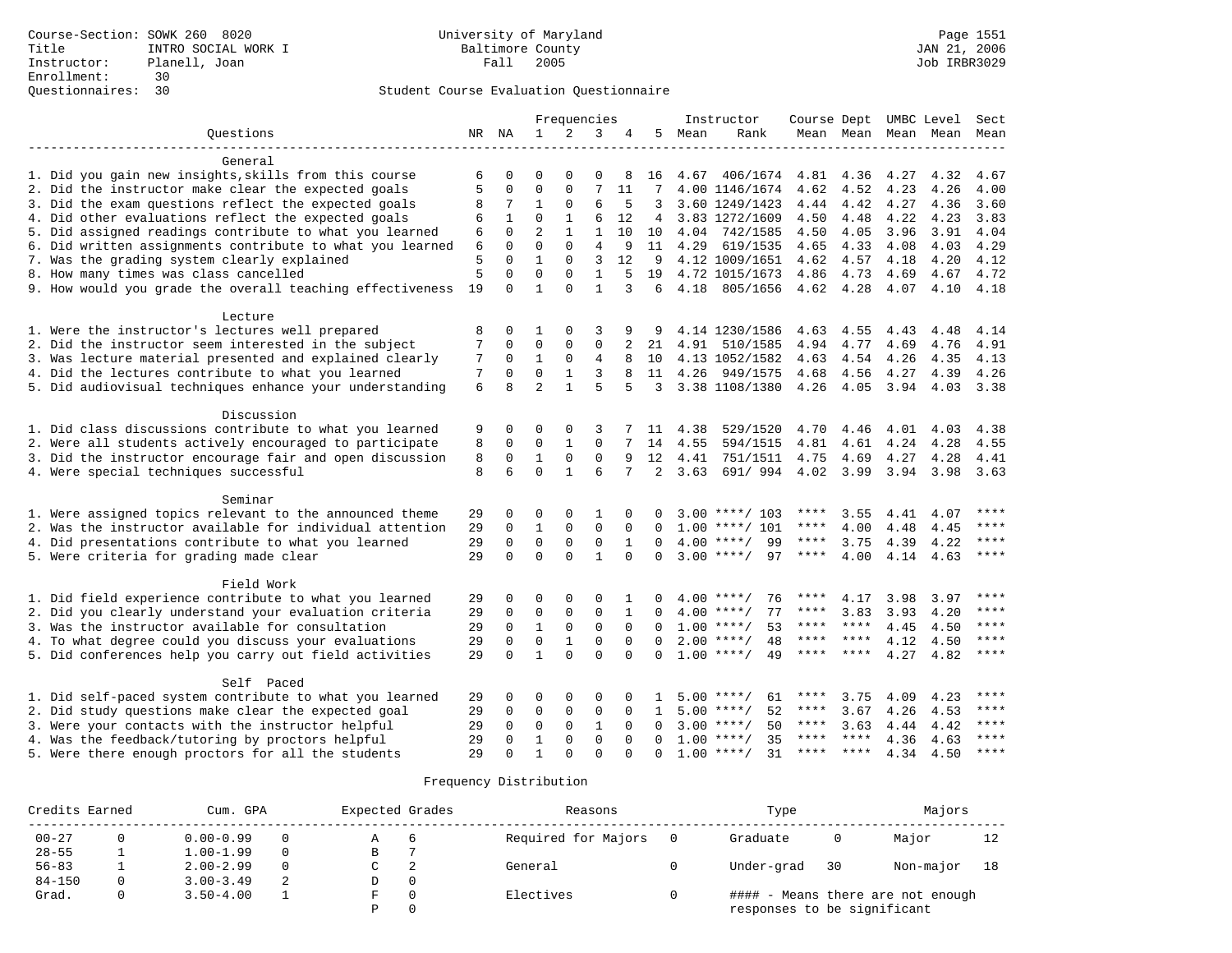Other 150 Other 150 Other 15 ? 0<br>1<br>0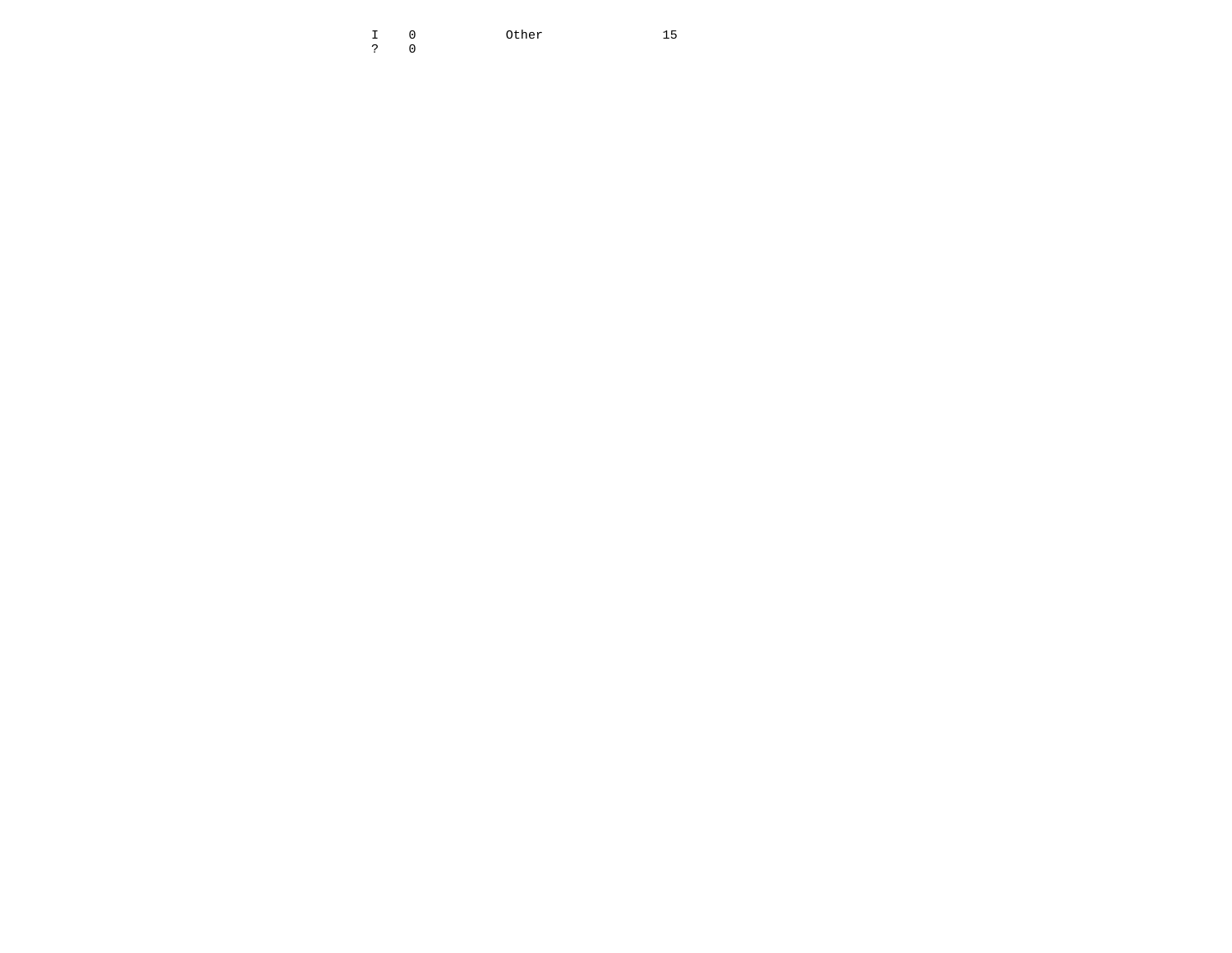|                                                           | Frequencies |          |          |             |          |          |              | Instructor | Course Dept |      |      | UMBC Level | Sect |      |
|-----------------------------------------------------------|-------------|----------|----------|-------------|----------|----------|--------------|------------|-------------|------|------|------------|------|------|
| Questions                                                 | NR          | ΝA       |          |             |          | 4        | 5            | Mean       | Rank        | Mean | Mean | Mean       | Mean | Mean |
| General                                                   |             |          |          |             |          |          |              |            |             |      |      |            |      |      |
| 1. Did you gain new insights, skills from this course     |             |          |          | $\Omega$    |          |          |              | 4.67       | 406/1674    | 4.67 | 4.36 | 4.27       | 4.32 | 4.67 |
| 2. Did the instructor make clear the expected goals       |             | $\Omega$ | $\Omega$ | $\Omega$    | $\Omega$ |          |              | 4.67       | 379/1674    | 4.67 | 4.52 | 4.23       | 4.26 | 4.67 |
| 3. Did the exam questions reflect the expected goals      |             | $\Omega$ | 0        | $\Omega$    | $\Omega$ |          |              | 4.67       | 376/1423    | 4.67 | 4.42 | 4.27       | 4.36 | 4.67 |
| 4. Did other evaluations reflect the expected goals       | 0           | $\Omega$ | 0        | $\Omega$    | $\Omega$ | $\Omega$ | २            | 5.00       | 1/1609      | 5.00 | 4.48 | 4.22       | 4.23 | 5.00 |
| 5. Did assigned readings contribute to what you learned   | $\mathbf 0$ |          |          |             | $\Omega$ |          |              | 4.67       | 224/1585    | 4.67 | 4.05 | 3.96       | 3.91 | 4.67 |
| 6. Did written assignments contribute to what you learned | 0           | $\Omega$ |          | $\Omega$    | $\Omega$ | $\Omega$ | 3            | 5.00       | 1/1535      | 5.00 | 4.33 | 4.08       | 4.03 | 5.00 |
| 7. Was the grading system clearly explained               | $\Omega$    |          | 0        | $\Omega$    | $\Omega$ |          | 3            | 5.00       | 1/1651      | 5.00 | 4.57 | 4.18       | 4.20 | 5.00 |
| 8. How many times was class cancelled                     | 0           | $\Omega$ | 0        | $\Omega$    | $\Omega$ | $\cap$   | 3            | 5.00       | 1/1673      | 5.00 | 4.73 | 4.69       | 4.67 | 5.00 |
| 9. How would you grade the overall teaching effectiveness | $\Omega$    |          |          |             | $\cap$   |          |              | 4.33       | 615/1656    | 4.33 | 4.28 | 4.07       | 4.10 | 4.33 |
| Lecture                                                   |             |          |          |             |          |          |              |            |             |      |      |            |      |      |
| 1. Were the instructor's lectures well prepared           |             |          |          |             |          |          |              | 4.67       | 663/1586    | 4.67 | 4.55 | 4.43       | 4.48 | 4.67 |
| 2. Did the instructor seem interested in the subject      | 0           | $\Omega$ | 0        | $\mathbf 0$ | 0        | $\Omega$ | 3            | 5.00       | 1/1585      | 5.00 | 4.77 | 4.69       | 4.76 | 5.00 |
| 3. Was lecture material presented and explained clearly   | 0           | $\Omega$ | 0        | $\Omega$    | $\Omega$ | $\Omega$ | 3            | 5.00       | 1/1582      | 5.00 | 4.54 | 4.26       | 4.35 | 5.00 |
| 4. Did the lectures contribute to what you learned        | 0           | $\Omega$ | 0        | $\Omega$    | $\Omega$ |          | 3            | 5.00       | 1/1575      | 5.00 | 4.56 | 4.27       | 4.39 | 5.00 |
| 5. Did audiovisual techniques enhance your understanding  | $\Omega$    |          |          |             | $\cap$   |          |              | 4.67       | 200/1380    | 4.67 | 4.05 | 3.94       | 4.03 | 4.67 |
| Discussion                                                |             |          |          |             |          |          |              |            |             |      |      |            |      |      |
| 1. Did class discussions contribute to what you learned   |             | 0        | 0        | $\Omega$    | $\Omega$ |          |              | 5.00       | 1/1520      | 5.00 | 4.46 | 4.01       | 4.03 | 5.00 |
| 2. Were all students actively encouraged to participate   |             | $\Omega$ | $\Omega$ | $\Omega$    | $\Omega$ |          | $\Omega$     | 4.00       | 1024/1515   | 4.00 | 4.61 | 4.24       | 4.28 | 4.00 |
| 3. Did the instructor encourage fair and open discussion  | 1           | $\Omega$ | O        | $\Omega$    | $\Omega$ | $\Omega$ |              | 5.00       | 1/1511      | 5.00 | 4.69 | 4.27       | 4.28 | 5.00 |
| 4. Were special techniques successful                     |             |          |          |             |          |          | <sup>n</sup> | 3.50       | 732/994     | 3.50 | 3.99 | 3.94       | 3.98 | 3.50 |

| Credits Earned |   | Cum. GPA      |   | Expected Grades |          | Reasons             |        | Type                        |   | Majors                            |  |
|----------------|---|---------------|---|-----------------|----------|---------------------|--------|-----------------------------|---|-----------------------------------|--|
| $00 - 27$      | 0 | $0.00 - 0.99$ |   | Α               |          | Required for Majors |        | Graduate                    | 0 | Major                             |  |
| $28 - 55$      | 2 | $1.00 - 1.99$ |   | B               | 0        |                     |        |                             |   |                                   |  |
| $56 - 83$      |   | $2.00 - 2.99$ |   | C               | 0        | General             |        | Under-grad                  |   | Non-major                         |  |
| $84 - 150$     | 0 | $3.00 - 3.49$ |   | D               | 0        |                     |        |                             |   |                                   |  |
| Grad.          | 0 | $3.50 - 4.00$ | 2 | F               | 0        | Electives           |        |                             |   | #### - Means there are not enough |  |
|                |   |               |   | Ρ               | 0        |                     |        | responses to be significant |   |                                   |  |
|                |   |               |   |                 | $\Omega$ | Other               | $\sim$ |                             |   |                                   |  |
|                |   |               |   |                 |          |                     |        |                             |   |                                   |  |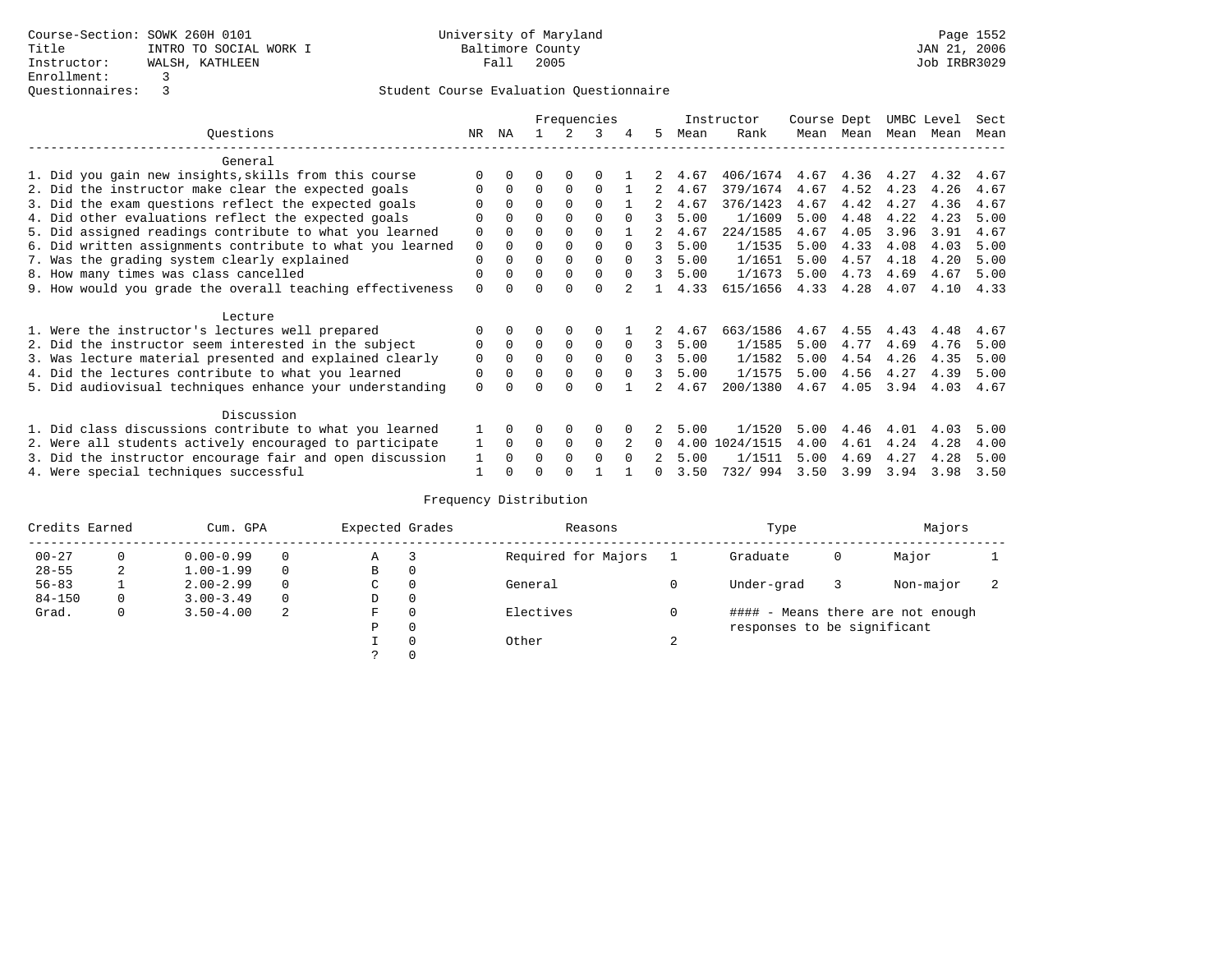|                                                              |                |              |              |                | Frequencies  |                |              |      | Instructor         | Course Dept |           |      | UMBC Level | Sect        |
|--------------------------------------------------------------|----------------|--------------|--------------|----------------|--------------|----------------|--------------|------|--------------------|-------------|-----------|------|------------|-------------|
| Ouestions                                                    | NR             | NA           | $\mathbf{1}$ | $\overline{2}$ | 3            |                | 5            | Mean | Rank               |             | Mean Mean | Mean | Mean       | Mean        |
|                                                              |                |              |              |                |              |                |              |      |                    |             |           |      |            |             |
| General                                                      |                |              |              |                |              |                |              |      |                    |             |           |      |            |             |
| 1. Did you gain new insights, skills from this course        | $\Omega$       | <sup>n</sup> | ∩            | $\cap$         | $\Omega$     |                | 13           | 4.81 | 233/1674           | 4.22        | 4.36      | 4.27 | 4.26       | 4.81        |
| 2. Did the instructor make clear the expected goals          | 0              | $\Omega$     | $\Omega$     | $\Omega$       | $\Omega$     |                | 15           | 4.94 | 96/1674            | 4.36        | 4.52      | 4.23 | 4.21       | 4.94        |
| 3. Did the exam questions reflect the expected goals         | $\Omega$       | $\Omega$     | $\Omega$     | $\mathbf{1}$   |              |                | 12           | 4.50 | 575/1423           | 4.30        | 4.42      | 4.27 | 4.27       | 4.50        |
| 4. Did other evaluations reflect the expected goals          | $\Omega$       | $\Omega$     | $\Omega$     | $\Omega$       | 1            |                | 13           | 4.75 | 222/1609           | 4.22        | 4.48      | 4.22 | 4.27       | 4.75        |
| 5. Did assigned readings contribute to what you learned      | $\mathbf 0$    | $\Omega$     | $\Omega$     | $\Omega$       | $\Omega$     |                | 13           | 4.81 | 131/1585           | 4.45        | 4.05      | 3.96 | 3.95       | 4.81        |
| 6. Did written assignments contribute to what you learned    | $\mathbf 0$    | $\Omega$     | $\Omega$     | $\Omega$       | $\Omega$     |                | 13           | 4.81 | 127/1535           | 4.26        | 4.33      | 4.08 | 4.15       | 4.81        |
| 7. Was the grading system clearly explained                  | $\mathbf 0$    | $\Omega$     | $\Omega$     | $\Omega$       | $\mathbf{1}$ | 5              | 10           | 4.56 | 445/1651           | 4.42        | 4.57      | 4.18 | 4.16       | 4.56        |
| 8. How many times was class cancelled                        | $\mathbf 0$    | 0            | $\Omega$     | $\Omega$       | $\Omega$     | 6              | 10           |      | 4.63 1114/1673     | 4.71        | 4.73      | 4.69 | 4.68       | 4.63        |
| 9. How would you grade the overall teaching effectiveness    | $\overline{2}$ | <sup>n</sup> | $\Omega$     | $\cap$         | $\Omega$     | 4              | 10           | 4.71 | 214/1656           | 4.13        | 4.28      | 4.07 | 4.07       | 4.71        |
| Lecture                                                      |                |              |              |                |              |                |              |      |                    |             |           |      |            |             |
| 1. Were the instructor's lectures well prepared              | $\Omega$       | 0            | O            | 0              | $\Omega$     |                | 15           | 4.94 | 150/1586           | 4.33        | 4.55      | 4.43 | 4.42       | 4.94        |
| 2. Did the instructor seem interested in the subject         | $\Omega$       | $\Omega$     | $\Omega$     | $\mathbf 0$    | $\Omega$     | $\Omega$       | 16           | 5.00 | 1/1585             | 4.66        | 4.77      | 4.69 | 4.66       | 5.00        |
| 3. Was lecture material presented and explained clearly      | 0              | $\Omega$     | $\Omega$     | $\Omega$       | $\Omega$     |                | 14           | 4.88 | 180/1582           | 4.25        | 4.54      | 4.26 | 4.26       | 4.88        |
| 4. Did the lectures contribute to what you learned           | $\mathbf 0$    | $\Omega$     | $\Omega$     | $\Omega$       | $\Omega$     | $\Omega$       | 16           | 5.00 | 1/1575             | 4.30        | 4.56      | 4.27 | 4.25       | 5.00        |
| 5. Did audiovisual techniques enhance your understanding     | $\mathbf 0$    |              | $\Omega$     | $\mathbf{1}$   | $\Omega$     |                | 13           | 4.73 | 155/1380           | 4.13        | 4.05      | 3.94 | 4.01       | 4.73        |
|                                                              |                |              |              |                |              |                |              |      |                    |             |           |      |            |             |
| Discussion                                                   |                |              |              |                |              |                |              |      |                    |             |           |      |            |             |
| 1. Did class discussions contribute to what you learned      | 1              | 0            | U            | $\Omega$       | $\Omega$     |                | 14           | 4.93 | 94/1520            | 4.59        | 4.46      | 4.01 | 4.09       | 4.93        |
| 2. Were all students actively encouraged to participate      | 1              | 0            | 0            | 0              | 2            |                | 12           | 4.67 | 483/1515           | 4.51        | 4.61      | 4.24 | 4.32       | 4.67        |
| 3. Did the instructor encourage fair and open discussion     | 1              | 0            | 0            | 0              | $\mathbf 0$  | 2              | 13           | 4.87 | 289/1511           | 4.83        | 4.69      | 4.27 | 4.34       | 4.87        |
| 4. Were special techniques successful                        | 1              | 4            | $\Omega$     | $\mathfrak{D}$ | $\mathbf{1}$ | $\mathfrak{D}$ | 6            | 4.09 | 447/994            | 3.68        | 3.99      | 3.94 | 3.96       | 4.09        |
| Laboratory                                                   |                |              |              |                |              |                |              |      |                    |             |           |      |            |             |
| 2. Were you provided with adequate background information 15 |                | 0            | 0            | $\Omega$       | $\Omega$     |                |              |      | $5.00$ ****/ 278   | ****        | 4.13      | 4.19 | 4.24       | $***$ *     |
|                                                              |                |              |              |                |              |                |              |      |                    |             |           |      |            |             |
| Seminar                                                      |                |              |              |                |              |                |              |      |                    |             |           |      |            |             |
| 1. Were assigned topics relevant to the announced theme      | 15             | 0            | O            | $\Omega$       | $\Omega$     |                |              |      | $4.00$ ****/ 103   | ****        | 3.55      | 4.41 | 4.10       | ****        |
| 2. Was the instructor available for individual attention     | 15             | $\Omega$     | 0            | 1              | $\mathbf 0$  | $\Omega$       | 0            |      | $2.00$ ****/ 101   | ****        | 4.00      | 4.48 | 4.30       | ****        |
| 3. Did research projects contribute to what you learned      | 15             | $\Omega$     | $\Omega$     | $\Omega$       | $\Omega$     |                | 0            |      | $4.00$ ****/<br>95 | ****        | 3.63      | 4.31 | 3.91       | ****        |
| 4. Did presentations contribute to what you learned          | 15             | 0            | $\Omega$     | $\Omega$       | $\Omega$     |                | <sup>n</sup> |      | $4.00$ ****/<br>99 | ****        | 3.75      | 4.39 | 4.29       | ****        |
| 5. Were criteria for grading made clear                      | 15             | U            | $\Omega$     | $\cap$         | $\cap$       |                | <sup>n</sup> |      | $4.00$ ****/<br>97 | ****        | 4.00      | 4.14 | 3.48       | $***$ * * * |

| Credits Earned |   | Cum. GPA      |   | Expected Grades |          | Reasons             |          | Type                        |    | Majors                            |    |
|----------------|---|---------------|---|-----------------|----------|---------------------|----------|-----------------------------|----|-----------------------------------|----|
| $00 - 27$      |   | $0.00 - 0.99$ |   | Α               | g        | Required for Majors | $\Omega$ | Graduate                    | 0  | Major                             | 11 |
| $28 - 55$      |   | $1.00 - 1.99$ |   | В               |          |                     |          |                             |    |                                   |    |
| $56 - 83$      |   | $2.00 - 2.99$ |   | C               |          | General             |          | Under-grad                  | 16 | Non-major                         |    |
| $84 - 150$     | 2 | $3.00 - 3.49$ | 6 | D               | 0        |                     |          |                             |    |                                   |    |
| Grad.          | 0 | $3.50 - 4.00$ | 4 | F               | $\Omega$ | Electives           |          |                             |    | #### - Means there are not enough |    |
|                |   |               |   | Ρ               | 0        |                     |          | responses to be significant |    |                                   |    |
|                |   |               |   |                 | $\Omega$ | Other               | 16       |                             |    |                                   |    |
|                |   |               |   | $\mathcal{P}$   |          |                     |          |                             |    |                                   |    |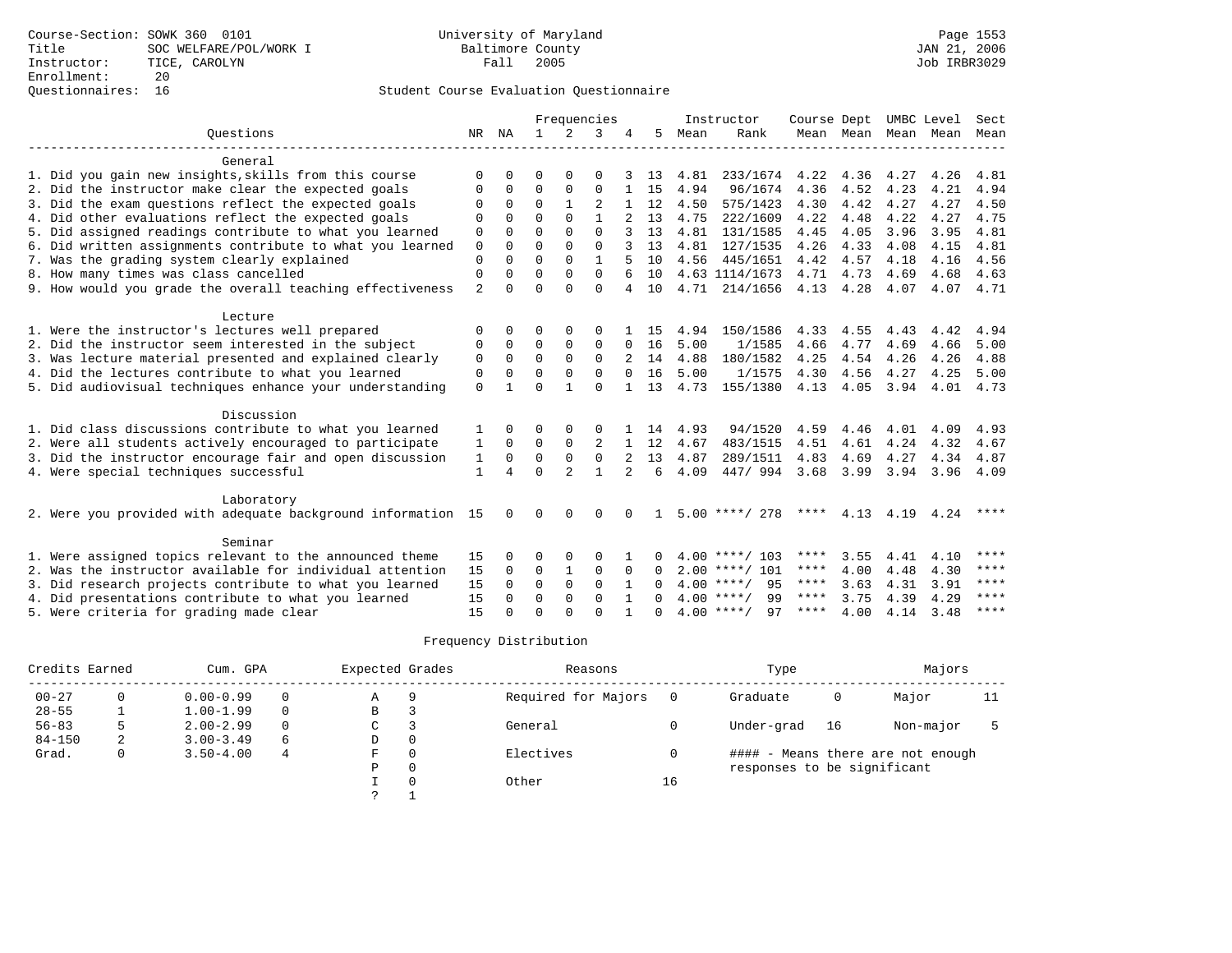|                                                           |    |          |                |                | Frequencies |    |    |      | Instructor     | Course Dept |           | UMBC Level |           | Sect |
|-----------------------------------------------------------|----|----------|----------------|----------------|-------------|----|----|------|----------------|-------------|-----------|------------|-----------|------|
| Ouestions                                                 | NR | ΝA       |                |                | २           | 4  | 5  | Mean | Rank           |             | Mean Mean |            | Mean Mean | Mean |
| General                                                   |    |          |                |                |             |    |    |      |                |             |           |            |           |      |
| 1. Did you gain new insights, skills from this course     |    | $\Omega$ |                |                | б           |    |    |      | 3.64 1464/1674 | 4.22        | 4.36      | 4.27       | 4.26      | 3.64 |
| 2. Did the instructor make clear the expected goals       |    | $\Omega$ | $\Omega$       |                |             | 10 | 4  |      | 3.77 1358/1674 | 4.36        | 4.52      | 4.23       | 4.21      | 3.77 |
| 3. Did the exam questions reflect the expected goals      |    | $\Omega$ | $\Omega$       |                | б           |    | 10 | 4.09 | 962/1423       | 4.30        | 4.42      | 4.27       | 4.27      | 4.09 |
| 4. Did other evaluations reflect the expected goals       |    | $\Omega$ | 0              | 5              | 4           |    |    |      | 3.68 1366/1609 | 4.22        | 4.48      | 4.22       | 4.27      | 3.68 |
| 5. Did assigned readings contribute to what you learned   | 2  | $\Omega$ | 0              |                | 5           |    | 9  | 4.10 | 708/1585       | 4.45        | 4.05      | 3.96       | 3.95      | 4.10 |
| 6. Did written assignments contribute to what you learned | 2  | $\Omega$ | $\overline{a}$ | $\Omega$       |             |    |    |      | 3.71 1177/1535 | 4.26        | 4.33      | 4.08       | 4.15      | 3.71 |
| 7. Was the grading system clearly explained               | 2  | $\Omega$ |                | $\Omega$       |             |    | 11 | 4.29 | 832/1651       | 4.42        | 4.57      | 4.18       | 4.16      | 4.29 |
| 8. How many times was class cancelled                     | 3  | $\Omega$ | $\Omega$       | $\Omega$       | $\Omega$    | 4  | 16 | 4.80 | 887/1673       | 4.71        | 4.73      | 4.69       | 4.68      | 4.80 |
| 9. How would you grade the overall teaching effectiveness | 3  |          | U              | <sup>0</sup>   | 12          |    | 3  |      | 3.55 1353/1656 | 4.13        | 4.28      | 4.07       | 4.07      | 3.55 |
| Lecture                                                   |    |          |                |                |             |    |    |      |                |             |           |            |           |      |
| 1. Were the instructor's lectures well prepared           |    |          |                |                | 8           |    |    |      | 3.73 1424/1586 | 4.33        | 4.55      | 4.43       | 4.42      | 3.73 |
| 2. Did the instructor seem interested in the subject      |    | $\Omega$ | $\Omega$       | $\Omega$       | 4           |    | 11 |      | 4.32 1367/1585 | 4.66        | 4.77      | 4.69       | 4.66      | 4.32 |
| 3. Was lecture material presented and explained clearly   | 2  | $\Omega$ |                |                | 4           | 8  | 5  |      | 3.62 1367/1582 | 4.25        | 4.54      | 4.26       | 4.26      | 3.62 |
| 4. Did the lectures contribute to what you learned        |    | $\Omega$ | $\overline{2}$ | $\overline{2}$ | 5           |    | 6  |      | 3.59 1351/1575 | 4.30        | 4.56      | 4.27       | 4.25      | 3.59 |
| 5. Did audiovisual techniques enhance your understanding  |    |          |                |                | R           |    | б. |      | 3.52 1028/1380 | 4.13        | 4.05      | 3.94       | 4.01      | 3.52 |
| Discussion                                                |    |          |                |                |             |    |    |      |                |             |           |            |           |      |
| 1. Did class discussions contribute to what you learned   | 3  | $\Omega$ |                |                |             |    |    | 4.25 | 645/1520       | 4.59        | 4.46      | 4.01       | 4.09      | 4.25 |
| 2. Were all students actively encouraged to participate   | 3  | $\Omega$ | $\Omega$       | $\Omega$       | 5           |    | 12 | 4.35 | 808/1515       | 4.51        | 4.61      | 4.24       | 4.32      | 4.35 |
| 3. Did the instructor encourage fair and open discussion  | 3  | $\Omega$ | U              | $\Omega$       | $\cap$      |    | 16 | 4.80 | 358/1511       | 4.83        | 4.69      | 4.27       | 4.34      | 4.80 |
| 4. Were special techniques successful                     | 3  |          |                |                |             |    | 4  | 3.27 | 832/994        | 3.68        | 3.99      | 3.94       | 3.96      | 3.27 |

| Credits Earned |   | Cum. GPA      |    |             | Expected Grades | Reasons             |          | Type                        |    | Majors                            |    |
|----------------|---|---------------|----|-------------|-----------------|---------------------|----------|-----------------------------|----|-----------------------------------|----|
| $00 - 27$      |   | $0.00 - 0.99$ |    | Α           | -8              | Required for Majors | $\Omega$ | Graduate                    | 0  | Major                             | 16 |
| $28 - 55$      | 5 | $1.00 - 1.99$ |    | B           | 11              |                     |          |                             |    |                                   |    |
| $56 - 83$      | 5 | $2.00 - 2.99$ | 2  | $\sim$<br>◡ |                 | General             |          | Under-grad                  | 23 | Non-major                         |    |
| $84 - 150$     | 0 | $3.00 - 3.49$ | .5 | D           | 0               |                     |          |                             |    |                                   |    |
| Grad.          | 0 | $3.50 - 4.00$ | 8  | F           | 0               | Electives           | 0        |                             |    | #### - Means there are not enough |    |
|                |   |               |    | Ρ           | 0               |                     |          | responses to be significant |    |                                   |    |
|                |   |               |    |             | $\Omega$        | Other               | 22       |                             |    |                                   |    |
|                |   |               |    | C           |                 |                     |          |                             |    |                                   |    |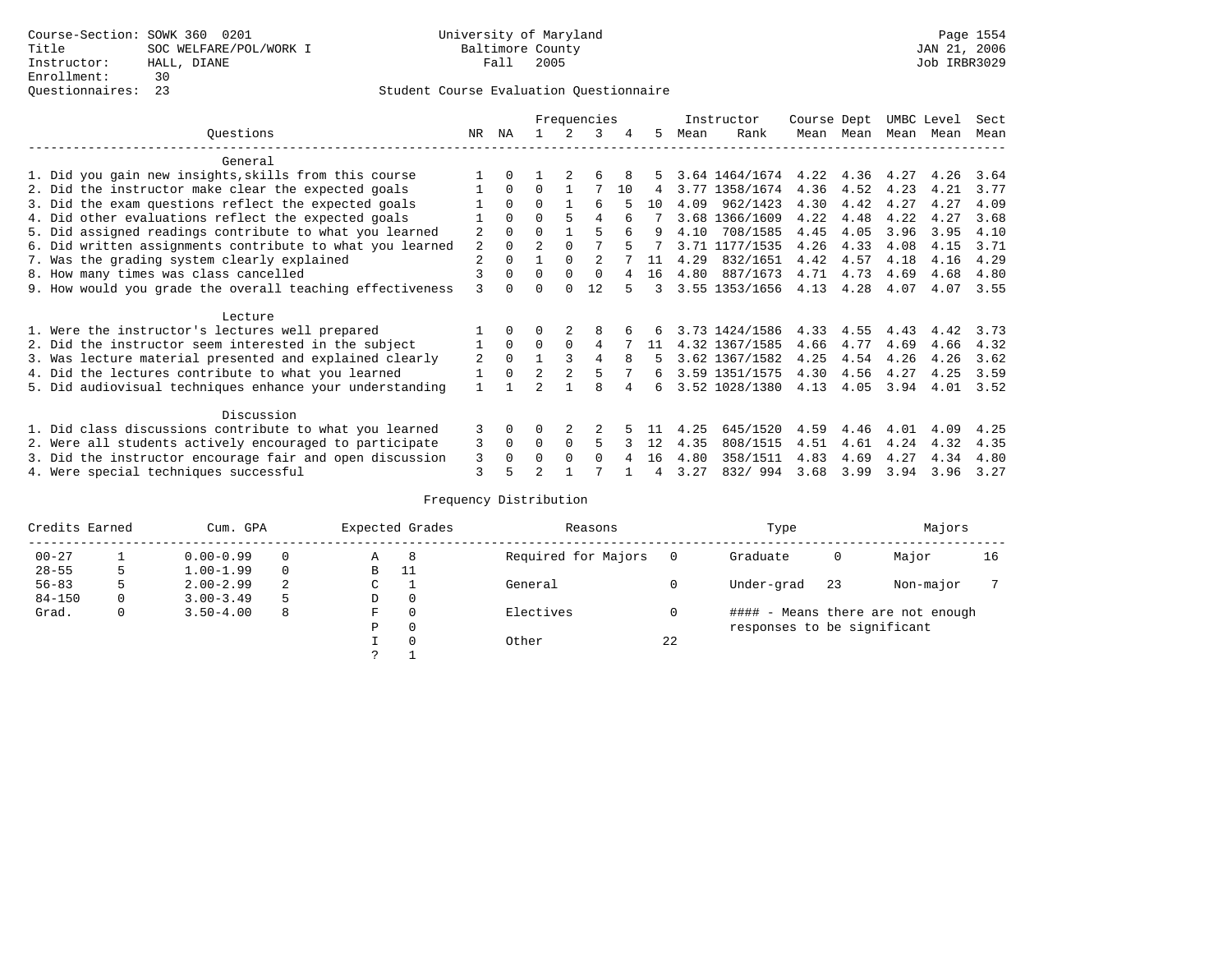|                                                           |                |          |          |             | Frequencies  |               |    |      | Instructor     | Course Dept |      | UMBC Level |      | Sect |
|-----------------------------------------------------------|----------------|----------|----------|-------------|--------------|---------------|----|------|----------------|-------------|------|------------|------|------|
| Questions                                                 | NR.            | ΝA       |          |             | 3            | 4             | 5. | Mean | Rank           | Mean        | Mean | Mean       | Mean | Mean |
| General                                                   |                |          |          |             |              |               |    |      |                |             |      |            |      |      |
| 1. Did you gain new insights, skills from this course     |                | $\Omega$ | 0        |             |              |               |    | 4.64 | 445/1674       | 4.64        | 4.36 | 4.27       | 4.26 | 4.64 |
| 2. Did the instructor make clear the expected goals       |                | $\Omega$ | $\Omega$ | $\Omega$    |              |               |    | 4.55 | 530/1674       | 4.55        | 4.52 | 4.23       | 4.21 | 4.55 |
| 3. Did the exam questions reflect the expected goals      |                | $\Omega$ | $\Omega$ |             | <sup>0</sup> |               | 8  | 4.55 | 528/1423       | 4.55        | 4.42 | 4.27       | 4.27 | 4.55 |
| 4. Did other evaluations reflect the expected goals       |                | $\Omega$ | O        |             | $\Omega$     |               |    | 4.45 | 567/1609       | 4.45        | 4.48 | 4.22       | 4.27 | 4.45 |
| 5. Did assigned readings contribute to what you learned   |                | $\Omega$ |          |             | $\cap$       |               |    | 4.00 | 769/1585       | 4.00        | 4.05 | 3.96       | 3.95 | 4.00 |
| 6. Did written assignments contribute to what you learned | 0              | $\Omega$ | U        |             |              |               | 9  | 4.64 | 260/1535       | 4.64        | 4.33 | 4.08       | 4.15 | 4.64 |
| 7. Was the grading system clearly explained               | 0              |          | U        | $\Omega$    |              |               |    | 4.64 | 361/1651       | 4.64        | 4.57 | 4.18       | 4.16 | 4.64 |
| 8. How many times was class cancelled                     | $\Omega$       | $\Omega$ | 0        | $\Omega$    | 0            |               | 8  |      | 4.73 1001/1673 | 4.73        | 4.73 | 4.69       | 4.68 | 4.73 |
| 9. How would you grade the overall teaching effectiveness | $\mathfrak{D}$ |          |          |             | U            |               |    | 4.38 | 561/1656       | 4.38        | 4.28 | 4.07       | 4.07 | 4.38 |
| Lecture                                                   |                |          |          |             |              |               |    |      |                |             |      |            |      |      |
| 1. Were the instructor's lectures well prepared           |                |          |          |             |              |               |    | 4.55 | 816/1586       | 4.55        | 4.55 | 4.43       | 4.42 | 4.55 |
| 2. Did the instructor seem interested in the subject      | 0              | $\Omega$ | $\Omega$ | $\Omega$    | 0            |               | 11 | 5.00 | 1/1585         | 5.00        | 4.77 | 4.69       | 4.66 | 5.00 |
| 3. Was lecture material presented and explained clearly   | 0              | $\Omega$ | 0        | $\Omega$    |              | $\mathcal{L}$ | 8  | 4.64 | 481/1582       | 4.64        | 4.54 | 4.26       | 4.26 | 4.64 |
| 4. Did the lectures contribute to what you learned        | 0              | 0        | $\Omega$ |             |              |               | 9  | 4.64 | 537/1575       | 4.64        | 4.56 | 4.27       | 4.25 | 4.64 |
| 5. Did audiovisual techniques enhance your understanding  | $\Omega$       |          |          | U           |              |               | २  | 3.86 | 831/1380       | 3.86        | 4.05 | 3.94       | 4.01 | 3.86 |
| Discussion                                                |                |          |          |             |              |               |    |      |                |             |      |            |      |      |
| 1. Did class discussions contribute to what you learned   | $\Omega$       | $\Omega$ | U        | $\Omega$    | O            |               |    | 4.82 | 185/1520       | 4.82        | 4.46 | 4.01       | 4.09 | 4.82 |
| 2. Were all students actively encouraged to participate   | 0              | $\Omega$ | $\Omega$ | $\mathbf 0$ | 0            |               | 8  | 4.73 | 420/1515       | 4.73        | 4.61 | 4.24       | 4.32 | 4.73 |
| 3. Did the instructor encourage fair and open discussion  | 0              |          | U        | $\Omega$    |              |               |    | 4.64 | 535/1511       | 4.64        | 4.69 | 4.27       | 4.34 | 4.64 |
| 4. Were special techniques successful                     | $\Omega$       |          |          |             |              |               | 8  | 4.70 | 139/ 994       | 4.70        | 3.99 | 3.94       | 3.96 | 4.70 |

| Credits Earned |   | Cum. GPA      |   | Expected Grades |   | Reasons             | Type                        |     | Majors                            |  |
|----------------|---|---------------|---|-----------------|---|---------------------|-----------------------------|-----|-----------------------------------|--|
| $00 - 27$      |   | $0.00 - 0.99$ |   | Α               | 8 | Required for Majors | Graduate                    | 0   | Major                             |  |
| $28 - 55$      | 0 | $1.00 - 1.99$ |   | В               |   |                     |                             |     |                                   |  |
| $56 - 83$      |   | $2.00 - 2.99$ |   | $\sim$<br>◡     | 0 | General             | Under-grad                  | -11 | Non-major                         |  |
| $84 - 150$     | 0 | $3.00 - 3.49$ |   | D               | 0 |                     |                             |     |                                   |  |
| Grad.          | 0 | $3.50 - 4.00$ | 2 | F               | 0 | Electives           |                             |     | #### - Means there are not enough |  |
|                |   |               |   | Ρ               | 0 |                     | responses to be significant |     |                                   |  |
|                |   |               |   |                 | 0 | Other               |                             |     |                                   |  |
|                |   |               |   | C.              |   |                     |                             |     |                                   |  |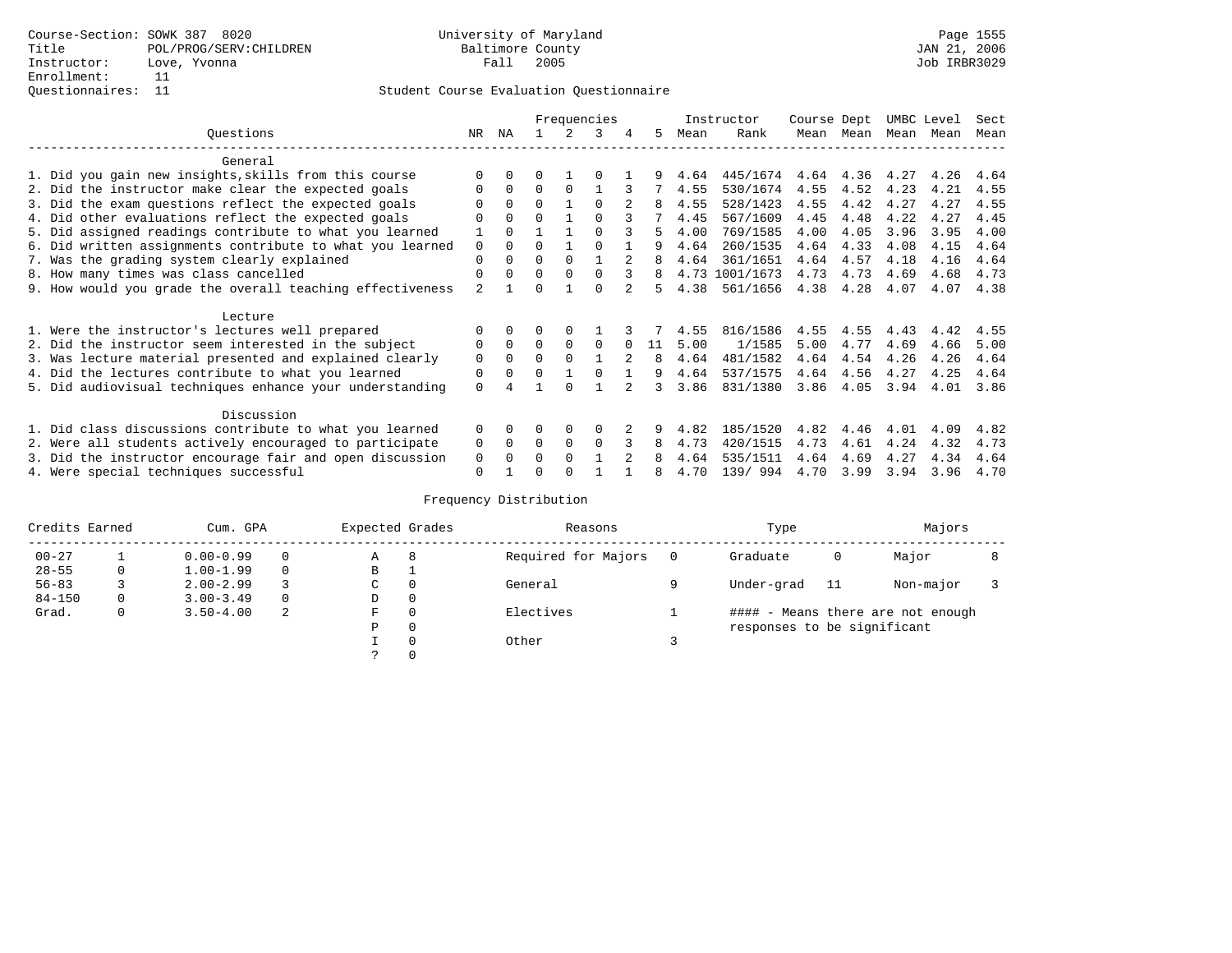|                                                              | Frequencies |             |              |                |                |          | Instructor | Course Dept |                    |      | UMBC Level          | Sect           |      |             |
|--------------------------------------------------------------|-------------|-------------|--------------|----------------|----------------|----------|------------|-------------|--------------------|------|---------------------|----------------|------|-------------|
| Ouestions                                                    |             | NR NA       | $\mathbf{1}$ | 2              | 3              |          | 5          | Mean        | Rank               |      | Mean Mean Mean Mean |                |      | Mean        |
| General                                                      |             |             |              |                |                |          |            |             |                    |      |                     |                |      |             |
| 1. Did you gain new insights, skills from this course        | 5           |             |              |                |                |          | 20         | 4.79        | 254/1674           | 4.30 | 4.36                | 4.27           | 4.26 | 4.79        |
| 2. Did the instructor make clear the expected goals          |             | $\Omega$    | $\Omega$     | $\Omega$       | 1              |          | 19         | 4.75        | 270/1674           | 4.42 | 4.52                | 4.23           | 4.21 | 4.75        |
| 3. Did the exam questions reflect the expected goals         |             | $\Omega$    | 1            | $\Omega$       | 1              |          | 19         | 4.63        | 431/1423           | 4.31 | 4.42                | 4.27           | 4.27 | 4.63        |
| 4. Did other evaluations reflect the expected goals          |             | $\Omega$    | $\Omega$     | $\Omega$       | $\Omega$       |          | 22         | 4.92        | 109/1609           | 4.42 | 4.48                | 4.22           | 4.27 | 4.92        |
| 5. Did assigned readings contribute to what you learned      | 5           | $\Omega$    | $\Omega$     |                | $\overline{a}$ |          | 20         | 4.67        | 224/1585           | 3.59 | 4.05                | 3.96           | 3.95 | 4.67        |
| 6. Did written assignments contribute to what you learned    | 5           |             | $\mathbf{1}$ | $\Omega$       | $\overline{a}$ |          | 18         | 4.57        | 319/1535           | 4.19 | 4.33                | 4.08           | 4.15 | 4.57        |
| 7. Was the grading system clearly explained                  | 5           | $\Omega$    | $\Omega$     | $\Omega$       | $\mathbf{1}$   | $\Omega$ | 23         | 4.92        | 104/1651           | 4.28 | 4.57                | 4.18           | 4.16 | 4.92        |
| 8. How many times was class cancelled                        | 5           | $\Omega$    | $\Omega$     | $\Omega$       | $\Omega$       |          | 23         | 4.96        | 353/1673           | 4.90 | 4.73                | 4.69           | 4.68 | 4.96        |
| 9. How would you grade the overall teaching effectiveness    | 9           | $\cap$      | $\Omega$     | $\Omega$       | $\overline{a}$ |          | 11         | 4.45        | 465/1656           | 4.18 | 4.28                | 4.07           | 4.07 | 4.45        |
| Lecture                                                      |             |             |              |                |                |          |            |             |                    |      |                     |                |      |             |
| 1. Were the instructor's lectures well prepared              |             | 0           | O            | 0              | 0              |          | 22         | 4.92        | 192/1586           | 4.78 | 4.55                | 4.43           | 4.42 | 4.92        |
| 2. Did the instructor seem interested in the subject         | 5           | $\Omega$    | $\Omega$     | 0              | 1              |          | 2.2        | 4.88        | 640/1585           | 4.79 | 4.77                | 4.69           | 4.66 | 4.88        |
| 3. Was lecture material presented and explained clearly      | 6           | $\Omega$    | $\Omega$     | $\Omega$       | $\Omega$       |          | 21         | 4.91        | 136/1582           | 4.44 | 4.54                | 4.26           | 4.26 | 4.91        |
| 4. Did the lectures contribute to what you learned           | 5           | $\Omega$    | $\Omega$     | $\Omega$       | $\mathbf{1}$   |          | 22         | 4.88        | 203/1575           | 4.53 | 4.56                | 4.27           | 4.25 | 4.88        |
| 5. Did audiovisual techniques enhance your understanding     | 5           | 18          | 3            |                |                |          | 2          |             | $2.67$ ****/1380   | 4.00 | 4.05                | 3.94           | 4.01 | $***$ * * * |
| Discussion                                                   |             |             |              |                |                |          |            |             |                    |      |                     |                |      |             |
| 1. Did class discussions contribute to what you learned      | 12          |             | ∩            |                | 0              |          | 14         | 4.82        | 179/1520           | 4.52 | 4.46                | 4.01           | 4.09 | 4.82        |
| 2. Were all students actively encouraged to participate      | 12          | $\mathbf 0$ | 0            | $\Omega$       | $\Omega$       | $\Omega$ | 17         | 5.00        | 1/1515             | 4.76 | 4.61                | 4.24           | 4.32 | 5.00        |
| 3. Did the instructor encourage fair and open discussion     | 12          | $\mathbf 0$ | 0            | $\Omega$       | $\Omega$       |          | 16         | 4.94        | 146/1511           | 4.64 | 4.69                | 4.27           | 4.34 | 4.94        |
| 4. Were special techniques successful                        | 12          | 5           | $\Omega$     | $\mathfrak{D}$ | 4              | $\cap$   | 6          | 3.83        | 600/994            | 3.70 | 3.99                | 3.94           | 3.96 | 3.83        |
| Laboratory                                                   |             |             |              |                |                |          |            |             |                    |      |                     |                |      |             |
| 2. Were you provided with adequate background information 28 |             | $\Omega$    |              | $\Omega$       | $\Omega$       |          | 0          |             | $1.00$ ****/ 278   | **** |                     | 4.13 4.19 4.24 |      | ****        |
|                                                              |             |             |              |                |                |          |            |             |                    |      |                     |                |      |             |
| Seminar                                                      |             |             |              |                |                |          |            |             |                    |      |                     |                |      |             |
| 1. Were assigned topics relevant to the announced theme      | 27          |             | $\Omega$     | $\Omega$       | $\Omega$       |          |            |             | $5.00$ ****/ 103   | **** | 3.55                | 4.41           | 4.10 | ****        |
| 2. Was the instructor available for individual attention     | 27          |             | 0            | $\mathbf 0$    | 0              |          |            |             | $5.00$ ****/ 101   | **** | 4.00                | 4.48           | 4.30 | ****        |
| 3. Did research projects contribute to what you learned      | 27          |             | $\mathbf 0$  | $\Omega$       | $\Omega$       |          |            |             | $5.00$ ****/<br>95 | **** | 3.63                | 4.31           | 3.91 | ****        |
| 4. Did presentations contribute to what you learned          | 27          |             | $\Omega$     | $\Omega$       | $\Omega$       |          |            |             | $5.00$ ****/<br>99 | **** | 3.75                | 4.39           | 4.29 | $***$ * * * |
| 5. Were criteria for grading made clear                      | 27          |             | $\Omega$     |                | $\cap$         |          |            |             | $5.00$ ****/<br>97 | **** | 4.00                | 4.14           | 3.48 | $* * * *$   |

| Credits Earned |   | Cum. GPA      |   | Expected Grades |          | Reasons             |    | Type                        |    | Majors                            |    |
|----------------|---|---------------|---|-----------------|----------|---------------------|----|-----------------------------|----|-----------------------------------|----|
| $00 - 27$      |   | $0.00 - 0.99$ |   | Α               | 19       | Required for Majors |    | Graduate                    | 0  | Major                             | 22 |
| $28 - 55$      |   | $1.00 - 1.99$ |   | B               | 4        |                     |    |                             |    |                                   |    |
| $56 - 83$      |   | $2.00 - 2.99$ | 6 | C.              |          | General             |    | Under-grad                  | 29 | Non-major                         |    |
| $84 - 150$     |   | $3.00 - 3.49$ | 4 | D               | 0        |                     |    |                             |    |                                   |    |
| Grad.          | 0 | $3.50 - 4.00$ | 4 | F               | $\Omega$ | Electives           |    |                             |    | #### - Means there are not enough |    |
|                |   |               |   | Ρ               | 0        |                     |    | responses to be significant |    |                                   |    |
|                |   |               |   |                 | $\Omega$ | Other               | 23 |                             |    |                                   |    |
|                |   |               |   |                 |          |                     |    |                             |    |                                   |    |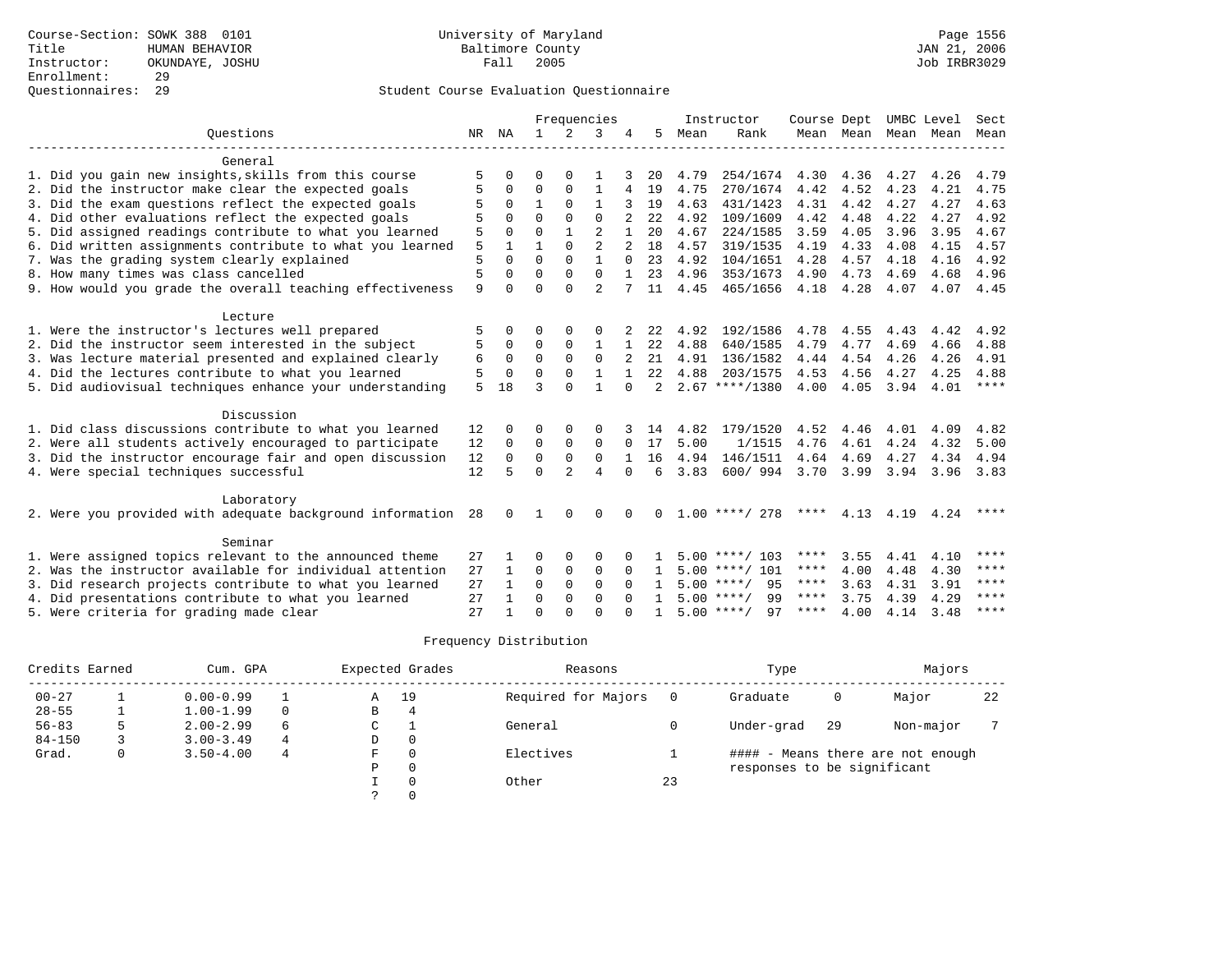|                                                                    |              |              |                |                | Frequencies    |                |                |      | Instructor       | Course Dept |      | UMBC Level          |      | Sect        |
|--------------------------------------------------------------------|--------------|--------------|----------------|----------------|----------------|----------------|----------------|------|------------------|-------------|------|---------------------|------|-------------|
| Ouestions                                                          | NR           | ΝA           | $\mathbf{1}$   | $\mathcal{L}$  | 3              |                | 5              | Mean | Rank             |             |      | Mean Mean Mean Mean |      | Mean        |
| General                                                            |              |              |                |                |                |                |                |      |                  |             |      |                     |      |             |
| 1. Did you gain new insights, skills from this course              | $\Omega$     |              |                |                |                |                |                |      | 3.35 1558/1674   | 4.30        | 4.36 | 4.27                | 4.26 | 3.35        |
| 2. Did the instructor make clear the expected goals                |              | $\Omega$     | $\Omega$       |                | $\overline{c}$ |                | 4              |      | 3.75 1370/1674   | 4.42        | 4.52 | 4.23                | 4.21 | 3.75        |
| 3. Did the exam questions reflect the expected goals               | $\Omega$     | $\Omega$     | $\mathbf{1}$   | $\mathfrak{D}$ | 3              | 5              | 6              |      | 3.76 1169/1423   | 4.31        | 4.42 | 4.27                | 4.27 | 3.76        |
| 4. Did other evaluations reflect the expected goals                |              | $\mathbf{1}$ | $\mathbf{1}$   | $\mathbf{1}$   | $\mathbf{0}$   | 8              | 4              |      | 3.93 1198/1609   | 4.42        | 4.48 | 4.22                | 4.27 | 3.93        |
| 5. Did assigned readings contribute to what you learned            | $\mathbf 0$  | $\Omega$     | 6              | $\overline{4}$ | 3              |                |                |      | 2.35 1556/1585   | 3.59        | 4.05 | 3.96                | 3.95 | 2.35        |
| 6. Did written assignments contribute to what you learned          | $\mathbf 0$  | $\mathbf{1}$ | $\Omega$       | 3              | 3              |                |                |      | 3.75 1147/1535   | 4.19        | 4.33 | 4.08                | 4.15 | 3.75        |
| 7. Was the grading system clearly explained                        | $\mathbf 0$  | $\Omega$     | $\overline{4}$ | $\mathbf{1}$   | $\mathbf{1}$   | 5              | 6              |      | 3.47 1454/1651   | 4.28        | 4.57 | 4.18                | 4.16 | 3.47        |
| 8. How many times was class cancelled                              | 1            | $\Omega$     | $\Omega$       | $\Omega$       | $\Omega$       | $\Omega$       | 16             | 5.00 | 1/1673           | 4.90        | 4.73 | 4.69                | 4.68 | 5.00        |
| 9. How would you grade the overall teaching effectiveness          | 2            | 1            | 1              | $\overline{A}$ | $\mathfrak{D}$ | $\mathfrak{D}$ | 5              |      | 3.43 1412/1656   | 4.18        | 4.28 | 4.07                | 4.07 | 3.43        |
| Lecture                                                            |              |              |                |                |                |                |                |      |                  |             |      |                     |      |             |
| 1. Were the instructor's lectures well prepared                    | O            | U            | O              | $\Omega$       | O              |                |                | 4.53 | 837/1586         | 4.78        | 4.55 | 4.43                | 4.42 | 4.53        |
| 2. Did the instructor seem interested in the subject               | 0            | $\Omega$     | $\Omega$       | 0              | $\overline{c}$ |                | 12             |      | 4.59 1158/1585   | 4.79        | 4.77 | 4.69                | 4.66 | 4.59        |
| 3. Was lecture material presented and explained clearly            | 0            | 0            | $\overline{a}$ | $\mathbf{1}$   | $\overline{4}$ | 5              |                |      | 3.59 1378/1582   | 4.44        | 4.54 | 4.26                | 4.26 | 3.59        |
| 4. Did the lectures contribute to what you learned                 | 0            | $\Omega$     | 1              | $\mathbf{1}$   | 4              | 5              |                |      | 3.82 1254/1575   | 4.53        | 4.56 | 4.27                | 4.25 | 3.82        |
| 5. Did audiovisual techniques enhance your understanding           | $\Omega$     | $\cap$       | $\mathbf{1}$   | 3              | 7              | $\overline{2}$ | 4              |      | 3.29 1145/1380   | 4.00        | 4.05 | 3.94                | 4.01 | 3.29        |
| Discussion                                                         |              |              |                |                |                |                |                |      |                  |             |      |                     |      |             |
| 1. Did class discussions contribute to what you learned            | 1            | $\Omega$     |                | $\Omega$       | 5              |                | 6              | 3.88 | 942/1520         | 4.52        | 4.46 | 4.01                | 4.09 | 3.88        |
| 2. Were all students actively encouraged to participate            | 1            | $\mathbf 0$  | 0              | $\Omega$       | $\overline{c}$ | 4              | 10             | 4.50 | 629/1515         | 4.76        | 4.61 | 4.24                | 4.32 | 4.50        |
| 3. Did the instructor encourage fair and open discussion           | $\mathbf{1}$ | $\Omega$     | $\mathbf{1}$   | $\Omega$       | 3              | 4              | 8              |      | 4.13 1004/1511   | 4.64        | 4.69 | 4.27                | 4.34 | 4.13        |
| 4. Were special techniques successful                              | $\mathbf{1}$ | 8            | $\mathfrak{D}$ | $\overline{2}$ | $\mathbf{1}$   | 1              | $\mathfrak{D}$ | 2.88 | 927/994          | 3.70        | 3.99 | 3.94                | 3.96 | 2.88        |
| Laboratory                                                         |              |              |                |                |                |                |                |      |                  |             |      |                     |      |             |
| 1. Did the lab increase understanding of the material              | 15           |              | U              | $\Omega$       | O              |                |                |      | $5.00$ ****/ 265 | ****        | 3.42 | 4.23                | 4.26 | ****        |
| 2. Were you provided with adequate background information          | 16           | $\Omega$     | $\mathbf 0$    | $\mathbf 0$    | $\Omega$       | $\Omega$       |                |      | $5.00$ ****/ 278 | ****        | 4.13 | 4.19                | 4.24 | ****        |
| 3. Were necessary materials available for lab activities           | 16           | $\Omega$     | $\mathbf 0$    | $\mathbf 0$    | $\Omega$       | $\Omega$       |                |      | $5.00$ ****/ 260 | ****        | 3.33 | 4.46                | 4.49 | $***$ * * * |
| 4. Did the lab instructor provide assistance                       | 16           | $\Omega$     | $\Omega$       | $\cap$         | $\Omega$       | $\cap$         |                |      | $5.00$ ****/ 259 | $***$ * * * | 3.67 | 4.33                | 4.33 | $* * * * *$ |
|                                                                    |              |              |                |                |                |                |                |      |                  |             |      |                     |      |             |
| Seminar<br>1. Were assigned topics relevant to the announced theme | 15           |              |                | O              | O              |                |                |      | $5.00$ ****/ 103 | ****        | 3.55 | 4.41                | 4.10 | $***$ *     |
|                                                                    |              |              |                |                |                |                |                |      |                  |             |      |                     |      |             |

| Credits Earned |   | Cum. GPA      |   | Expected Grades |          | Reasons             |    | Type                        |    | Majors                            |    |
|----------------|---|---------------|---|-----------------|----------|---------------------|----|-----------------------------|----|-----------------------------------|----|
| $00 - 27$      |   | $0.00 - 0.99$ |   | Α               |          | Required for Majors |    | Graduate                    | 0  | Major                             | 12 |
| $28 - 55$      |   | $1.00 - 1.99$ |   | B               | 6        |                     |    |                             |    |                                   |    |
| $56 - 83$      |   | $2.00 - 2.99$ |   | C               | -2       | General             |    | Under-grad                  | 17 | Non-major                         |    |
| $84 - 150$     | 2 | $3.00 - 3.49$ | 4 | D               |          |                     |    |                             |    |                                   |    |
| Grad.          | 0 | $3.50 - 4.00$ | 5 | F               | $\Omega$ | Electives           |    |                             |    | #### - Means there are not enough |    |
|                |   |               |   | Ρ               | 0        |                     |    | responses to be significant |    |                                   |    |
|                |   |               |   |                 | $\Omega$ | Other               | 12 |                             |    |                                   |    |
|                |   |               |   | C               |          |                     |    |                             |    |                                   |    |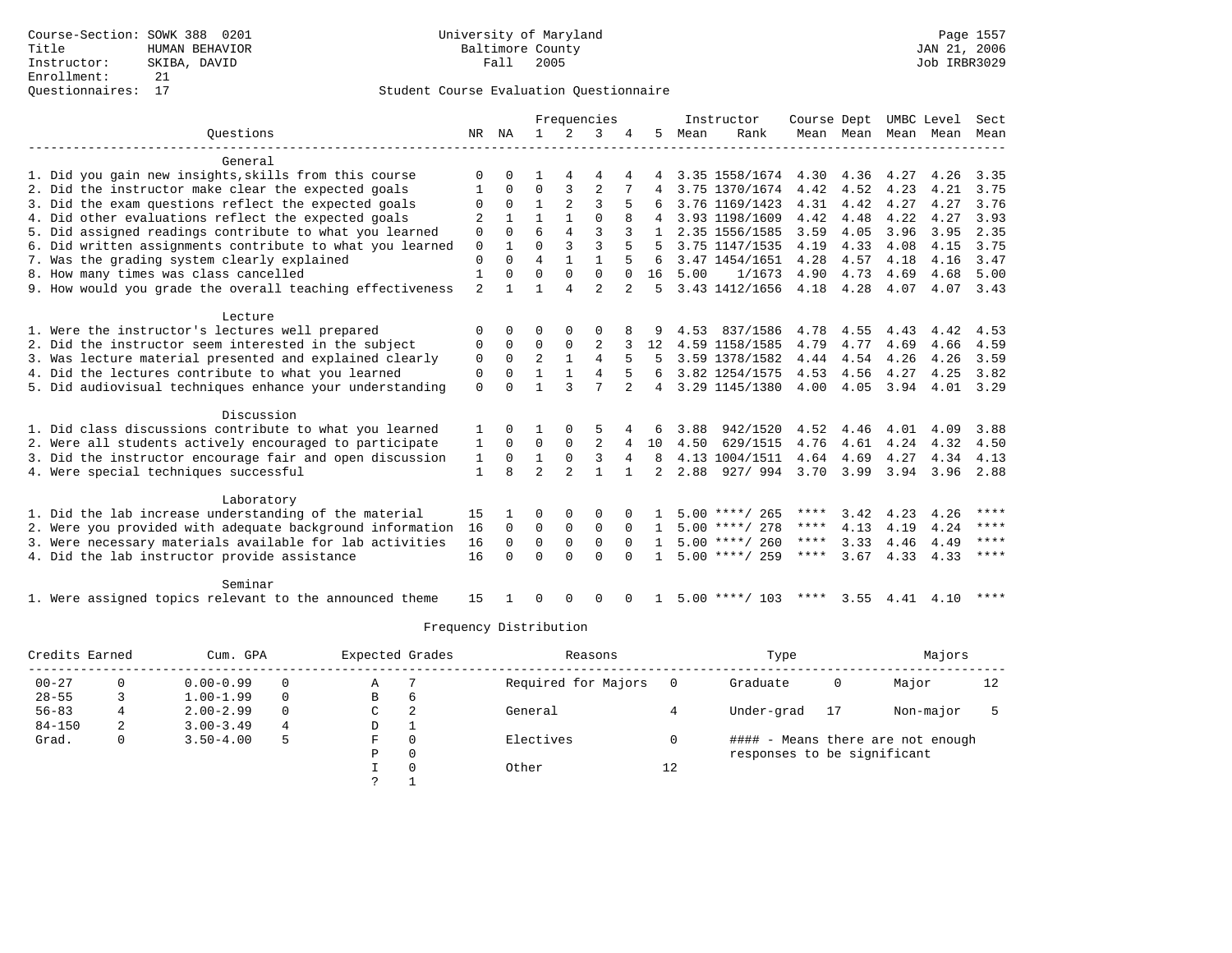|                                                           |                |          |          | Frequencies |          |    |     |      | Instructor | Course Dept |           | UMBC Level |      | Sect |
|-----------------------------------------------------------|----------------|----------|----------|-------------|----------|----|-----|------|------------|-------------|-----------|------------|------|------|
| Ouestions                                                 | NR.            | ΝA       |          |             | 3        |    | 5.  | Mean | Rank       |             | Mean Mean | Mean       | Mean | Mean |
| General                                                   |                |          |          |             |          |    |     |      |            |             |           |            |      |      |
| 1. Did you gain new insights, skills from this course     |                |          | 0        | $\Omega$    |          |    | 23  | 4.76 | 298/1674   | 4.30        | 4.36      | 4.27       | 4.26 | 4.76 |
| 2. Did the instructor make clear the expected goals       |                | $\Omega$ | $\Omega$ | $\Omega$    |          |    | 23  | 4.76 | 270/1674   | 4.42        | 4.52      | 4.23       | 4.21 | 4.76 |
| 3. Did the exam questions reflect the expected goals      |                | $\Omega$ | $\Omega$ | $\Omega$    |          | q  | 1 R | 4.55 | 517/1423   | 4.31        | 4.42      | 4.27       | 4.27 | 4.55 |
| 4. Did other evaluations reflect the expected goals       |                | $\Omega$ | $\Omega$ | $\Omega$    |          | 11 | 15  | 4.41 | 629/1609   | 4.42        | 4.48      | 4.22       | 4.27 | 4.41 |
| 5. Did assigned readings contribute to what you learned   | 3              | $\Omega$ |          |             |          | 8  | 11  | 3.75 | 1049/1585  | 3.59        | 4.05      | 3.96       | 3.95 | 3.75 |
| 6. Did written assignments contribute to what you learned | 3              | $\Omega$ | $\Omega$ | $\Omega$    |          | 11 | 12  | 4.25 | 667/1535   | 4.19        | 4.33      | 4.08       | 4.15 | 4.25 |
| 7. Was the grading system clearly explained               | 3              | $\Omega$ | $\Omega$ | $\Omega$    |          | q  | 16  | 4.46 | 583/1651   | 4.28        | 4.57      | 4.18       | 4.16 | 4.46 |
| 8. How many times was class cancelled                     | 4              | $\Omega$ | $\Omega$ | $\Omega$    | $\Omega$ |    | 20  | 4.74 | 972/1673   | 4.90        | 4.73      | 4.69       | 4.68 | 4.74 |
| 9. How would you grade the overall teaching effectiveness | 13             | $\cap$   | ∩        | ∩           | U        |    | 12  | 4.67 | 257/1656   | 4.18        | 4.28      | 4.07       | 4.07 | 4.67 |
| Lecture                                                   |                |          |          |             |          |    |     |      |            |             |           |            |      |      |
| 1. Were the instructor's lectures well prepared           |                |          |          |             |          |    | 25  | 4.89 | 231/1586   | 4.78        | 4.55      | 4.43       | 4.42 | 4.89 |
| 2. Did the instructor seem interested in the subject      | 3              | $\Omega$ | $\Omega$ | $\Omega$    | $\Omega$ |    | 25  | 4.89 | 591/1585   | 4.79        | 4.77      | 4.69       | 4.66 | 4.89 |
| 3. Was lecture material presented and explained clearly   | 3              | $\Omega$ | 0        | $\Omega$    | $\Omega$ |    | 23  | 4.82 | 227/1582   | 4.44        | 4.54      | 4.26       | 4.26 | 4.82 |
| 4. Did the lectures contribute to what you learned        | 3              | $\Omega$ | 0        | $\Omega$    | $\Omega$ |    | 25  | 4.89 | 181/1575   | 4.53        | 4.56      | 4.27       | 4.25 | 4.89 |
| 5. Did audiovisual techniques enhance your understanding  | $\overline{4}$ |          |          |             |          |    | 2.0 | 4.70 | 173/1380   | 4.00        | 4.05      | 3.94       | 4.01 | 4.70 |
| Discussion                                                |                |          |          |             |          |    |     |      |            |             |           |            |      |      |
| 1. Did class discussions contribute to what you learned   |                | 0        | 0        | $\Omega$    | $\Omega$ |    | 25  | 4.86 | 156/1520   | 4.52        | 4.46      | 4.01       | 4.09 | 4.86 |
| 2. Were all students actively encouraged to participate   | 2              | $\Omega$ | $\Omega$ | $\Omega$    |          | 4  | 24  | 4.79 | 336/1515   | 4.76        | 4.61      | 4.24       | 4.32 | 4.79 |
| 3. Did the instructor encourage fair and open discussion  | 2              | $\Omega$ | O        | $\Omega$    |          |    | 26  | 4.86 | 289/1511   | 4.64        | 4.69      | 4.27       | 4.34 | 4.86 |
| 4. Were special techniques successful                     | 2              |          |          |             |          |    | 12  | 4.38 | 297/994    | 3.70        | 3.99      | 3.94       | 3.96 | 4.38 |

| Credits Earned |   | Cum. GPA      |    |             | Expected Grades | Reasons             |          | Type                        |     | Majors                            |     |
|----------------|---|---------------|----|-------------|-----------------|---------------------|----------|-----------------------------|-----|-----------------------------------|-----|
| $00 - 27$      |   | $0.00 - 0.99$ |    | Α           | 10              | Required for Majors | $\Omega$ | Graduate                    | 0   | Major                             | 10  |
| $28 - 55$      | ᅩ | $1.00 - 1.99$ |    | В           | 8               |                     |          |                             |     |                                   |     |
| $56 - 83$      |   | $2.00 - 2.99$ |    | $\sim$<br>◡ | 0               | General             |          | Under-grad                  | -31 | Non-major                         | -21 |
| $84 - 150$     | 0 | $3.00 - 3.49$ | .5 | D           | 0               |                     |          |                             |     |                                   |     |
| Grad.          | 0 | $3.50 - 4.00$ |    | F           | 0               | Electives           | 0        |                             |     | #### - Means there are not enough |     |
|                |   |               |    | Ρ           | 0               |                     |          | responses to be significant |     |                                   |     |
|                |   |               |    |             | $\Omega$        | Other               | 19       |                             |     |                                   |     |
|                |   |               |    |             |                 |                     |          |                             |     |                                   |     |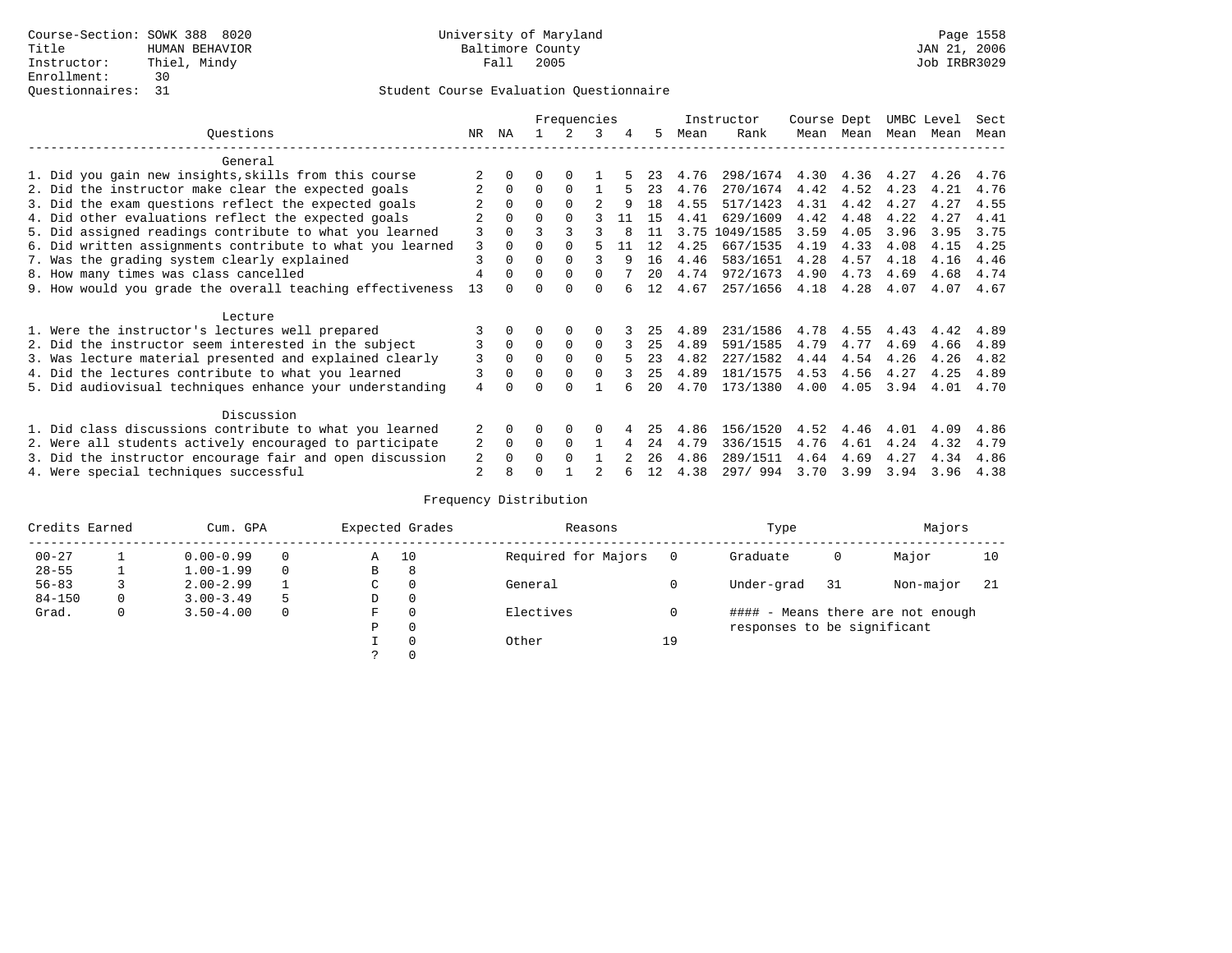|                                                           |                |              |          |          | Frequencies    |     |      | Instructor     | Course Dept |      | UMBC Level |      | Sect |
|-----------------------------------------------------------|----------------|--------------|----------|----------|----------------|-----|------|----------------|-------------|------|------------|------|------|
| Ouestions                                                 | NR.            | ΝA           |          |          | 3              | 5.  | Mean | Rank           | Mean        | Mean | Mean       | Mean | Mean |
| General                                                   |                |              |          |          |                |     |      |                |             |      |            |      |      |
| 1. Did you gain new insights, skills from this course     |                | $\Omega$     | O        | $\Omega$ |                | 21  | 4.77 | 287/1674       | 4.53        | 4.36 | 4.27       | 4.26 | 4.77 |
| 2. Did the instructor make clear the expected goals       |                | $\Omega$     | $\Omega$ | $\Omega$ | $\Omega$       | 24  | 4.92 | 110/1674       | 4.86        | 4.52 | 4.23       | 4.21 | 4.92 |
| 3. Did the exam questions reflect the expected goals      |                | $\Omega$     | $\Omega$ | $\Omega$ | $\Omega$       | 23  | 4.88 | 146/1423       | 4.79        | 4.42 | 4.27       | 4.27 | 4.88 |
| 4. Did other evaluations reflect the expected goals       |                | $\Omega$     | $\Omega$ | $\Omega$ | $\Omega$       | 24  | 4.92 | 97/1609        | 4.65        | 4.48 | 4.22       | 4.27 | 4.92 |
| 5. Did assigned readings contribute to what you learned   | 3              | $\Omega$     | $\Omega$ |          | $\mathfrak{D}$ | 16  | 4.50 | 326/1585       | 4.45        | 4.05 | 3.96       | 3.95 | 4.50 |
| 6. Did written assignments contribute to what you learned | 3              | $\Omega$     | $\Omega$ | $\Omega$ |                | 21  | 4.83 | 119/1535       | 4.77        | 4.33 | 4.08       | 4.15 | 4.83 |
| 7. Was the grading system clearly explained               | $\overline{2}$ | $\Omega$     | $\Omega$ | $\Omega$ |                | 21  | 4.84 | 151/1651       | 4.82        | 4.57 | 4.18       | 4.16 | 4.84 |
| 8. How many times was class cancelled                     |                | $\Omega$     | $\Omega$ | $\Omega$ | $\Omega$       | 2.4 | 4.96 | 283/1673       | 4.42        | 4.73 | 4.69       | 4.68 | 4.96 |
| 9. How would you grade the overall teaching effectiveness | 9              |              | U        |          | U              | 15  | 4.76 | 178/1656       | 4.38        | 4.28 | 4.07       | 4.07 | 4.76 |
| Lecture                                                   |                |              |          |          |                |     |      |                |             |      |            |      |      |
| 1. Were the instructor's lectures well prepared           |                |              |          |          |                |     | 4.69 | 618/1586       | 4.79        | 4.55 | 4.43       | 4.42 | 4.69 |
| 2. Did the instructor seem interested in the subject      |                | $\Omega$     |          | $\Omega$ | $\Omega$       | 24  | 4.81 | 811/1585       | 4.84        | 4.77 | 4.69       | 4.66 | 4.81 |
| 3. Was lecture material presented and explained clearly   | $\mathfrak{D}$ | $\Omega$     |          | $\Omega$ | $\Omega$       | 20  | 4.68 | 423/1582       | 4.78        | 4.54 | 4.26       | 4.26 | 4.68 |
| 4. Did the lectures contribute to what you learned        |                | $\mathbf{1}$ | $\Omega$ | $\Omega$ | $\cap$         | 24  | 4.96 | 69/1575        | 4.86        | 4.56 | 4.27       | 4.25 | 4.96 |
| 5. Did audiovisual techniques enhance your understanding  | $\overline{a}$ | 15           |          | $\cap$   |                |     |      | 2.50 1324/1380 | 2.50        | 4.05 | 3.94       | 4.01 | 2.50 |
|                                                           |                |              |          |          |                |     |      |                |             |      |            |      |      |
| Discussion                                                |                |              |          |          |                |     |      |                |             |      |            |      |      |
| 1. Did class discussions contribute to what you learned   |                | $\Omega$     | O        | $\Omega$ | $\Omega$       |     | 4.85 | 162/1520       | 4.80        | 4.46 | 4.01       | 4.09 | 4.85 |
| 2. Were all students actively encouraged to participate   |                | $\Omega$     | $\Omega$ | $\Omega$ |                | 19  | 4.90 | 207/1515       | 4.82        | 4.61 | 4.24       | 4.32 | 4.90 |
| 3. Did the instructor encourage fair and open discussion  | 7              | $\Omega$     | O        | $\Omega$ |                | 19  | 4.90 | 244/1511       | 4.89        | 4.69 | 4.27       | 4.34 | 4.90 |
| 4. Were special techniques successful                     | 7              |              |          |          |                |     | 4.54 | 193/994        | 4.54        | 3.99 | 3.94       | 3.96 | 4.54 |

| Credits Earned |          | Cum. GPA      |   |             | Expected Grades | Reasons             |          | Type                        |     | Majors                            |    |
|----------------|----------|---------------|---|-------------|-----------------|---------------------|----------|-----------------------------|-----|-----------------------------------|----|
| $00 - 27$      | $\Omega$ | $0.00 - 0.99$ |   | Α           | 19              | Required for Majors | $\Omega$ | Graduate                    | 0   | Major                             | 18 |
| $28 - 55$      | 3        | $1.00 - 1.99$ |   | В           | 3               |                     |          |                             |     |                                   |    |
| $56 - 83$      | 6        | $2.00 - 2.99$ | 4 | $\sim$<br>◡ | 0               | General             |          | Under-grad                  | -27 | Non-major                         |    |
| $84 - 150$     | 5        | $3.00 - 3.49$ | 4 | D           | 0               |                     |          |                             |     |                                   |    |
| Grad.          | 0        | $3.50 - 4.00$ |   | F           | 0               | Electives           |          |                             |     | #### - Means there are not enough |    |
|                |          |               |   | Ρ           | 0               |                     |          | responses to be significant |     |                                   |    |
|                |          |               |   |             | $\Omega$        | Other               | 21       |                             |     |                                   |    |
|                |          |               |   |             |                 |                     |          |                             |     |                                   |    |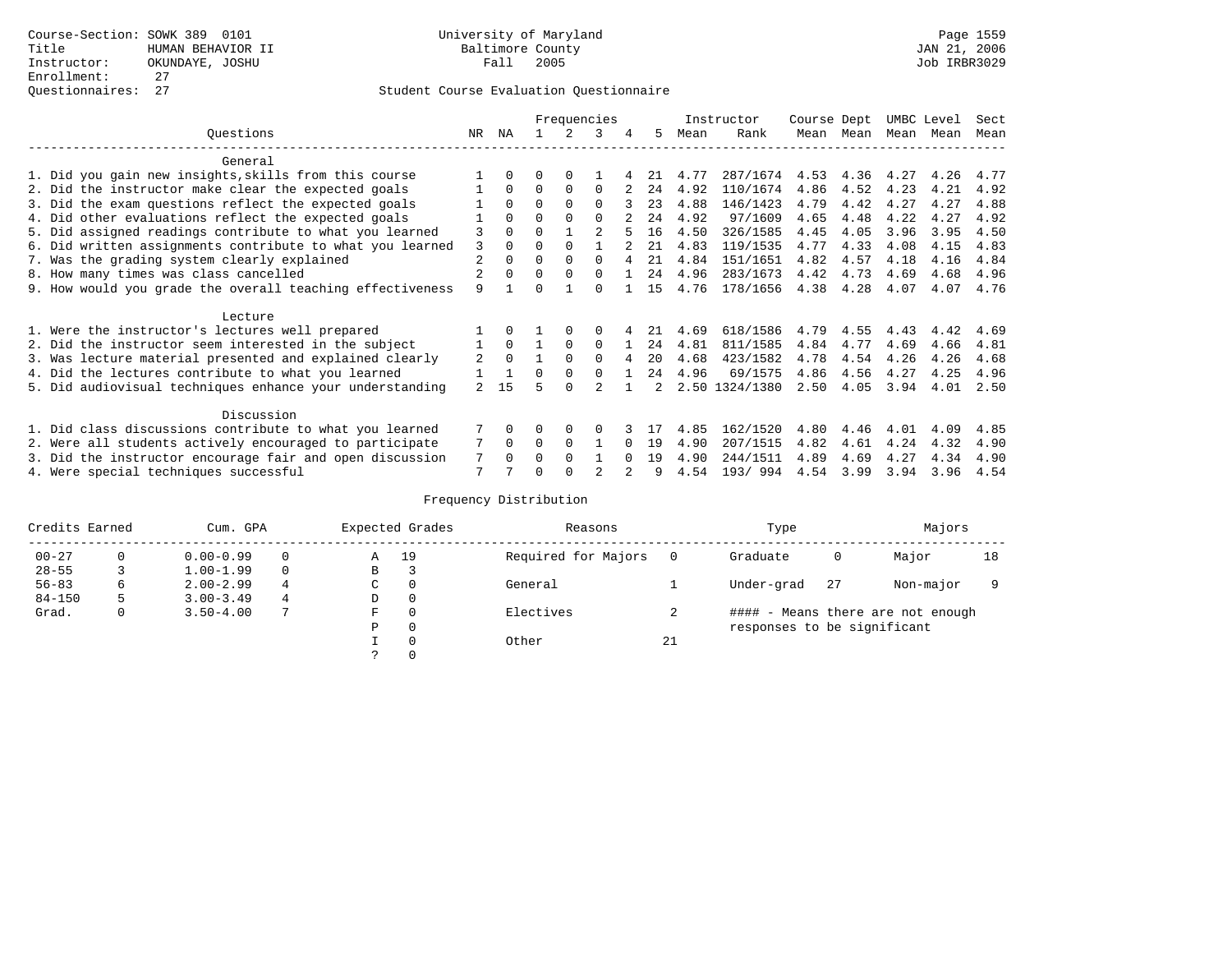|                                                           |                |                |          |          | Frequencies |          |          |      | Instructor       | Course Dept |      | UMBC Level |      | Sect        |
|-----------------------------------------------------------|----------------|----------------|----------|----------|-------------|----------|----------|------|------------------|-------------|------|------------|------|-------------|
| Ouestions                                                 | NR.            | ΝA             |          |          | 3           | 4        | 5.       | Mean | Rank             | Mean        | Mean | Mean       | Mean | Mean        |
| General                                                   |                |                |          |          |             |          |          |      |                  |             |      |            |      |             |
| 1. Did you gain new insights, skills from this course     | 4              | $\Omega$       | O        |          |             |          |          | 4.30 | 891/1674         | 4.53        | 4.36 | 4.27       | 4.26 | 4.30        |
| 2. Did the instructor make clear the expected goals       | 4              | $\Omega$       | $\Omega$ | $\Omega$ |             | $\Omega$ | 9        | 4.80 | 215/1674         | 4.86        | 4.52 | 4.23       | 4.21 | 4.80        |
| 3. Did the exam questions reflect the expected goals      |                | $\Omega$       | $\Omega$ | $\Omega$ |             |          | 8        | 4.70 | 335/1423         | 4.79        | 4.42 | 4.27       | 4.27 | 4.70        |
| 4. Did other evaluations reflect the expected goals       | 4              | $\mathfrak{D}$ | $\Omega$ | $\Omega$ |             |          |          | 4.38 | 687/1609         | 4.65        | 4.48 | 4.22       | 4.27 | 4.38        |
| 5. Did assigned readings contribute to what you learned   | $\overline{4}$ | $\Omega$       | 0        |          |             |          |          | 4.40 | 413/1585         | 4.45        | 4.05 | 3.96       | 3.95 | 4.40        |
| 6. Did written assignments contribute to what you learned | 4              | $\Omega$       | $\Omega$ | $\Omega$ |             |          | 8        | 4.70 | 215/1535         | 4.77        | 4.33 | 4.08       | 4.15 | 4.70        |
| 7. Was the grading system clearly explained               | 4              | $\Omega$       | $\Omega$ | $\Omega$ |             | $\Omega$ | 9        | 4.80 | 175/1651         | 4.82        | 4.57 | 4.18       | 4.16 | 4.80        |
| 8. How many times was class cancelled                     | 5              | $\Omega$       | $\Omega$ | $\Omega$ |             | 8        | $\Omega$ |      | 3.89 1626/1673   | 4.42        | 4.73 | 4.69       | 4.68 | 3.89        |
| 9. How would you grade the overall teaching effectiveness | 9              | <sup>n</sup>   | U        | ∩        |             |          |          | 4.00 | 955/1656         | 4.38        | 4.28 | 4.07       | 4.07 | 4.00        |
| Lecture                                                   |                |                |          |          |             |          |          |      |                  |             |      |            |      |             |
| 1. Were the instructor's lectures well prepared           |                |                |          |          |             |          |          | 4.89 | 249/1586         | 4.79        | 4.55 | 4.43       | 4.42 | 4.89        |
| 2. Did the instructor seem interested in the subject      | 6              | $\Omega$       | $\Omega$ | $\Omega$ | $\Omega$    |          | 7        | 4.88 | 640/1585         | 4.84        | 4.77 | 4.69       | 4.66 | 4.88        |
| 3. Was lecture material presented and explained clearly   | 6              | $\Omega$       | $\Omega$ | $\Omega$ | $\Omega$    |          |          | 4.88 | 180/1582         | 4.78        | 4.54 | 4.26       | 4.26 | 4.88        |
| 4. Did the lectures contribute to what you learned        | 6              | $\Omega$       | $\Omega$ | $\Omega$ |             | $\cap$   |          | 4.75 | 359/1575         | 4.86        | 4.56 | 4.27       | 4.25 | 4.75        |
| 5. Did audiovisual techniques enhance your understanding  | 7              |                |          |          |             |          |          |      | $4.33$ ****/1380 | 2.50        | 4.05 | 3.94       | 4.01 | $***$ *     |
|                                                           |                |                |          |          |             |          |          |      |                  |             |      |            |      |             |
| Discussion                                                |                |                |          |          |             |          |          |      |                  |             |      |            |      |             |
| 1. Did class discussions contribute to what you learned   | 6              | $\Omega$       | U        | $\Omega$ | $\Omega$    |          |          | 4.75 | 229/1520         | 4.80        | 4.46 | 4.01       | 4.09 | 4.75        |
| 2. Were all students actively encouraged to participate   | 6              | $\Omega$       | $\Omega$ | $\Omega$ |             |          |          | 4.75 | 384/1515         | 4.82        | 4.61 | 4.24       | 4.32 | 4.75        |
| 3. Did the instructor encourage fair and open discussion  | 6              | $\Omega$       | 0        | $\Omega$ | $\Omega$    |          |          | 4.88 | 278/1511         | 4.89        | 4.69 | 4.27       | 4.34 | 4.88        |
| 4. Were special techniques successful                     | 8              |                |          |          |             |          |          |      | $5.00$ ****/ 994 | 4.54        | 3.99 | 3.94       | 3.96 | $***$ * * * |

| Credits Earned |          | Cum. GPA      |   | Expected Grades |          | Reasons             |          | Type                        |    | Majors                            |  |
|----------------|----------|---------------|---|-----------------|----------|---------------------|----------|-----------------------------|----|-----------------------------------|--|
| $00 - 27$      | $\Omega$ | $0.00 - 0.99$ |   | А               | 6        | Required for Majors | $\Omega$ | Graduate                    | 0  | Major                             |  |
| $28 - 55$      | 0        | $1.00 - 1.99$ |   | В               |          |                     |          |                             |    |                                   |  |
| $56 - 83$      |          | $2.00 - 2.99$ |   | $\sim$<br>◡     | 0        | General             |          | Under-grad                  | 14 | Non-major                         |  |
| $84 - 150$     |          | $3.00 - 3.49$ |   | D               | 0        |                     |          |                             |    |                                   |  |
| Grad.          | 0        | $3.50 - 4.00$ | 2 | F               | 0        | Electives           | 0        |                             |    | #### - Means there are not enough |  |
|                |          |               |   | Ρ               | 0        |                     |          | responses to be significant |    |                                   |  |
|                |          |               |   |                 | $\Omega$ | Other               |          |                             |    |                                   |  |
|                |          |               |   |                 |          |                     |          |                             |    |                                   |  |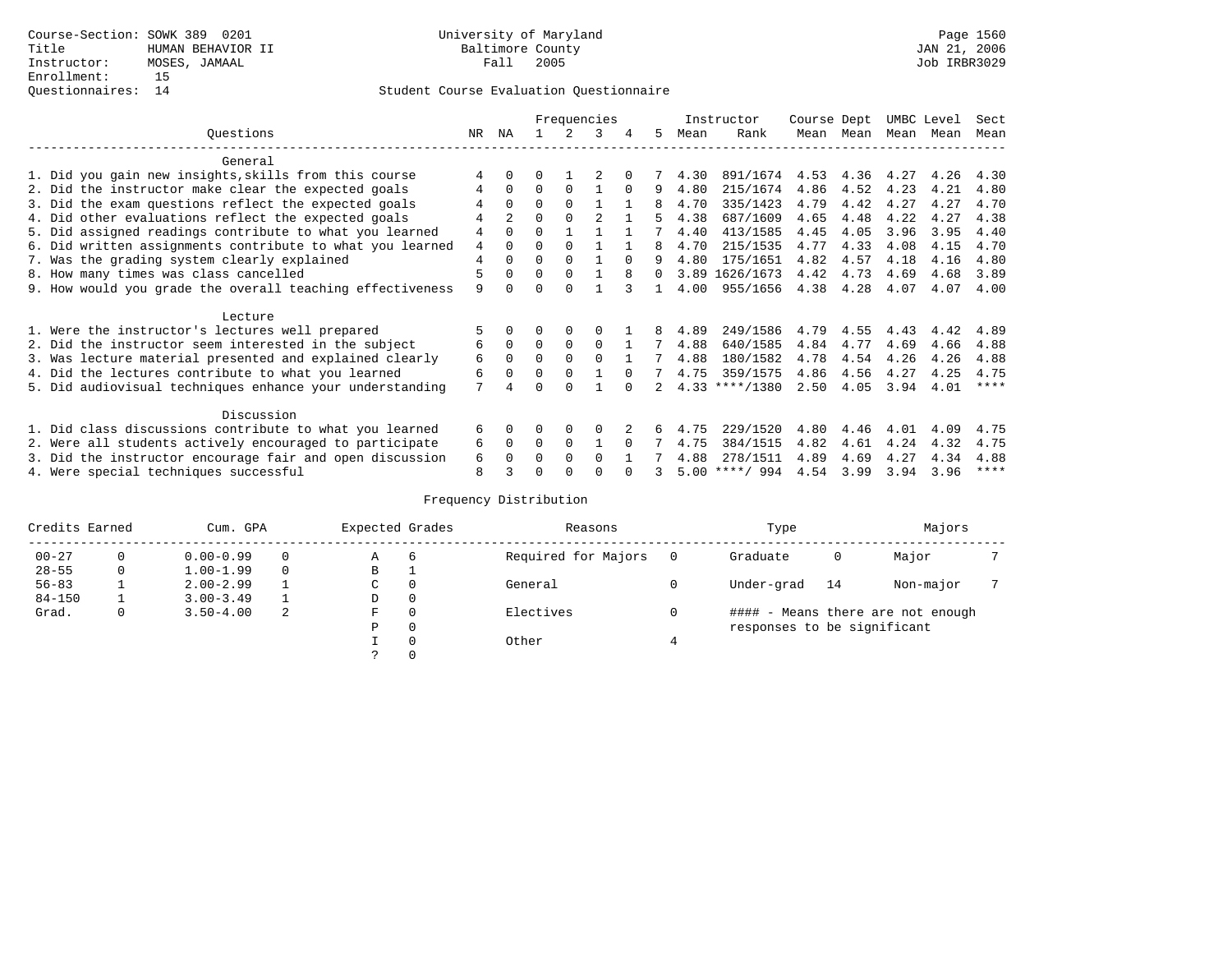|                                                           |          |    |          |          | Frequencies |          |   |      | Instructor                                  | Course Dept UMBC Level Sect |      |           |           |      |
|-----------------------------------------------------------|----------|----|----------|----------|-------------|----------|---|------|---------------------------------------------|-----------------------------|------|-----------|-----------|------|
| Ouestions                                                 | NR.      | ΝA |          |          |             |          |   | Mean | Rank                                        | Mean                        | Mean | Mean      | Mean      | Mean |
| General                                                   |          |    |          |          |             |          |   |      |                                             |                             |      |           |           |      |
| 1. Did you gain new insights, skills from this course     |          |    |          |          | $\Omega$    |          |   |      | $0$ 4.00 1196/1674 4.00 4.36 4.27 4.26 4.00 |                             |      |           |           |      |
| 2. Did the instructor make clear the expected goals       |          |    | $\Omega$ | $\Omega$ | $\Omega$    | $\Omega$ |   | 5.00 | $1/1674$ 5.00 4.52 4.23 4.21 5.00           |                             |      |           |           |      |
| 4. Did other evaluations reflect the expected goals       |          |    |          | $\Omega$ | $\Omega$    | $\Omega$ |   | 5.00 | 1/1609 5.00 4.48 4.22 4.27 5.00             |                             |      |           |           |      |
| 6. Did written assignments contribute to what you learned | $\Omega$ |    |          |          |             |          |   | 4.00 | 870/1535 4.00 4.33 4.08 4.15                |                             |      |           |           | 4.00 |
| 7. Was the grading system clearly explained               |          |    |          | $\Omega$ | $\Omega$    | $\Omega$ |   | 5.00 | 1/1651 5.00 4.57 4.18                       |                             |      |           | 4.16 5.00 |      |
| 8. How many times was class cancelled                     |          |    |          |          | $\Omega$    | $\Omega$ |   | 5.00 | 1/1673 5.00                                 |                             |      | 4.73 4.69 | 4.68      | 5.00 |
| 9. How would you grade the overall teaching effectiveness | $\Omega$ |    |          | $\Omega$ | $\Omega$    |          | 0 | 4.00 | 955/1656 4.00                               |                             | 4.28 | 4.07      | 4.07 4.00 |      |

| Credits Earned |              | Cum. GPA      |          | Expected Grades |          | Reasons             | Type                        |   | Majors                            |  |
|----------------|--------------|---------------|----------|-----------------|----------|---------------------|-----------------------------|---|-----------------------------------|--|
| $00 - 27$      |              | $0.00 - 0.99$ |          | Α               |          | Required for Majors | Graduate                    | 0 | Major                             |  |
| $28 - 55$      |              | $1.00 - 1.99$ |          | В               | 0        |                     |                             |   |                                   |  |
| $56 - 83$      |              | $2.00 - 2.99$ | $\Omega$ | C.              | $\Omega$ | General             | Under-grad                  |   | Non-major                         |  |
| $84 - 150$     | $\Omega$     | $3.00 - 3.49$ | $\Omega$ | D               | 0        |                     |                             |   |                                   |  |
| Grad.          | $\mathbf{0}$ | $3.50 - 4.00$ |          | F               | $\Omega$ | Electives           |                             |   | #### - Means there are not enough |  |
|                |              |               |          | Ρ               | 0        |                     | responses to be significant |   |                                   |  |
|                |              |               |          |                 | $\Omega$ | Other               |                             |   |                                   |  |
|                |              |               |          |                 | $\Omega$ |                     |                             |   |                                   |  |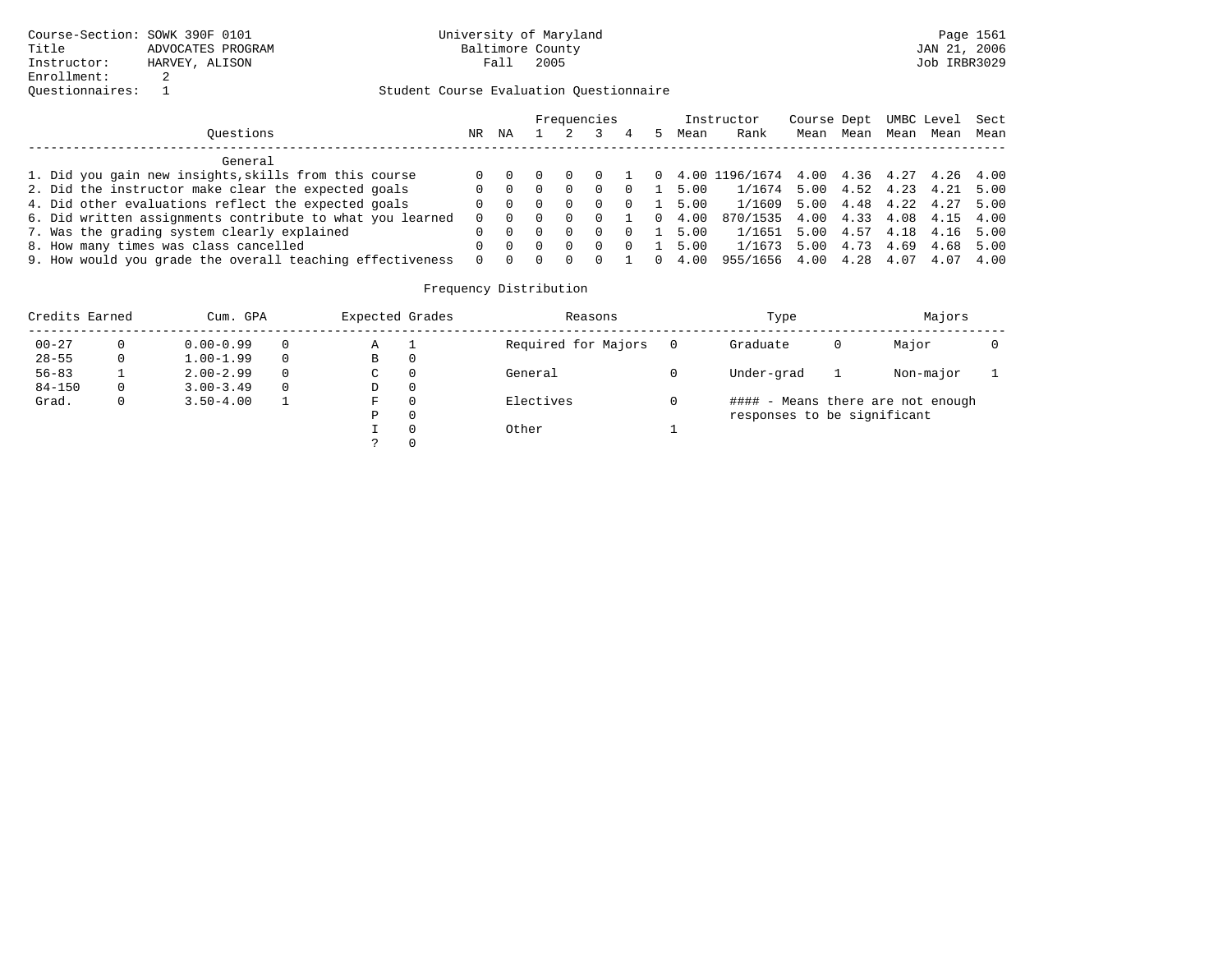|                                                           |              |          |          |                | Frequencies    |          |      |      | Instructor | Course Dept |           | UMBC Level |      | Sect |
|-----------------------------------------------------------|--------------|----------|----------|----------------|----------------|----------|------|------|------------|-------------|-----------|------------|------|------|
| Ouestions                                                 | NR.          | ΝA       |          |                | 3              | 4        | 5.   | Mean | Rank       |             | Mean Mean | Mean       | Mean | Mean |
| General                                                   |              |          |          |                |                |          |      |      |            |             |           |            |      |      |
| 1. Did you gain new insights, skills from this course     |              |          | O        | $\Omega$       | $\Omega$       |          | 15   | 4.71 | 342/1674   |             | 4.71 4.36 | 4.27       | 4.26 | 4.71 |
| 2. Did the instructor make clear the expected goals       |              | $\Omega$ | $\Omega$ | $\Omega$       | 4              |          | 13   | 4.41 | 737/1674   | 4.41        | 4.52      | 4.23       | 4.21 | 4.41 |
| 3. Did the exam questions reflect the expected goals      |              | $\Omega$ | $\Omega$ |                | 4              |          | 11   | 4.23 | 870/1423   | 4.23        | 4.42      | 4.27       | 4.27 | 4.23 |
| 4. Did other evaluations reflect the expected goals       |              | $\Omega$ | $\Omega$ | $\Omega$       |                |          | 12   | 4.52 | 466/1609   | 4.52        | 4.48      | 4.22       | 4.27 | 4.52 |
| 5. Did assigned readings contribute to what you learned   |              | $\Omega$ | $\Omega$ | $\mathfrak{D}$ | $\mathfrak{D}$ |          | 13   | 4.32 | 502/1585   | 4.32        | 4.05      | 3.96       | 3.95 | 4.32 |
| 6. Did written assignments contribute to what you learned | $\mathbf{1}$ | $\Omega$ |          |                |                |          | 15   | 4.41 | 508/1535   | 4.41        | 4.33      | 4.08       | 4.15 | 4.41 |
| 7. Was the grading system clearly explained               |              | $\Omega$ | $\Omega$ |                |                |          | 15   | 4.36 | 727/1651   | 4.36        | 4.57      | 4.18       | 4.16 | 4.36 |
| 8. How many times was class cancelled                     |              | $\Omega$ | $\Omega$ | $\Omega$       | $\Omega$       | $\Omega$ | 22.2 | 5.00 | 1/1673     | 5.00        | 4.73      | 4.69       | 4.68 | 5.00 |
| 9. How would you grade the overall teaching effectiveness | 4            |          |          | ∩              | 4              |          |      | 4.00 | 955/1656   | 4.00        | 4.28      | 4.07       | 4.07 | 4.00 |
| Lecture                                                   |              |          |          |                |                |          |      |      |            |             |           |            |      |      |
| 1. Were the instructor's lectures well prepared           |              |          |          | $\Omega$       |                |          | 1 N  | 4.47 | 901/1586   | 4.47        | 4.55      | 4.43       | 4.42 | 4.47 |
| 2. Did the instructor seem interested in the subject      | 4            | $\Omega$ | $\Omega$ | $\Omega$       | $\Omega$       |          | 15   | 4.79 | 853/1585   | 4.79        | 4.77      | 4.69       | 4.66 | 4.79 |
| 3. Was lecture material presented and explained clearly   | 5            | $\Omega$ | 0        | $\Omega$       |                |          | 12   | 4.61 | 510/1582   | 4.61        | 4.54      | 4.26       | 4.26 | 4.61 |
| 4. Did the lectures contribute to what you learned        | 5            | $\Omega$ | $\Omega$ | $\Omega$       | $\Omega$       |          | 13   | 4.72 | 407/1575   | 4.72        | 4.56      | 4.27       | 4.25 | 4.72 |
| 5. Did audiovisual techniques enhance your understanding  | 6            |          |          | ∩              |                |          | 10   | 4.47 | 325/1380   | 4.47        | 4.05      | 3.94       | 4.01 | 4.47 |
| Discussion                                                |              |          |          |                |                |          |      |      |            |             |           |            |      |      |
| 1. Did class discussions contribute to what you learned   | 5            | $\Omega$ | U        |                |                |          | 1 N  | 4.22 | 673/1520   | 4.22        | 4.46      | 4.01       | 4.09 | 4.22 |
| 2. Were all students actively encouraged to participate   | 5            | $\Omega$ | $\Omega$ | $\Omega$       |                |          | 13   | 4.61 | 533/1515   | 4.61        | 4.61      | 4.24       | 4.32 | 4.61 |
| 3. Did the instructor encourage fair and open discussion  | 5            | $\Omega$ | O        |                |                |          | 11   | 4.50 | 642/1511   | 4.50        | 4.69      | 4.27       | 4.34 | 4.50 |
| 4. Were special techniques successful                     | 6            |          |          |                |                |          |      | 4.64 | 154/ 994   | 4.64        | 3.99      | 3.94       | 3.96 | 4.64 |

| Credits Earned |   | Cum. GPA      | Expected Grades |          | Reasons             |    | Type                        |    | Majors                            |    |
|----------------|---|---------------|-----------------|----------|---------------------|----|-----------------------------|----|-----------------------------------|----|
| $00 - 27$      | 0 | $0.00 - 0.99$ | Α               | 9        | Required for Majors |    | Graduate                    | 0  | Major                             | 16 |
| $28 - 55$      | 2 | $1.00 - 1.99$ | В               |          |                     |    |                             |    |                                   |    |
| $56 - 83$      |   | $2.00 - 2.99$ | $\sim$<br>◡     | $\Omega$ | General             |    | Under-grad                  | 23 | Non-major                         |    |
| $84 - 150$     | 5 | $3.00 - 3.49$ | D               | 0        |                     |    |                             |    |                                   |    |
| Grad.          | 0 | $3.50 - 4.00$ | F               | 0        | Electives           |    |                             |    | #### - Means there are not enough |    |
|                |   |               | Ρ               | 0        |                     |    | responses to be significant |    |                                   |    |
|                |   |               |                 | 0        | Other               | 13 |                             |    |                                   |    |
|                |   |               | $\mathcal{L}$   |          |                     |    |                             |    |                                   |    |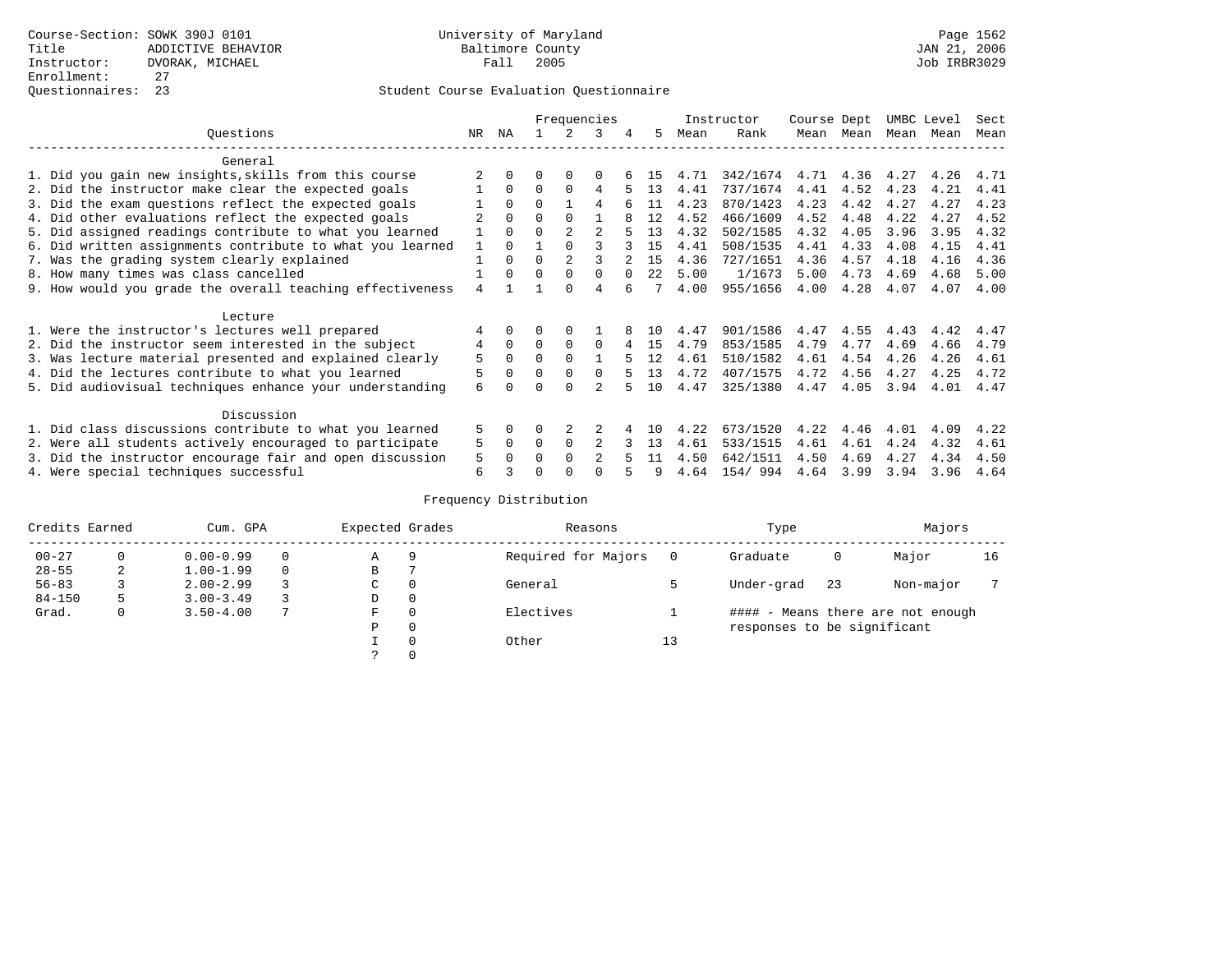|                                                           |    |          |          |             | Frequencies |          |   |      | Instructor     | Course Dept |      | UMBC Level |      | Sect |
|-----------------------------------------------------------|----|----------|----------|-------------|-------------|----------|---|------|----------------|-------------|------|------------|------|------|
| Ouestions                                                 | NR | ΝA       |          |             |             | 4        | 5 | Mean | Rank           | Mean        | Mean | Mean       | Mean | Mean |
| General                                                   |    |          |          |             |             |          |   |      |                |             |      |            |      |      |
| 1. Did you gain new insights, skills from this course     |    |          |          |             |             |          |   | 4.75 | 298/1674       | 4.75        | 4.36 | 4.27       | 4.26 | 4.75 |
| 2. Did the instructor make clear the expected goals       |    | $\Omega$ | $\Omega$ | $\Omega$    | $\Omega$    |          | 4 | 5.00 | 1/1674         | 5.00        | 4.52 | 4.23       | 4.21 | 5.00 |
| 3. Did the exam questions reflect the expected goals      |    | $\Omega$ | $\Omega$ | $\Omega$    | $\Omega$    | $\Omega$ | 4 | 5.00 | 1/1423         | 5.00        | 4.42 | 4.27       | 4.27 | 5.00 |
| 4. Did other evaluations reflect the expected goals       |    | $\Omega$ | $\Omega$ | $\Omega$    | $\Omega$    | $\Omega$ | 3 | 5.00 | 1/1609         | 5.00        | 4.48 | 4.22       | 4.27 | 5.00 |
| 5. Did assigned readings contribute to what you learned   | 3  |          |          |             | $\Omega$    |          |   | 4.50 | 326/1585       | 4.50        | 4.05 | 3.96       | 3.95 | 4.50 |
| 6. Did written assignments contribute to what you learned | 3  | $\Omega$ | O        |             |             |          |   | 4.50 | 373/1535       | 4.50        | 4.33 | 4.08       | 4.15 | 4.50 |
| 7. Was the grading system clearly explained               | 3  | $\Omega$ | O        | $\Omega$    | $\Omega$    |          | 4 | 5.00 | 1/1651         | 5.00        | 4.57 | 4.18       | 4.16 | 5.00 |
| 8. How many times was class cancelled                     |    | $\Omega$ | $\Omega$ | $\Omega$    | $\Omega$    | 3        |   |      | 4.25 1420/1673 | 4.25        | 4.73 | 4.69       | 4.68 | 4.25 |
| 9. How would you grade the overall teaching effectiveness | 5  |          |          |             | U           |          |   | 5.00 | 1/1656         | 5.00        | 4.28 | 4.07       | 4.07 | 5.00 |
| Lecture                                                   |    |          |          |             |             |          |   |      |                |             |      |            |      |      |
| 1. Were the instructor's lectures well prepared           |    |          |          |             |             |          |   | 5.00 | 1/1586         | 5.00        | 4.55 | 4.43       | 4.42 | 5.00 |
| 2. Did the instructor seem interested in the subject      |    | $\Omega$ | $\Omega$ | $\mathbf 0$ | $\mathbf 0$ | $\Omega$ | 4 | 5.00 | 1/1585         | 5.00        | 4.77 | 4.69       | 4.66 | 5.00 |
| 3. Was lecture material presented and explained clearly   | 3  | $\Omega$ | O        | $\Omega$    | $\Omega$    | $\Omega$ | 4 | 5.00 | 1/1582         | 5.00        | 4.54 | 4.26       | 4.26 | 5.00 |
| 4. Did the lectures contribute to what you learned        |    | $\Omega$ | $\Omega$ | $\Omega$    | $\mathbf 0$ | $\Omega$ | 4 | 5.00 | 1/1575         | 5.00        | 4.56 | 4.27       | 4.25 | 5.00 |
| 5. Did audiovisual techniques enhance your understanding  | 3  |          |          |             | $\cap$      | $\cap$   | 4 | 5.00 | 1/1380         | 5.00        | 4.05 | 3.94       | 4.01 | 5.00 |
| Discussion                                                |    |          |          |             |             |          |   |      |                |             |      |            |      |      |
| 1. Did class discussions contribute to what you learned   | 3  | 0        | 0        | $\Omega$    | $\Omega$    |          | 4 | 5.00 | 1/1520         | 5.00        | 4.46 | 4.01       | 4.09 | 5.00 |
| 2. Were all students actively encouraged to participate   | 3  | $\Omega$ | $\Omega$ | $\Omega$    | $\Omega$    | $\Omega$ | 4 | 5.00 | 1/1515         | 5.00        | 4.61 | 4.24       | 4.32 | 5.00 |
| 3. Did the instructor encourage fair and open discussion  | 3  |          | O        | $\Omega$    | $\Omega$    | $\Omega$ |   | 5.00 | 1/1511         | 5.00        | 4.69 | 4.27       | 4.34 | 5.00 |
| 4. Were special techniques successful                     | 3  |          |          |             |             |          |   | 4.50 | 205/994        | 4.50        | 3.99 | 3.94       | 3.96 | 4.50 |

| Credits Earned |          | Cum. GPA      | Expected Grades |          | Reasons             |   | Type                        |   | Majors                            |  |
|----------------|----------|---------------|-----------------|----------|---------------------|---|-----------------------------|---|-----------------------------------|--|
| $00 - 27$      | $\Omega$ | $0.00 - 0.99$ | Α               |          | Required for Majors | 0 | Graduate                    | 0 | Major                             |  |
| $28 - 55$      | 0        | $1.00 - 1.99$ | В               | 0        |                     |   |                             |   |                                   |  |
| $56 - 83$      |          | $2.00 - 2.99$ | $\sim$<br>◡     | 0        | General             |   | Under-grad                  |   | Non-major                         |  |
| $84 - 150$     |          | $3.00 - 3.49$ | D               | 0        |                     |   |                             |   |                                   |  |
| Grad.          | 0        | $3.50 - 4.00$ | F               | 0        | Electives           | 0 |                             |   | #### - Means there are not enough |  |
|                |          |               | Ρ               | 0        |                     |   | responses to be significant |   |                                   |  |
|                |          |               |                 | $\Omega$ | Other               |   |                             |   |                                   |  |
|                |          |               |                 |          |                     |   |                             |   |                                   |  |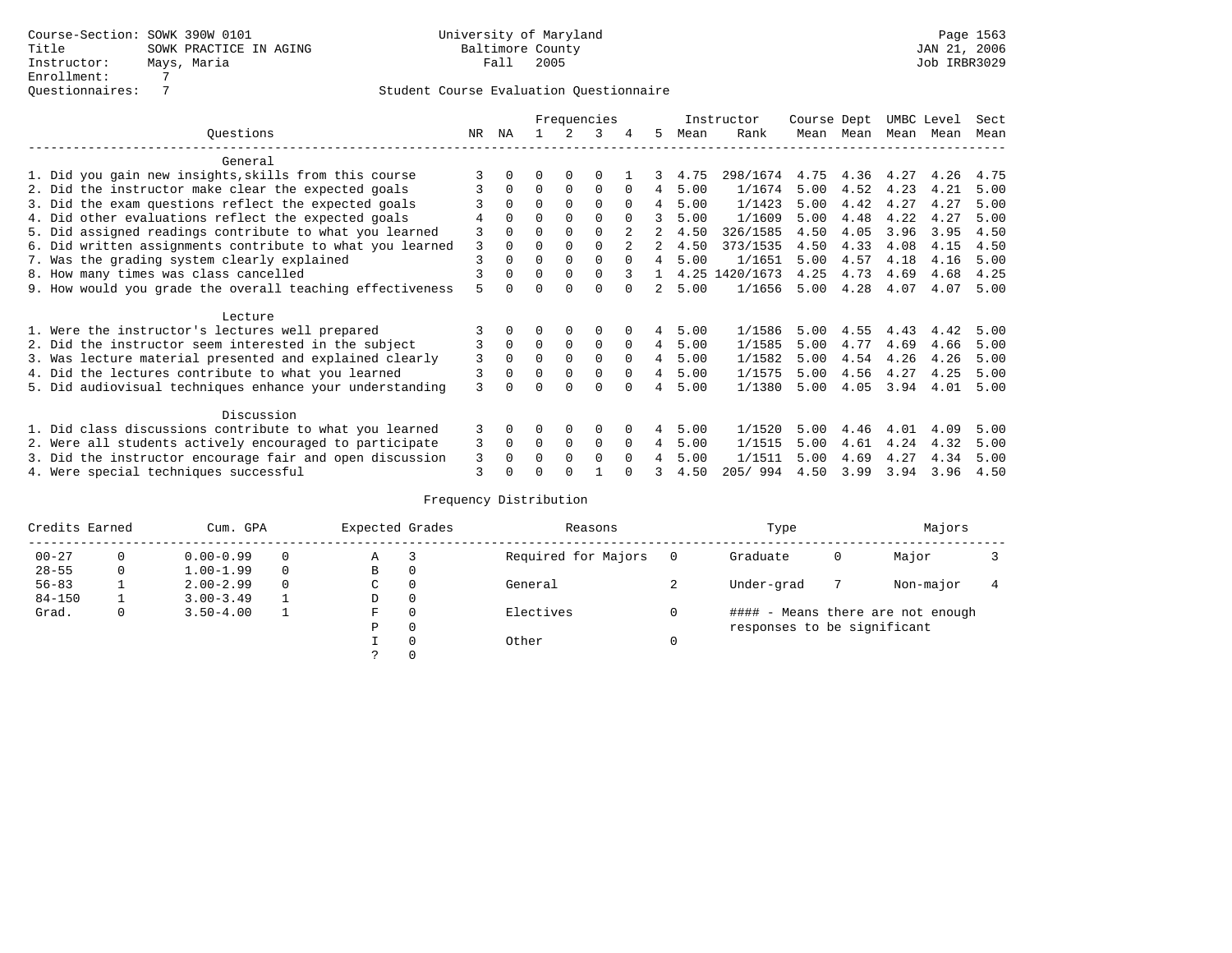|                                                           |              |          |              |          | Frequencies |          |     |      | Instructor | Course Dept |      | UMBC Level |      | Sect |
|-----------------------------------------------------------|--------------|----------|--------------|----------|-------------|----------|-----|------|------------|-------------|------|------------|------|------|
| Ouestions                                                 | NR.          | ΝA       |              |          | ર           | 4        | 5.  | Mean | Rank       | Mean        | Mean | Mean       | Mean | Mean |
| General                                                   |              |          |              |          |             |          |     |      |            |             |      |            |      |      |
| 1. Did you gain new insights, skills from this course     |              |          |              | $\Omega$ |             |          |     | 4.83 | 214/1674   | 4.83        | 4.36 | 4.27       | 4.26 | 4.83 |
| 2. Did the instructor make clear the expected goals       | $\Omega$     | $\Omega$ | $\Omega$     | $\Omega$ |             |          | 9   | 4.67 | 379/1674   | 4.67        | 4.52 | 4.23       | 4.21 | 4.67 |
| 3. Did the exam questions reflect the expected goals      | U            | 9        | $\Omega$     | $\Omega$ | $\Omega$    | $\cap$   | ર   | 5.00 | 1/1423     | 5.00        | 4.42 | 4.27       | 4.27 | 5.00 |
| 4. Did other evaluations reflect the expected goals       | U            | $\Omega$ |              | $\Omega$ |             |          | 1 O | 4.75 | 222/1609   | 4.75        | 4.48 | 4.22       | 4.27 | 4.75 |
| 5. Did assigned readings contribute to what you learned   | $\Omega$     | $\Omega$ | $\cap$       | $\cap$   |             |          | q   | 4.58 | 277/1585   | 4.58        | 4.05 | 3.96       | 3.95 | 4.58 |
| 6. Did written assignments contribute to what you learned | $\mathbf 0$  | $\Omega$ | U            |          |             |          | 11  | 4.83 | 119/1535   | 4.83        | 4.33 | 4.08       | 4.15 | 4.83 |
| 7. Was the grading system clearly explained               | $\Omega$     | $\Omega$ | $\Omega$     |          |             |          | q   | 4.50 | 524/1651   | 4.50        | 4.57 | 4.18       | 4.16 | 4.50 |
| 8. How many times was class cancelled                     | $\Omega$     | $\cap$   | 0            | $\Omega$ | $\cap$      | 8        |     | 4.33 | 1361/1673  | 4.33        | 4.73 | 4.69       | 4.68 | 4.33 |
| 9. How would you grade the overall teaching effectiveness |              | $\cap$   | 0            | $\Omega$ |             |          | 8   | 4.64 | 283/1656   | 4.64        | 4.28 | 4.07       | 4.07 | 4.64 |
| Lecture                                                   |              |          |              |          |             |          |     |      |            |             |      |            |      |      |
| 1. Were the instructor's lectures well prepared           |              | $\Omega$ | 0            | $\Omega$ |             |          | 8   | 4.50 | 858/1586   | 4.50        | 4.55 | 4.43       | 4.42 | 4.50 |
| 2. Did the instructor seem interested in the subject      |              | $\Omega$ | $\Omega$     | $\Omega$ | $\Omega$    | $\Omega$ | 11  | 5.00 | 1/1585     | 5.00        | 4.77 | 4.69       | 4.66 | 5.00 |
| 3. Was lecture material presented and explained clearly   | 0            | $\Omega$ | 0            | $\Omega$ |             |          | 9   | 4.67 | 438/1582   | 4.67        | 4.54 | 4.26       | 4.26 | 4.67 |
| 4. Did the lectures contribute to what you learned        | $\Omega$     |          | <sup>n</sup> | $\cap$   |             |          | 11  | 4.83 | 246/1575   | 4.83        | 4.56 | 4.27       | 4.25 | 4.83 |
| Discussion                                                |              |          |              |          |             |          |     |      |            |             |      |            |      |      |
| 1. Did class discussions contribute to what you learned   |              | $\Omega$ | 0            | $\Omega$ | $\Omega$    |          | 10  | 4.91 | 134/1520   | 4.91        | 4.46 | 4.01       | 4.09 | 4.91 |
| 2. Were all students actively encouraged to participate   | $\mathbf{1}$ | $\Omega$ | $\Omega$     | $\Omega$ | $\Omega$    |          | 10  | 4.91 | 207/1515   | 4.91        | 4.61 | 4.24       | 4.32 | 4.91 |
| 3. Did the instructor encourage fair and open discussion  | $\mathbf{1}$ | $\cap$   | 0            | $\Omega$ | $\Omega$    |          | 10  | 4.91 | 244/1511   | 4.91        | 4.69 | 4.27       | 4.34 | 4.91 |
| 4. Were special techniques successful                     |              |          | ∩            | $\cap$   |             |          |     | 4.55 | 189/ 994   | 4.55        | 3.99 | 3.94       | 3.96 | 4.55 |

| Credits Earned |   | Cum. GPA      |   | Expected Grades |          | Reasons             |    | Type                        |    | Majors                            |    |
|----------------|---|---------------|---|-----------------|----------|---------------------|----|-----------------------------|----|-----------------------------------|----|
| $00 - 27$      | 0 | $0.00 - 0.99$ |   | Α               |          | Required for Majors |    | Graduate                    | 0  | Major                             | 11 |
| $28 - 55$      |   | $1.00 - 1.99$ |   | В               |          |                     |    |                             |    |                                   |    |
| $56 - 83$      | 2 | $2.00 - 2.99$ |   | C               | $\Omega$ | General             |    | Under-grad                  | 12 | Non-major                         |    |
| $84 - 150$     | 0 | $3.00 - 3.49$ |   | D               | 0        |                     |    |                             |    |                                   |    |
| Grad.          | 0 | $3.50 - 4.00$ | 5 | F               | $\Omega$ | Electives           |    |                             |    | #### - Means there are not enough |    |
|                |   |               |   | Ρ               | 0        |                     |    | responses to be significant |    |                                   |    |
|                |   |               |   |                 | $\Omega$ | Other               | 10 |                             |    |                                   |    |
|                |   |               |   |                 |          |                     |    |                             |    |                                   |    |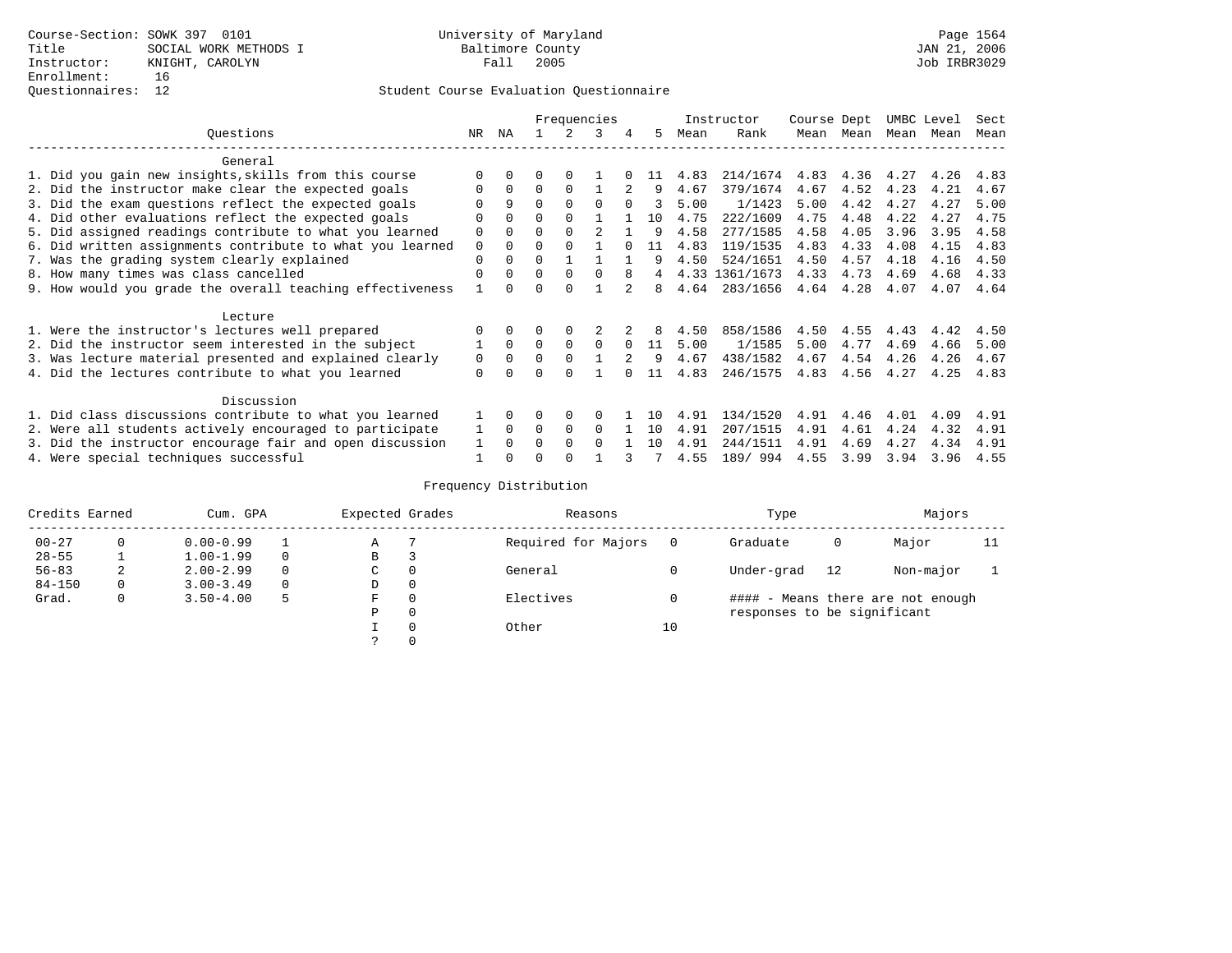### Questionnaires: 24 Student Course Evaluation Questionnaire

|                                                           |     |             |          |              | Frequencies |   |    |      | Instructor | Course Dept |      | UMBC Level |      | Sect |
|-----------------------------------------------------------|-----|-------------|----------|--------------|-------------|---|----|------|------------|-------------|------|------------|------|------|
| Ouestions                                                 | NR. | ΝA          |          |              | 3           | 4 | 5  | Mean | Rank       | Mean        | Mean | Mean       | Mean | Mean |
| General                                                   |     |             |          |              |             |   |    |      |            |             |      |            |      |      |
| 1. Did you gain new insights, skills from this course     |     |             |          | $\Omega$     |             |   |    | 4.59 | 509/1674   | 4.29        | 4.36 | 4.27       | 4.42 | 4.59 |
| 2. Did the instructor make clear the expected goals       |     | $\Omega$    | $\Omega$ | $\Omega$     |             |   | 11 | 4.53 | 554/1674   | 4.30        | 4.52 | 4.23       | 4.31 | 4.53 |
| 3. Did the exam questions reflect the expected goals      |     | $\Omega$    | $\Omega$ | $\Omega$     | $\Omega$    |   | 14 | 4.88 | 153/1423   | 4.30        | 4.42 | 4.27       | 4.34 | 4.88 |
| 4. Did other evaluations reflect the expected goals       |     |             | 0        | $\Omega$     | 0           |   | 11 | 4.73 | 242/1609   | 4.55        | 4.48 | 4.22       | 4.30 | 4.73 |
| 5. Did assigned readings contribute to what you learned   |     | 0           |          |              |             |   | 9  | 4.18 | 632/1585   | 4.19        | 4.05 | 3.96       | 4.01 | 4.18 |
| 6. Did written assignments contribute to what you learned | 7   | 0           | U        | $\Omega$     |             |   | 11 | 4.53 | 355/1535   | 4.46        | 4.33 | 4.08       | 4.18 | 4.53 |
| 7. Was the grading system clearly explained               | 7   |             |          | $\Omega$     |             |   | 15 | 4.82 | 163/1651   | 4.78        | 4.57 | 4.18       | 4.23 | 4.82 |
| 8. How many times was class cancelled                     |     | 0           | 0        | $\Omega$     | $\Omega$    |   | 17 | 5.00 | 1/1673     | 4.97        | 4.73 | 4.69       | 4.67 | 5.00 |
| 9. How would you grade the overall teaching effectiveness | 11  |             |          |              | U           |   | 8  | 4.62 | 301/1656   | 4.18        | 4.28 | 4.07       | 4.19 | 4.62 |
|                                                           |     |             |          |              |             |   |    |      |            |             |      |            |      |      |
| Lecture                                                   |     |             |          |              |             |   |    |      |            |             |      |            |      |      |
| 1. Were the instructor's lectures well prepared           |     |             |          |              |             |   | 16 | 4.94 | 128/1586   | 4.74        | 4.55 | 4.43       | 4.46 | 4.94 |
| 2. Did the instructor seem interested in the subject      |     | $\mathbf 0$ | $\Omega$ | $\Omega$     | $\Omega$    |   | 16 | 4.94 | 340/1585   | 4.80        | 4.77 | 4.69       | 4.76 | 4.94 |
| 3. Was lecture material presented and explained clearly   | 7   | $\Omega$    | 0        | $\Omega$     | $\Omega$    |   | 16 | 4.94 | 91/1582    | 4.37        | 4.54 | 4.26       | 4.31 | 4.94 |
| 4. Did the lectures contribute to what you learned        |     | 0           | U        |              | 0           |   | 16 | 4.94 | 103/1575   | 4.30        | 4.56 | 4.27       | 4.35 | 4.94 |
| 5. Did audiovisual techniques enhance your understanding  | 7   |             |          |              |             |   | 8  | 4.00 | 666/1380   | 3.73        | 4.05 | 3.94       | 4.04 | 4.00 |
|                                                           |     |             |          |              |             |   |    |      |            |             |      |            |      |      |
| Discussion                                                |     |             |          |              |             |   |    |      |            |             |      |            |      |      |
| 1. Did class discussions contribute to what you learned   | 8   | 0           | U        | <sup>0</sup> |             |   |    | 4.69 | 281/1520   | 4.14        | 4.46 | 4.01       | 4.18 | 4.69 |
| 2. Were all students actively encouraged to participate   | 8   | $\Omega$    | 0        | $\Omega$     | $\Omega$    |   | 14 | 4.88 | 242/1515   | 4.30        | 4.61 | 4.24       | 4.40 | 4.88 |
| 3. Did the instructor encourage fair and open discussion  | 8   |             |          | $\Omega$     | 0           |   | 15 | 4.94 | 171/1511   | 4.50        | 4.69 | 4.27       | 4.45 | 4.94 |
| 4. Were special techniques successful                     | 8   |             |          |              |             |   | F  | 4.38 | 297/994    | 3.88        | 3.99 | 3.94       | 4.19 | 4.38 |

| Credits Earned |          | Cum. GPA      |   | Expected Grades |          | Reasons             |          | Type                        |     | Majors                            |    |
|----------------|----------|---------------|---|-----------------|----------|---------------------|----------|-----------------------------|-----|-----------------------------------|----|
| $00 - 27$      | $\Omega$ | $0.00 - 0.99$ |   | А               | 8        | Required for Majors | $\Omega$ | Graduate                    | 0   | Major                             | 16 |
| $28 - 55$      | 0        | $1.00 - 1.99$ |   | В               | 6        |                     |          |                             |     |                                   |    |
| $56 - 83$      |          | $2.00 - 2.99$ |   | $\sim$<br>◡     |          | General             |          | Under-grad                  | -24 | Non-major                         |    |
| $84 - 150$     |          | $3.00 - 3.49$ | 7 | D               | 0        |                     |          |                             |     |                                   |    |
| Grad.          | 0        | $3.50 - 4.00$ | 4 | F               | 0        | Electives           | 0        |                             |     | #### - Means there are not enough |    |
|                |          |               |   | Ρ               | 0        |                     |          | responses to be significant |     |                                   |    |
|                |          |               |   |                 | $\Omega$ | Other               | 15       |                             |     |                                   |    |
|                |          |               |   |                 |          |                     |          |                             |     |                                   |    |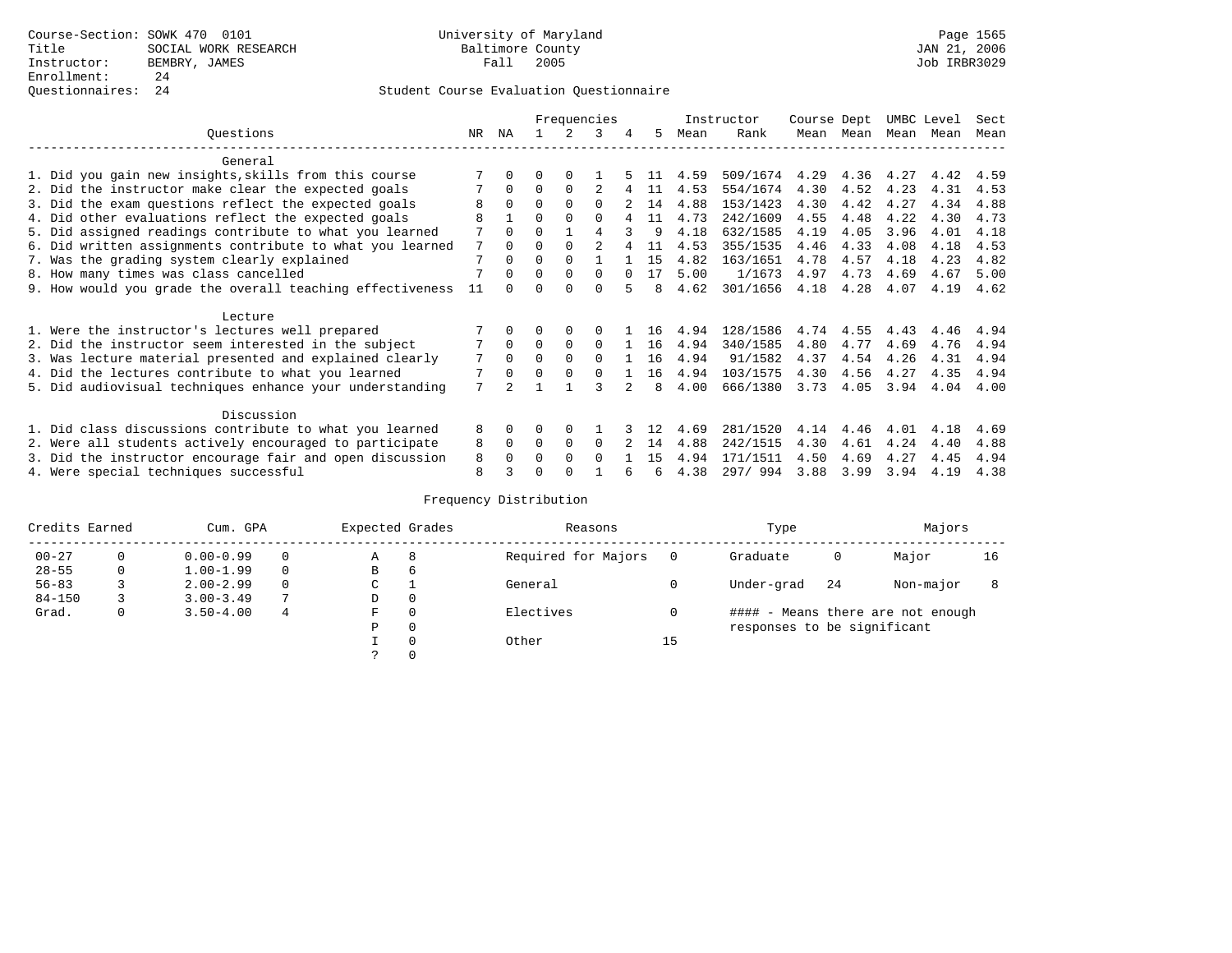|                                                              |                      |                      |                      |                          | Frequencies                  |        |                |      | Instructor           | Course Dept |                |      | UMBC Level | Sect |
|--------------------------------------------------------------|----------------------|----------------------|----------------------|--------------------------|------------------------------|--------|----------------|------|----------------------|-------------|----------------|------|------------|------|
| Ouestions                                                    |                      | NR NA                | 1.                   | 2                        | 3                            |        | 5              | Mean | Rank                 |             | Mean Mean Mean |      | Mean       | Mean |
| General                                                      |                      |                      |                      |                          |                              |        |                |      |                      |             |                |      |            |      |
|                                                              |                      |                      |                      |                          |                              |        |                |      |                      |             |                |      |            |      |
| 1. Did you gain new insights, skills from this course        | $\Omega$             |                      | $\Omega$             |                          | ζ                            |        |                |      | 4.00 1196/1674       | 4.29        | 4.36           | 4.27 | 4.42       | 4.00 |
| 2. Did the instructor make clear the expected goals          | $\Omega$<br>$\Omega$ | $\Omega$<br>$\Omega$ | $\mathbf{1}$         | $\Omega$                 | 5                            | 5<br>5 |                |      | 4.07 1104/1674       | 4.30        | 4.52           | 4.23 | 4.31       | 4.07 |
| 3. Did the exam questions reflect the expected goals         |                      |                      |                      |                          |                              |        | 4              |      | 3.73 1180/1423       | 4.30        | 4.42           | 4.27 | 4.34       | 3.73 |
| 4. Did other evaluations reflect the expected goals          | $\Omega$             |                      | $\Omega$             | $\Omega$                 | $\overline{2}$               |        |                | 4.36 | 715/1609             | 4.55        | 4.48           | 4.22 | 4.30       | 4.36 |
| 5. Did assigned readings contribute to what you learned      | 0                    | $\Omega$             | $\Omega$             | 3                        | $\Omega$                     | 3      | 9              | 4.20 | 612/1585             | 4.19        | 4.05           | 3.96 | 4.01       | 4.20 |
| 6. Did written assignments contribute to what you learned    | $\mathbf 0$          | $\Omega$<br>$\Omega$ | $\Omega$<br>$\Omega$ | $\mathbf{1}$<br>$\Omega$ | $\mathbf{1}$<br>$\mathbf{1}$ | 4      | 9              | 4.40 | 508/1535<br>254/1651 | 4.46        | 4.33           | 4.08 | 4.18       | 4.40 |
| 7. Was the grading system clearly explained                  | $\Omega$             | $\Omega$             | $\Omega$             | $\Omega$                 | $\Omega$                     |        | 12             | 4.73 |                      | 4.78        | 4.57           | 4.18 | 4.23       | 4.73 |
| 8. How many times was class cancelled                        | $\mathbf{0}$         | $\Omega$             | $\Omega$             |                          | ζ                            | 6      | 14             | 4.93 | 494/1673             | 4.97        | 4.73           | 4.69 | 4.67       | 4.93 |
| 9. How would you grade the overall teaching effectiveness    | 3                    |                      |                      |                          |                              |        | $\overline{2}$ |      | 3.75 1237/1656       | 4.18        | 4.28           | 4.07 | 4.19       | 3.75 |
| Lecture                                                      |                      |                      |                      |                          |                              |        |                |      |                      |             |                |      |            |      |
| 1. Were the instructor's lectures well prepared              | $\Omega$             | 0                    | O                    | $\Omega$                 | 3                            |        |                | 4.53 | 826/1586             | 4.74        | 4.55           | 4.43 | 4.46       | 4.53 |
| 2. Did the instructor seem interested in the subject         | 0                    | $\Omega$             | 0                    | 0                        | 1                            |        | 11             |      | 4.67 1071/1585       | 4.80        | 4.77           | 4.69 | 4.76       | 4.67 |
| 3. Was lecture material presented and explained clearly      | 0                    | $\Omega$             | $\Omega$             | $\overline{a}$           | 3                            |        | 4              |      | 3.80 1272/1582       | 4.37        | 4.54           | 4.26 | 4.31       | 3.80 |
| 4. Did the lectures contribute to what you learned           | $\Omega$             | $\Omega$             | $\overline{a}$       | $\mathbf{1}$             | $\mathbf{1}$                 |        |                |      | 3.67 1329/1575       | 4.30        | 4.56           | 4.27 | 4.35       | 3.67 |
| 5. Did audiovisual techniques enhance your understanding     | $\Omega$             | $\cap$               | $\overline{a}$       | $\mathbf{1}$             | 3                            | 6      | 3              |      | 3.47 1059/1380       | 3.73 4.05   |                | 3.94 | 4.04       | 3.47 |
|                                                              |                      |                      |                      |                          |                              |        |                |      |                      |             |                |      |            |      |
| Discussion                                                   |                      |                      |                      |                          |                              |        |                |      |                      |             |                |      |            |      |
| 1. Did class discussions contribute to what you learned      | 0                    | 0                    | $\mathfrak{D}$       |                          |                              |        |                |      | 3.60 1129/1520       | 4.14        | 4.46           | 4.01 | 4.18       | 3.60 |
| 2. Were all students actively encouraged to participate      | 0                    | 0                    | $\mathbf{1}$         | $\overline{c}$           | 2                            |        |                |      | 3.73 1221/1515       | 4.30        | 4.61           | 4.24 | 4.40       | 3.73 |
| 3. Did the instructor encourage fair and open discussion     | 1                    | 0                    | $\mathbf 0$          | 2                        | $\overline{2}$               |        |                |      | 4.07 1027/1511       | 4.50        | 4.69           | 4.27 | 4.45       | 4.07 |
| 4. Were special techniques successful                        | $\Omega$             | $\mathfrak{D}$       |                      | $\overline{a}$           | $\mathbf{3}$                 | 5      | 2              | 3.38 | 791/ 994             | 3.88        | 3.99           | 3.94 | 4.19       | 3.38 |
| Laboratory                                                   |                      |                      |                      |                          |                              |        |                |      |                      |             |                |      |            |      |
| 2. Were you provided with adequate background information 14 |                      | $\Omega$             |                      | 0                        | ∩                            |        | 0              |      | $1.00$ ****/ 278     | ****        | 4.13           | 4.19 | 4.21       | **** |
|                                                              |                      |                      |                      |                          |                              |        |                |      |                      |             |                |      |            |      |
| Seminar                                                      |                      |                      |                      |                          |                              |        |                |      |                      |             |                |      |            |      |
| 2. Was the instructor available for individual attention     | 14                   | <sup>0</sup>         | O                    | $\Omega$                 | $\mathbf 0$                  |        |                |      | $5.00$ ****/ 101     | ****        | 4.00           | 4.48 | 4.65       | **** |
| 3. Did research projects contribute to what you learned      | 14                   | $\Omega$             | 0                    | $\mathbf 0$              | $\mathbf 0$                  |        | <sup>0</sup>   |      | 95<br>$4.00$ ****/   | ****        | 3.63           | 4.31 | 4.60       | **** |
| 4. Did presentations contribute to what you learned          | 14                   | $\Omega$             | $\Omega$             | $\Omega$                 | $\Omega$                     |        | <sup>n</sup>   |      | 99<br>$4.00$ ****/   | ****        | 3.75           | 4.39 | 4.57       | **** |
| 5. Were criteria for grading made clear                      | 14                   | <sup>n</sup>         | $\cap$               | $\cap$                   | $\Omega$                     |        |                |      | $4.00$ ****/<br>97   | ****        | 4.00           | 4.14 | 4.46       | **** |

| Credits Earned |   |               | Expected Grades<br>Cum. GPA |   |          | Reasons             |    | Type                        | Majors |                                   |    |
|----------------|---|---------------|-----------------------------|---|----------|---------------------|----|-----------------------------|--------|-----------------------------------|----|
| $00 - 27$      |   | $0.00 - 0.99$ | $\Omega$                    | А |          | Required for Majors |    | Graduate                    | 0      | Major                             | 12 |
| $28 - 55$      | 0 | $1.00 - 1.99$ | $\Omega$                    | в | 4        |                     |    |                             |        |                                   |    |
| $56 - 83$      |   | $2.00 - 2.99$ | $\Omega$                    | С | 4        | General             |    | Under-grad                  | 15     | Non-major                         |    |
| $84 - 150$     |   | $3.00 - 3.49$ |                             | D | 0        |                     |    |                             |        |                                   |    |
| Grad.          | 0 | $3.50 - 4.00$ | 4                           | F | $\Omega$ | Electives           |    |                             |        | #### - Means there are not enough |    |
|                |   |               |                             | P | 0        |                     |    | responses to be significant |        |                                   |    |
|                |   |               |                             |   | $\Omega$ | Other               | 11 |                             |        |                                   |    |
|                |   |               |                             |   | 0        |                     |    |                             |        |                                   |    |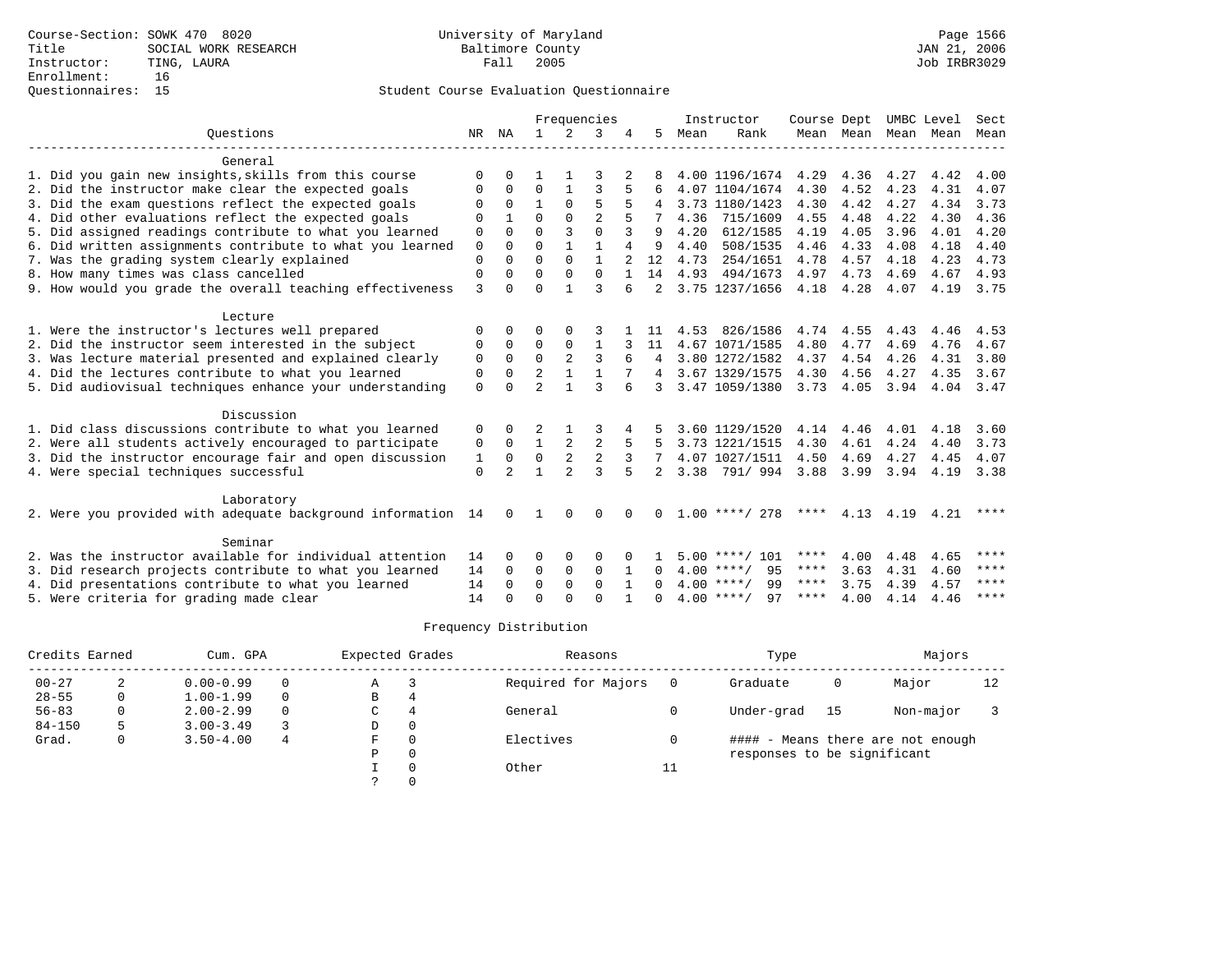|                                                           |                |          | Frequencies |          |          |          |    | Instructor | Course Dept    |      | UMBC Level |      | Sect |      |
|-----------------------------------------------------------|----------------|----------|-------------|----------|----------|----------|----|------------|----------------|------|------------|------|------|------|
| Ouestions                                                 | NR.            | ΝA       |             |          |          | 4        | 5  | Mean       | Rank           | Mean | Mean       | Mean | Mean | Mean |
| General                                                   |                |          |             |          |          |          |    |            |                |      |            |      |      |      |
| 1. Did you gain new insights, skills from this course     |                |          |             |          |          |          |    | 4.67       | 406/1674       | 4.39 | 4.36       | 4.27 | 4.42 | 4.67 |
| 2. Did the instructor make clear the expected goals       | 2              | $\Omega$ | $\Omega$    | $\Omega$ | 2        |          | б. | 4.44       | 673/1674       | 4.53 | 4.52       | 4.23 | 4.31 | 4.44 |
| 4. Did other evaluations reflect the expected goals       |                | $\Omega$ | $\Omega$    |          |          | $\Omega$ |    | 4.63       | 353/1609       | 4.58 | 4.48       | 4.22 | 4.30 | 4.63 |
| 5. Did assigned readings contribute to what you learned   | 2              | $\Omega$ | $\Omega$    |          |          | $\Omega$ | б. | 4.22       | 584/1585       | 3.92 | 4.05       | 3.96 | 4.01 | 4.22 |
| 6. Did written assignments contribute to what you learned | 2              | 0        | 0           |          |          |          |    | 4.00       | 870/1535       | 4.33 | 4.33       | 4.08 | 4.18 | 4.00 |
| 7. Was the grading system clearly explained               | 2              | $\Omega$ | $\Omega$    | $\Omega$ | $\cap$   |          |    | 4.78       | 208/1651       | 4.67 | 4.57       | 4.18 | 4.23 | 4.78 |
| 8. How many times was class cancelled                     | 2              | 0        | U           | $\Omega$ |          |          |    |            | 4.44 1267/1673 | 4.44 | 4.73       | 4.69 | 4.67 | 4.44 |
| 9. How would you grade the overall teaching effectiveness | ς              |          |             |          |          |          | 4  |            | 3.88 1146/1656 | 4.15 | 4.28       | 4.07 | 4.19 | 3.88 |
| Lecture                                                   |                |          |             |          |          |          |    |            |                |      |            |      |      |      |
| 1. Were the instructor's lectures well prepared           |                |          |             |          |          |          |    | 4.44       | 945/1586       | 4.36 | 4.55       | 4.43 | 4.46 | 4.44 |
| 2. Did the instructor seem interested in the subject      | 2              | $\Omega$ | $\Omega$    | $\Omega$ | $\Omega$ | $\Omega$ | 9  | 5.00       | 1/1585         | 4.87 | 4.77       | 4.69 | 4.76 | 5.00 |
| 3. Was lecture material presented and explained clearly   | 2              | $\Omega$ | $\Omega$    | $\Omega$ |          | $\Omega$ | 8  | 4.78       | 286/1582       | 4.56 | 4.54       | 4.26 | 4.31 | 4.78 |
| 4. Did the lectures contribute to what you learned        | 2              |          |             |          |          |          |    | 4.56       | 635/1575       | 4.50 | 4.56       | 4.27 | 4.35 | 4.56 |
| Discussion                                                |                |          |             |          |          |          |    |            |                |      |            |      |      |      |
| 1. Did class discussions contribute to what you learned   |                | $\Omega$ | 0           | $\Omega$ | $\Omega$ |          |    | 4.78       | 213/1520       | 4.44 | 4.46       | 4.01 | 4.18 | 4.78 |
| 2. Were all students actively encouraged to participate   |                | $\Omega$ | 0           | $\Omega$ |          |          |    | 4.67       | 483/1515       | 4.72 | 4.61       | 4.24 | 4.40 | 4.67 |
| 3. Did the instructor encourage fair and open discussion  |                | $\Omega$ | $\Omega$    | $\Omega$ | $\Omega$ |          | q  | 5.00       | 1/1511         | 4.84 | 4.69       | 4.27 | 4.45 | 5.00 |
| 4. Were special techniques successful                     | $\mathfrak{D}$ |          |             |          |          |          |    | 4.00       | 474/994        | 4.13 | 3.99       | 3.94 | 4.19 | 4.00 |

| Credits Earned<br>Cum. GPA |   |               | Expected Grades |   | Reasons  |                     | Type | Majors                      |    |                                   |    |
|----------------------------|---|---------------|-----------------|---|----------|---------------------|------|-----------------------------|----|-----------------------------------|----|
| $00 - 27$                  |   | $0.00 - 0.99$ | $\Omega$        | Α | 4        | Required for Majors |      | Graduate                    | 0  | Major                             | 10 |
| $28 - 55$                  |   | $1.00 - 1.99$ | $\Omega$        | В | 4        |                     |      |                             |    |                                   |    |
| $56 - 83$                  | ∠ | $2.00 - 2.99$ | 2               | C | 0        | General             |      | Under-grad                  | 11 | Non-major                         |    |
| $84 - 150$                 |   | $3.00 - 3.49$ |                 | D | $\Omega$ |                     |      |                             |    |                                   |    |
| Grad.                      |   | $3.50 - 4.00$ |                 | F | C        | Electives           |      |                             |    | #### - Means there are not enough |    |
|                            |   |               |                 | Ρ | $\Omega$ |                     |      | responses to be significant |    |                                   |    |
|                            |   |               |                 |   | $\Omega$ | Other               | Q    |                             |    |                                   |    |
|                            |   |               |                 |   | $\Omega$ |                     |      |                             |    |                                   |    |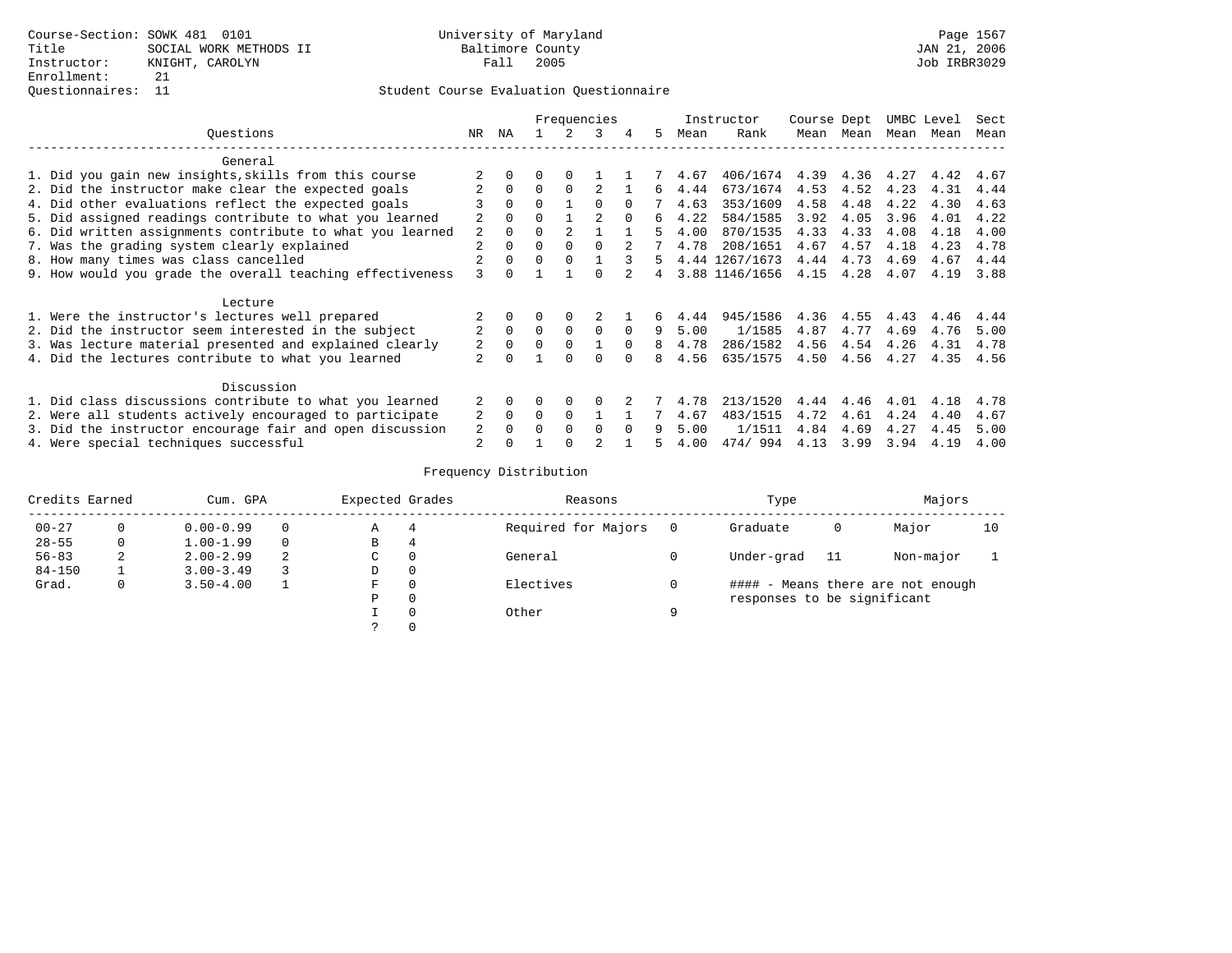|                                                           |                |          | Frequencies  |          |          |          |              |      | Instructor         | Course Dept |           | UMBC Level |      | Sect      |
|-----------------------------------------------------------|----------------|----------|--------------|----------|----------|----------|--------------|------|--------------------|-------------|-----------|------------|------|-----------|
| Ouestions                                                 | NR             | ΝA       | $\mathbf{1}$ | $2^{1}$  | 3        |          | 5.           | Mean | Rank               |             | Mean Mean | Mean       | Mean | Mean      |
| General                                                   |                |          |              |          |          |          |              |      |                    |             |           |            |      |           |
| 1. Did you gain new insights, skills from this course     | 3              |          | $\Omega$     |          |          |          | 13           | 4.75 | 298/1674           | 4.39        | 4.36      | 4.27       | 4.42 | 4.75      |
| 2. Did the instructor make clear the expected goals       | 3              | $\Omega$ | $\Omega$     | 0        | 1        |          | 14           | 4.81 | 207/1674           | 4.53        | 4.52      | 4.23       | 4.31 | 4.81      |
| 3. Did the exam questions reflect the expected goals      |                | 12       | $\Omega$     | $\Omega$ | $\Omega$ |          |              |      | $5.00$ ****/1423   | 4.60        | 4.42      | 4.27       | 4.34 | $***$     |
| 4. Did other evaluations reflect the expected goals       | २              | 2        | $\Omega$     | $\Omega$ | $\Omega$ |          | 12           | 4.86 | 147/1609           | 4.58        | 4.48      | 4.22       | 4.30 | 4.86      |
| 5. Did assigned readings contribute to what you learned   | 3              |          |              | $\Omega$ | 3        | 3        | R            | 4.13 | 672/1585           | 3.92        | 4.05      | 3.96       | 4.01 | 4.13      |
| 6. Did written assignments contribute to what you learned | $\overline{3}$ | $\Omega$ | $\Omega$     | $\Omega$ | $\Omega$ | 4        | 12           | 4.75 | 169/1535           | 4.33        | 4.33      | 4.08       | 4.18 | 4.75      |
| 7. Was the grading system clearly explained               | $\overline{3}$ | $\Omega$ | $\Omega$     | $\Omega$ | $\Omega$ | 4        | 12           | 4.75 | 231/1651           | 4.67        | 4.57      | 4.18       | 4.23 | 4.75      |
| 8. How many times was class cancelled                     | $\overline{3}$ |          | $\Omega$     | $\Omega$ | $\Omega$ | 15       | $\mathbf{1}$ |      | 4.06 1541/1673     | 4.44        | 4.73      | 4.69       | 4.67 | 4.06      |
| 9. How would you grade the overall teaching effectiveness | 4              |          |              | $\cap$   | $\cap$   | 6        | 7            | 4.29 | 680/1656           | 4.15        | 4.28      | 4.07       | 4.19 | 4.29      |
| Lecture                                                   |                |          |              |          |          |          |              |      |                    |             |           |            |      |           |
| 1. Were the instructor's lectures well prepared           |                | 0        | ∩            |          |          |          | 10           | 4.60 | 753/1586           | 4.36        | 4.55      | 4.43       | 4.46 | 4.60      |
| 2. Did the instructor seem interested in the subject      | 4              | $\Omega$ | $\Omega$     | $\Omega$ | 0        | $\Omega$ | 15           | 5.00 | 1/1585             | 4.87        | 4.77      | 4.69       | 4.76 | 5.00      |
| 3. Was lecture material presented and explained clearly   | 4              | $\Omega$ | $\Omega$     | $\Omega$ | $\Omega$ |          | 12           | 4.80 | 246/1582           | 4.56        | 4.54      | 4.26       | 4.31 | 4.80      |
| 4. Did the lectures contribute to what you learned        | 4              | $\Omega$ | $\Omega$     | $\Omega$ | $\Omega$ |          | 13           | 4.87 | 214/1575           | 4.50        | 4.56      | 4.27       | 4.35 | 4.87      |
| 5. Did audiovisual techniques enhance your understanding  | 5              |          | 3            | $\cap$   |          | $\Omega$ | 6            | 3.60 | 998/1380           | 3.41        | 4.05      | 3.94       | 4.04 | 3.60      |
| Discussion                                                |                |          |              |          |          |          |              |      |                    |             |           |            |      |           |
| 1. Did class discussions contribute to what you learned   |                |          | $\Omega$     | $\Omega$ | $\Omega$ |          | 9            | 4.75 | 229/1520           | 4.44        | 4.46      | 4.01       | 4.18 | 4.75      |
| 2. Were all students actively encouraged to participate   | 7              | $\Omega$ | $\Omega$     | $\Omega$ | $\Omega$ |          | 10           | 4.83 | 289/1515           | 4.72        | 4.61      | 4.24       | 4.40 | 4.83      |
| 3. Did the instructor encourage fair and open discussion  | 7              | $\Omega$ | $\Omega$     | $\Omega$ | $\Omega$ | $\Omega$ | 12           | 5.00 | 1/1511             | 4.84        | 4.69      | 4.27       | 4.45 | 5.00      |
| 4. Were special techniques successful                     | 7              | 3        | $\Omega$     |          | $\Omega$ |          | 7            | 4.56 | 186/ 994           | 4.13 3.99   |           | 3.94       | 4.19 | 4.56      |
| Field Work                                                |                |          |              |          |          |          |              |      |                    |             |           |            |      |           |
| 1. Did field experience contribute to what you learned    | 18             |          | ∩            | 0        | O        |          |              |      | $5.00$ ****/<br>76 | 4.33        | 4.17      | 3.98       | 4.86 | ****      |
| 2. Did you clearly understand your evaluation criteria    | 18             | $\Omega$ | 0            | $\Omega$ | $\Omega$ |          | $\Omega$     |      | $4.00$ ****/<br>77 | 4.17        | 3.83      | 3.93       | 4.24 | ****      |
| 3. Was the instructor available for consultation          | 18             | $\Omega$ | $\Omega$     | $\Omega$ | $\Omega$ |          | $\Omega$     |      | $4.00$ ****/<br>53 | ****        | * * * *   | 4.45       | 4.86 | ****      |
| 4. To what degree could you discuss your evaluations      | 18             | $\Omega$ | $\Omega$     | $\Omega$ | $\Omega$ |          |              |      | $4.00$ ****/<br>48 | ****        | ****      | 4.12       | 4.13 | $* * * *$ |
| 5. Did conferences help you carry out field activities    | 18             |          | $\Omega$     |          | $\cap$   |          |              |      | $4.00$ ****/<br>49 | ****        | ****      | 4.27       | 4.48 | ****      |

| Credits Earned | Cum. GPA | Expected Grades |          |   | Reasons |                     | Type |                             | Majors |                                   |    |
|----------------|----------|-----------------|----------|---|---------|---------------------|------|-----------------------------|--------|-----------------------------------|----|
| $00 - 27$      |          | $0.00 - 0.99$   | $\Omega$ | Α | -12     | Required for Majors |      | Graduate                    |        | Major                             | 14 |
| $28 - 55$      |          | $1.00 - 1.99$   | $\Omega$ | В |         |                     |      |                             |        |                                   |    |
| $56 - 83$      | 0        | $2.00 - 2.99$   |          | C |         | General             |      | Under-grad                  | 18     | Non-major                         |    |
| $84 - 150$     |          | $3.00 - 3.49$   |          | D |         |                     |      |                             |        |                                   |    |
| Grad.          |          | $3.50 - 4.00$   | 6        | F |         | Electives           |      |                             |        | #### - Means there are not enough |    |
|                |          |                 |          | P |         |                     |      | responses to be significant |        |                                   |    |
|                |          |                 |          |   |         | Other               | 15   |                             |        |                                   |    |
|                |          |                 |          |   |         |                     |      |                             |        |                                   |    |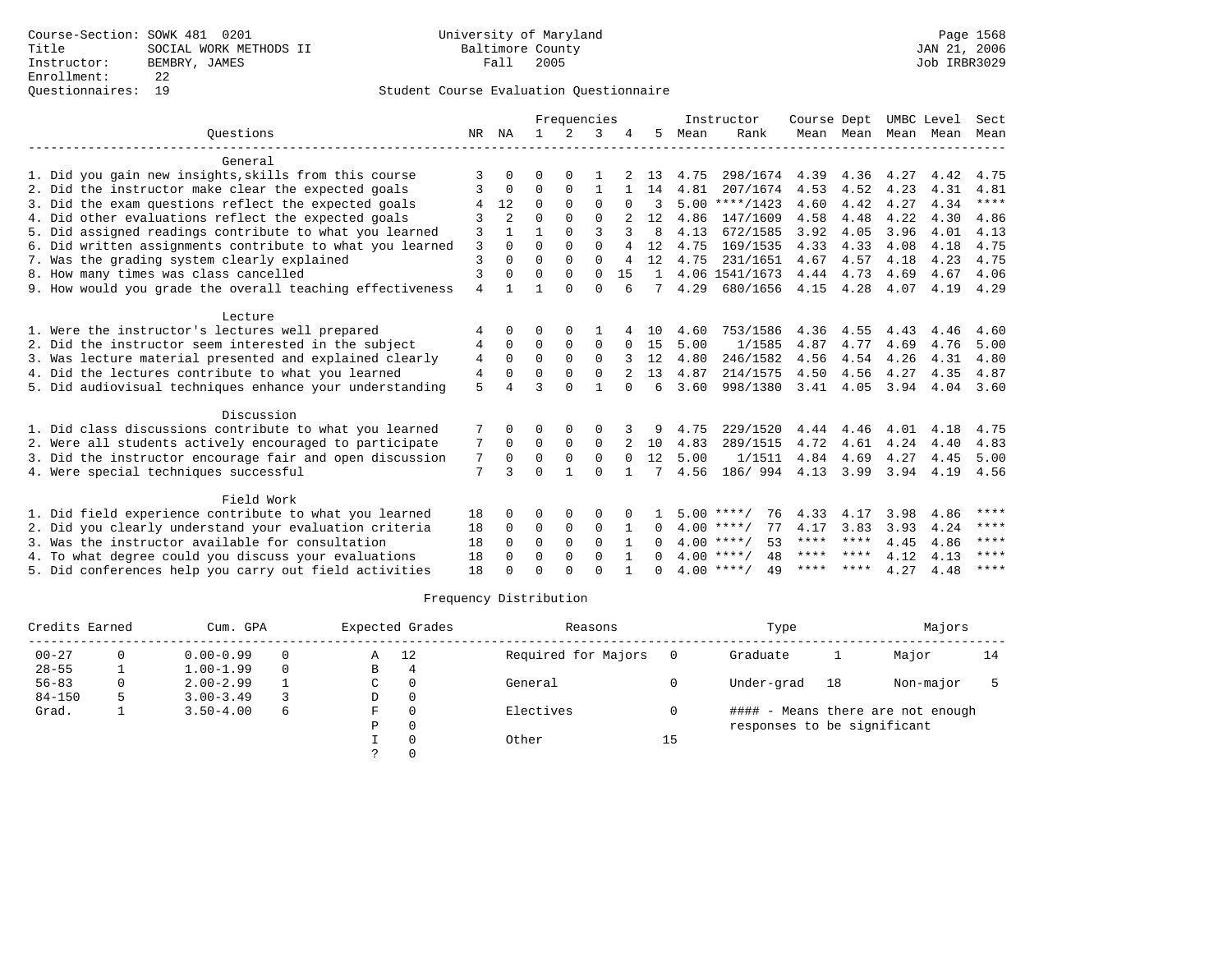|                                                           |    |                | Frequencies    |              |                |                |    |      | Instructor         | Course Dept |      | UMBC Level          |      | Sect    |
|-----------------------------------------------------------|----|----------------|----------------|--------------|----------------|----------------|----|------|--------------------|-------------|------|---------------------|------|---------|
| Ouestions                                                 | NR | ΝA             |                | 2            | 3              |                | 5  | Mean | Rank               |             |      | Mean Mean Mean Mean |      | Mean    |
| General                                                   |    |                |                |              |                |                |    |      |                    |             |      |                     |      |         |
| 1. Did you gain new insights, skills from this course     | 6  |                |                |              |                |                |    |      | 3.78 1398/1674     | 4.39        | 4.36 | 4.27                | 4.42 | 3.78    |
| 2. Did the instructor make clear the expected goals       | 6  | $\Omega$       | $\Omega$       |              | $\overline{4}$ |                | 10 | 4.22 | 968/1674           | 4.53        | 4.52 | 4.23                | 4.31 | 4.22    |
| 3. Did the exam questions reflect the expected goals      |    | 15             | $\Omega$       | $\Omega$     |                |                |    |      | $4.33$ ****/1423   | 4.60        | 4.42 | 4.27                | 4.34 | $***$   |
| 4. Did other evaluations reflect the expected goals       |    | $\cap$         |                | $\cap$       | 4              |                |    |      | 4.06 1061/1609     | 4.58        | 4.48 | 4.22                | 4.30 | 4.06    |
| 5. Did assigned readings contribute to what you learned   |    |                |                | 4            | 4              | 4              |    |      | 3.25 1364/1585     | 3.92        | 4.05 | 3.96                | 4.01 | 3.25    |
| 6. Did written assignments contribute to what you learned | 6  |                | $\Omega$       | 2            | 3              |                | 6  | 3.94 | 961/1535           | 4.33        | 4.33 | 4.08                | 4.18 | 3.94    |
| 7. Was the grading system clearly explained               | 6  | $\overline{2}$ | $\Omega$       | $\mathbf{1}$ | $\overline{a}$ |                | 12 | 4.50 | 524/1651           | 4.67        | 4.57 | 4.18                | 4.23 | 4.50    |
| 8. How many times was class cancelled                     | 6  |                | $\Omega$       | $\Omega$     | $\Omega$       | 8              | 9  |      | 4.53 1189/1673     | 4.44        | 4.73 | 4.69                | 4.67 | 4.53    |
| 9. How would you grade the overall teaching effectiveness | 13 |                | $\Omega$       | $\cap$       | $\mathbf{3}$   | 4              | 3  | 4.00 | 955/1656           | 4.15        | 4.28 | 4.07                | 4.19 | 4.00    |
| Lecture                                                   |    |                |                |              |                |                |    |      |                    |             |      |                     |      |         |
| 1. Were the instructor's lectures well prepared           |    |                | 2              |              |                |                |    |      | 3.82 1394/1586     | 4.36        | 4.55 | 4.43                | 4.46 | 3.82    |
| 2. Did the instructor seem interested in the subject      |    | $\Omega$       | 1              | $\Omega$     | 2              |                | 13 |      | 4.47 1250/1585     | 4.87        | 4.77 | 4.69                | 4.76 | 4.47    |
| 3. Was lecture material presented and explained clearly   | 7  | $\Omega$       |                | 2            | $\overline{2}$ | $\overline{4}$ | 8  |      | 3.94 1181/1582     | 4.56        | 4.54 | 4.26                | 4.31 | 3.94    |
| 4. Did the lectures contribute to what you learned        | 7  |                |                | $\Omega$     | $\overline{4}$ | 4              |    |      | 4.00 1138/1575     | 4.50        | 4.56 | 4.27                | 4.35 | 4.00    |
| 5. Did audiovisual techniques enhance your understanding  | 7  | $\overline{2}$ | $\mathfrak{D}$ |              |                | 5              |    |      | 3.00 1217/1380     | 3.41        | 4.05 | 3.94                | 4.04 | 3.00    |
| Discussion                                                |    |                |                |              |                |                |    |      |                    |             |      |                     |      |         |
| 1. Did class discussions contribute to what you learned   | 11 |                |                |              | 6              |                |    |      | 3.38 1230/1520     | 4.44        | 4.46 | 4.01                | 4.18 | 3.38    |
| 2. Were all students actively encouraged to participate   | 11 | $\Omega$       |                | $\Omega$     |                |                | 10 | 4.46 | 681/1515           | 4.72        | 4.61 | 4.24                | 4.40 | 4.46    |
| 3. Did the instructor encourage fair and open discussion  | 11 | $\Omega$       | 1              | 0            | 1              |                | 10 | 4.46 | 685/1511           | 4.84        | 4.69 | 4.27                | 4.45 | 4.46    |
| 4. Were special techniques successful                     | 11 | 2              | $\overline{a}$ | $\Omega$     | 4              | 2              | 3  | 3.36 | 799/994            | 4.13 3.99   |      | 3.94                | 4.19 | 3.36    |
| Field Work                                                |    |                |                |              |                |                |    |      |                    |             |      |                     |      |         |
| 1. Did field experience contribute to what you learned    | 18 |                | $\Omega$       | 0            |                |                |    | 4.33 | 36/<br>76          | 4.33        | 4.17 | 3.98                | 4.86 | 4.33    |
| 2. Did you clearly understand your evaluation criteria    | 18 | $\mathbf 0$    | 0              |              | 0              | 2              |    | 4.17 | 34/<br>77          | 4.17        | 3.83 | 3.93                | 4.24 | 4.17    |
| 3. Was the instructor available for consultation          | 19 | 2              | $\Omega$       | $\Omega$     | $\Omega$       | $\Omega$       |    |      | $5.00$ ****/<br>53 | ****        | **** | 4.45                | 4.86 | ****    |
| 4. To what degree could you discuss your evaluations      | 19 | $\Omega$       | $\Omega$       | $\Omega$     | $\Omega$       |                |    |      | $4.60$ ****/<br>48 | ****        | **** | 4.12                | 4.13 | ****    |
| 5. Did conferences help you carry out field activities    | 19 |                | $\cap$         | $\cap$       | $\cap$         |                |    |      | $4.40***/$<br>49   | ****        | **** | 4.27                | 4.48 | $***$ * |

| Credits Earned |   | Cum. GPA      |   | Expected Grades | Reasons        |                     | Type | Majors                      |     |                                   |    |
|----------------|---|---------------|---|-----------------|----------------|---------------------|------|-----------------------------|-----|-----------------------------------|----|
| $00 - 27$      |   | $0.00 - 0.99$ |   | A               | 10             | Required for Majors |      | Graduate                    | 0   | Major                             | 14 |
| $28 - 55$      | 0 | $1.00 - 1.99$ |   | B               | $\overline{6}$ |                     |      |                             |     |                                   |    |
| $56 - 83$      |   | $2.00 - 2.99$ |   | C               | 0              | General             |      | Under-grad                  | -24 | Non-major                         | 10 |
| $84 - 150$     | a | $3.00 - 3.49$ |   | D               | 0              |                     |      |                             |     |                                   |    |
| Grad.          | 0 | $3.50 - 4.00$ | 5 | F               | $\Omega$       | Electives           |      |                             |     | #### - Means there are not enough |    |
|                |   |               |   | Ρ               | 0              |                     |      | responses to be significant |     |                                   |    |
|                |   |               |   |                 | $\Omega$       | Other               | 16   |                             |     |                                   |    |
|                |   |               |   |                 |                |                     |      |                             |     |                                   |    |